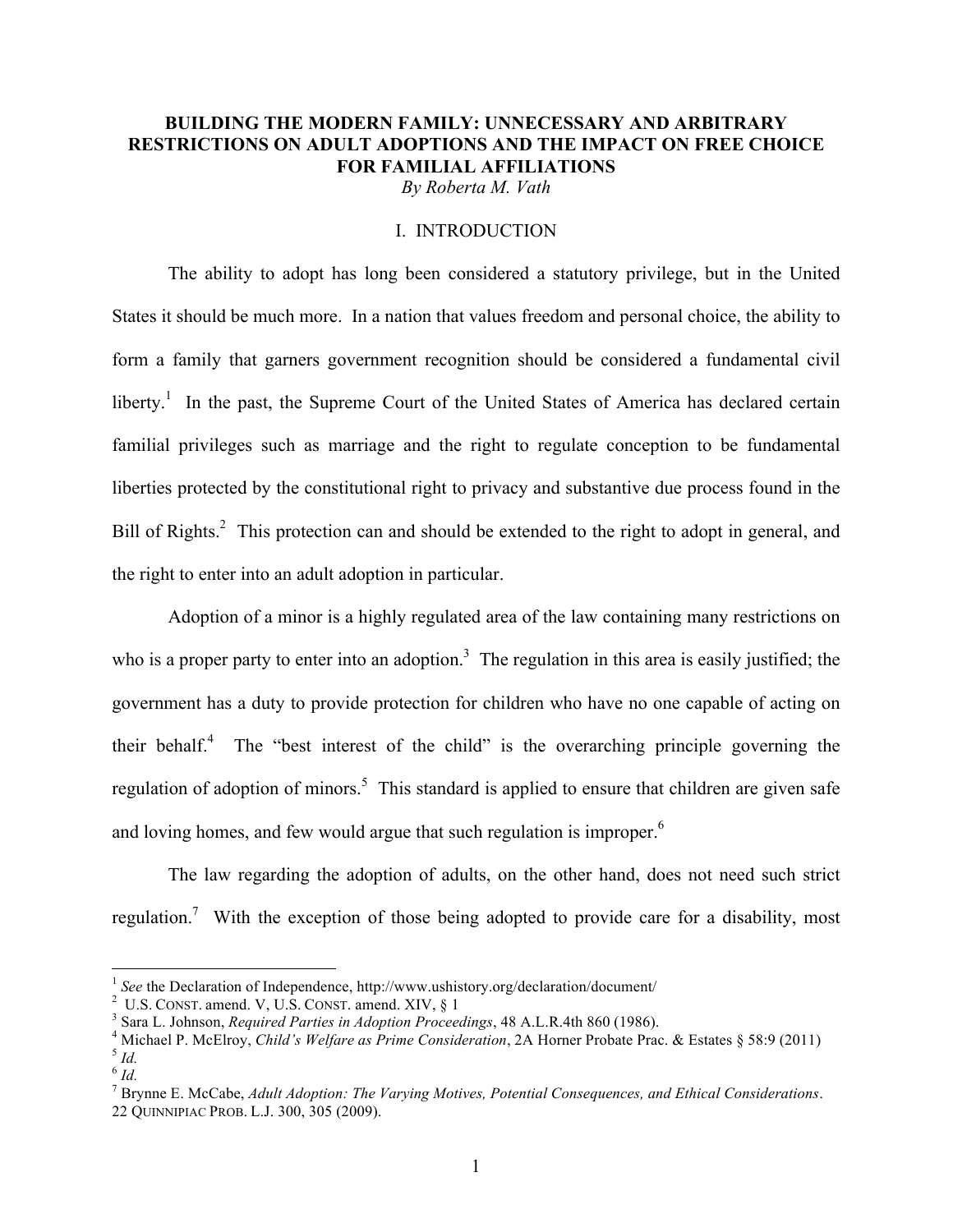adults are considered capable of acting in their own best interest.<sup>8</sup> Even if a person should make a bad decision, the notion of personal autonomy is very highly valued in this country, and it is not the place of the government to step in and make personal decisions for competent adults. Yet in many states the ability to form a legitimate family unit through adult adoption is highly, and sometimes arbitrarily, restricted.<sup>9</sup> Such restrictions interfere with personal liberty, and should be held to a standard of reasonability and rationality.

This paper considers the modern applications of adult adoption. Part II discusses the history of adoption in general and adult adoption in particular. The history of adoption law in the United States is significant because it affects the way adoption law is interpreted in the courts. Part III gives an overview of current adult adoption law across the United States, and considers the reasonable basis for restrictions in place in various states. Part IV analyzes the three main abuses of the laws on adult adoption, and details how these abuses can be avoided without significantly restricting the access of innocent parties to adult adoption. Ultimately, this paper concludes that adult adoption is unnecessarily and arbitrarily restricted in many states, and these restrictions remove the fundamental right of association in the familial context for many Americans and people all over the world.

### II. HISTORY

Adoption is an ancient practice dating back to the Babylonian Code of Hammurabi of  $2285<sup>10</sup>$  The laws of ancient Greece and Rome provided for adoption.<sup>11</sup> During the classical period, adoption of adults was relatively common, as people sought "to carry on a dynasty,

 <sup>8</sup> *Id.*

<sup>&</sup>lt;sup>14.</sup><br><sup>9</sup> *Id.* at 309<br><sup>10</sup> Amanda C. Pustilnik, *Private Ordering, Legal Ordering, and the Getting of Children: A Counterhistory of Adoption Law, 20 YALE L. & POL'Y REV. 263, 266 (2002).* <sup>11</sup> *Id.*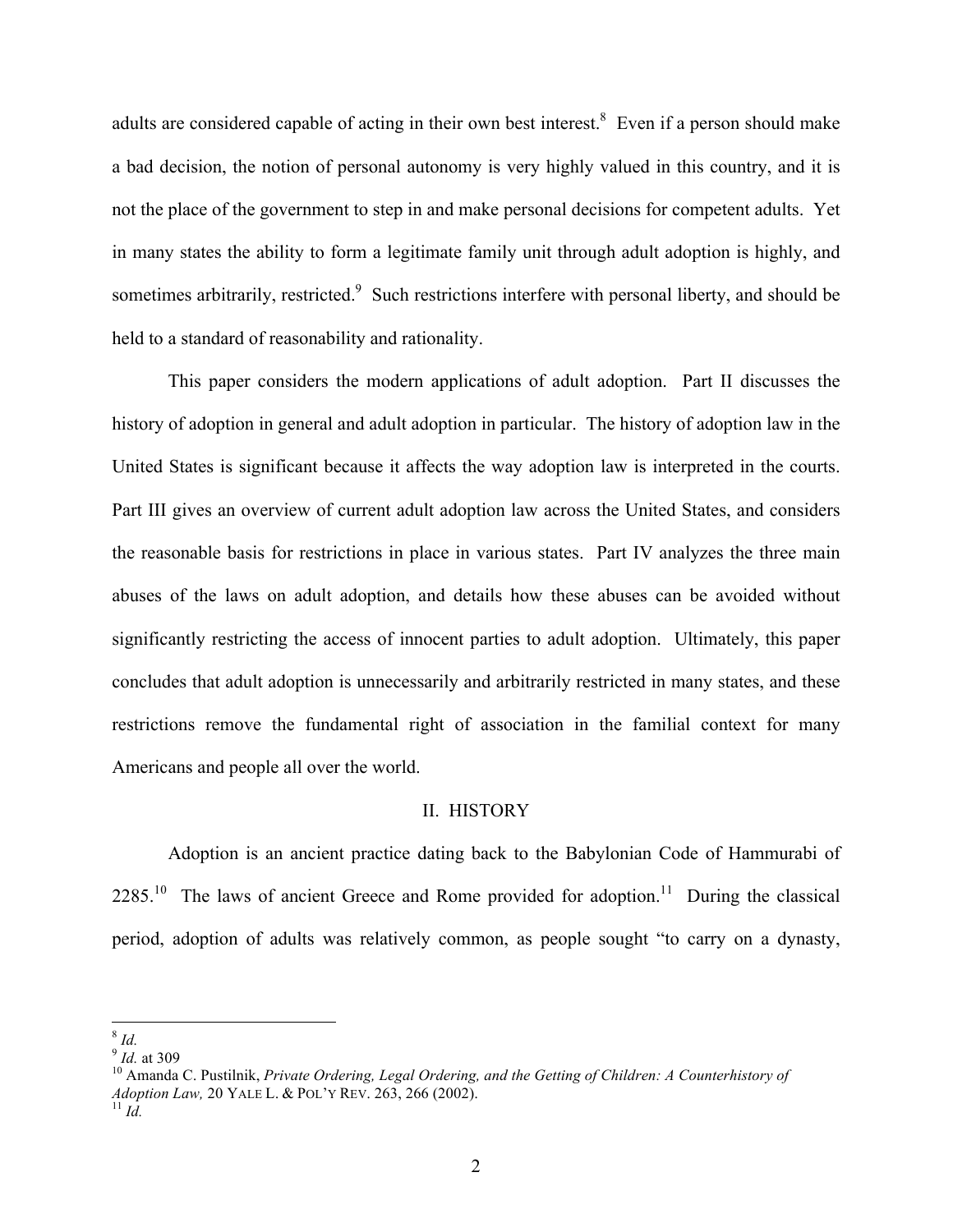occupation, or family name; to care for a parent in old age; or to protect property rights."<sup>12</sup> In fact, "because the risk of mortality decreased as the child grew, the childless preferred to adopt adolescent or adult children, who became their legal heirs and who could see to their funeral rites and commemoration."<sup>13</sup> Because the adoption laws of the ancient nations were created in response to the high infant mortality rate, it is reasonable that adoption of adults would be favored over adoption of young children.<sup>14</sup> A family that sought an heir through adoption, having just lost a child, would naturally prefer the relatively low risk associated with adopting an adult.15 Legal regulation of adoption, both of children and adults, dropped off considerably after the fall of the Roman Empire.<sup>16</sup> The actual practice of adoption, however, continued relatively unabated.<sup>17</sup>

The law of early England not only refused to affirmatively recognize adoption, but also went so far as to openly condemn it.<sup>18</sup> Commentators on English law denounced adoption, refusing to recognize any heirship that was not a result of biological blood ties.<sup>19</sup> One English legal authority is reputed to have said, "Only God can make heres<sup>20</sup>, not man."<sup>21</sup> Other European countries, France in particular, similarly denounced artificial heirship, though not as fervently as England.<sup>22</sup> Yet in spite of the stance legal experts took against adoption, there is significant

<sup>&</sup>lt;sup>12</sup> http://www.adopting.org/adoptions/adopting-an-adult-how-to-adopt-an-adult-person.html  $13$  Oxford Encyclopedia of Ancient Greece and Rome, volume 1, page 167. Michael Gagarin, Elaine Fantham, eds.

Oxford University Press, 2009.

<sup>&</sup>lt;sup>16</sup><br>
<sup>16</sup> Pustilnik, *supra* note 10, at 266.<br>
<sup>17</sup> *Id.*<br>
<sup>18</sup> *Id.*<br>
<sup>19</sup> *Id.*<br>
<sup>20</sup> This is the Middle English word for "heir." Merriam Webster Dictionary.<br>
<sup>20</sup> This is the Middle English word for "heir." Merriam We Maitland, The History of the English Law Before the Time of Edward I 111ff. (2d ed. 1898)).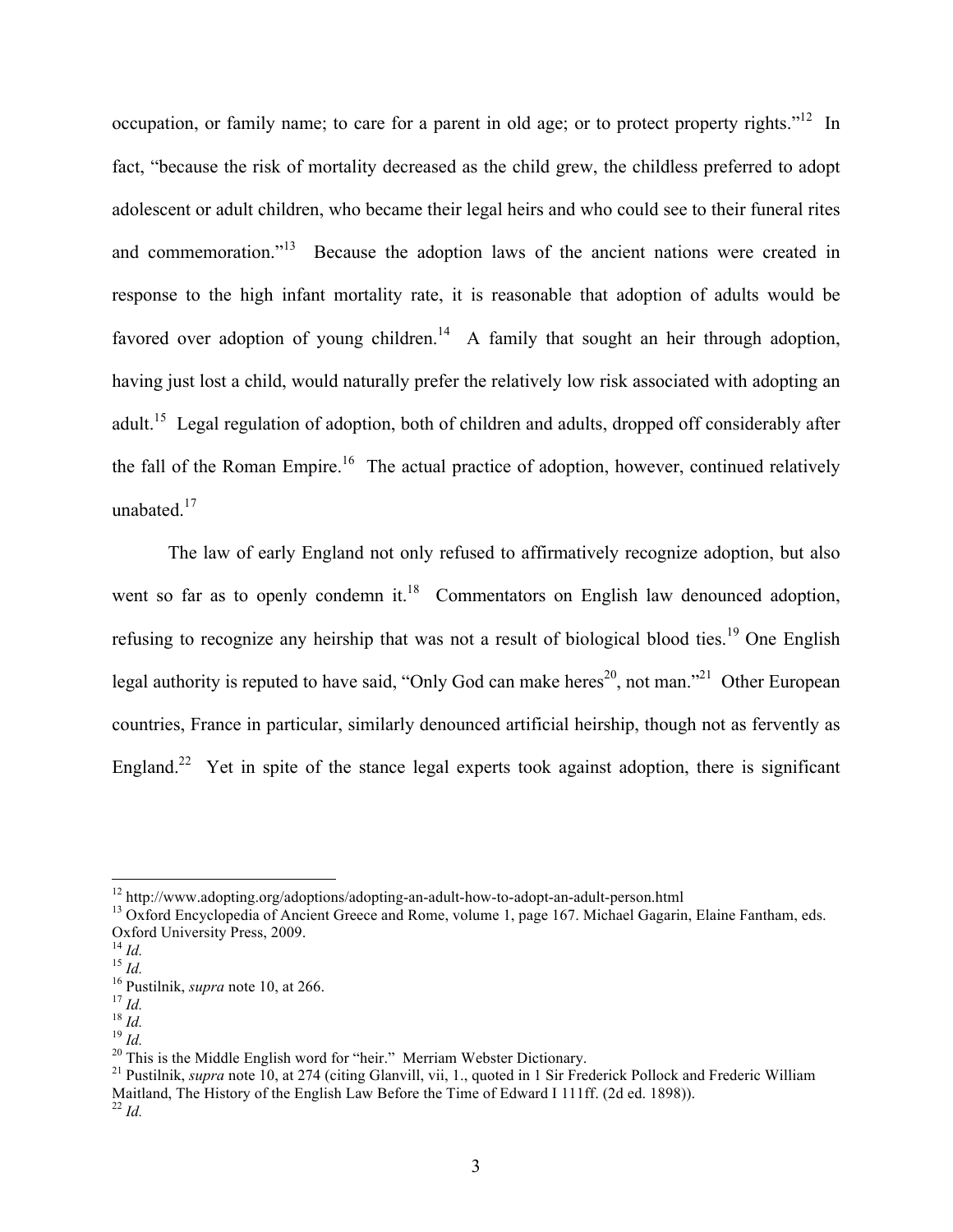documentary evidence that adoptions continued through private contract and testamentary designations. $^{23}$ 

## *A. History of Adoption Laws in the Early United States*

Adoption occurred in the United States prior to the passage of adoption statutes.<sup>24</sup> In the late 1700s and early 1800s Americans used a variety of methods to adopt, as evidenced by "private legislative enactments, court orders granting a change of name of the adopted child, and various forms of contract" dating back to that time period.<sup>25</sup> Other private adoption methods included the use of indenture contracts, and even the use of deeds, by which children "(like chattel) were deeded as property from their biological parents to their adoptive parents."<sup>26</sup> The focus of early adoption was not on providing care and upbringing for children so much as it was meant to train the children in economically advantageous trades to prevent them from becoming a burden on society.<sup>27</sup> The children were also able to provide an economic benefit to their adoptive parents, as children were largely considered an extension of the workforce prior to the Industrial Revolution.28 In *Private Ordering, Legal Ordering, and the getting of Children: A Counterhistory of Adoption Law*, Amanda Pustilnik suggests that early American courts may have seen legislative enactments as an attempts to limit the power of the courts, and may have struck down early adoption statutes.<sup>29</sup> Pustilnik avers, "This move by courts could be seen as being directed at affecting the balance of power between courts and legislatures more than as making a statement on adoption."30

<sup>&</sup>lt;sup>23</sup> Pustilnik, *supra* note 10, at 271.<br>
<sup>24</sup> *Id.* at 279.<br>
<sup>25</sup> *Id.*<br>
<sup>26</sup> Naomi Cahn, *Perfect Substitutes or the Real Thing?* 52 DUKE L.J. 1077, 1109 (2003).<br>
<sup>27</sup> Pustilnik, *supra* note 10, at 268.<br>
<sup>28</sup> *Id.*<br>
<sup>2</sup>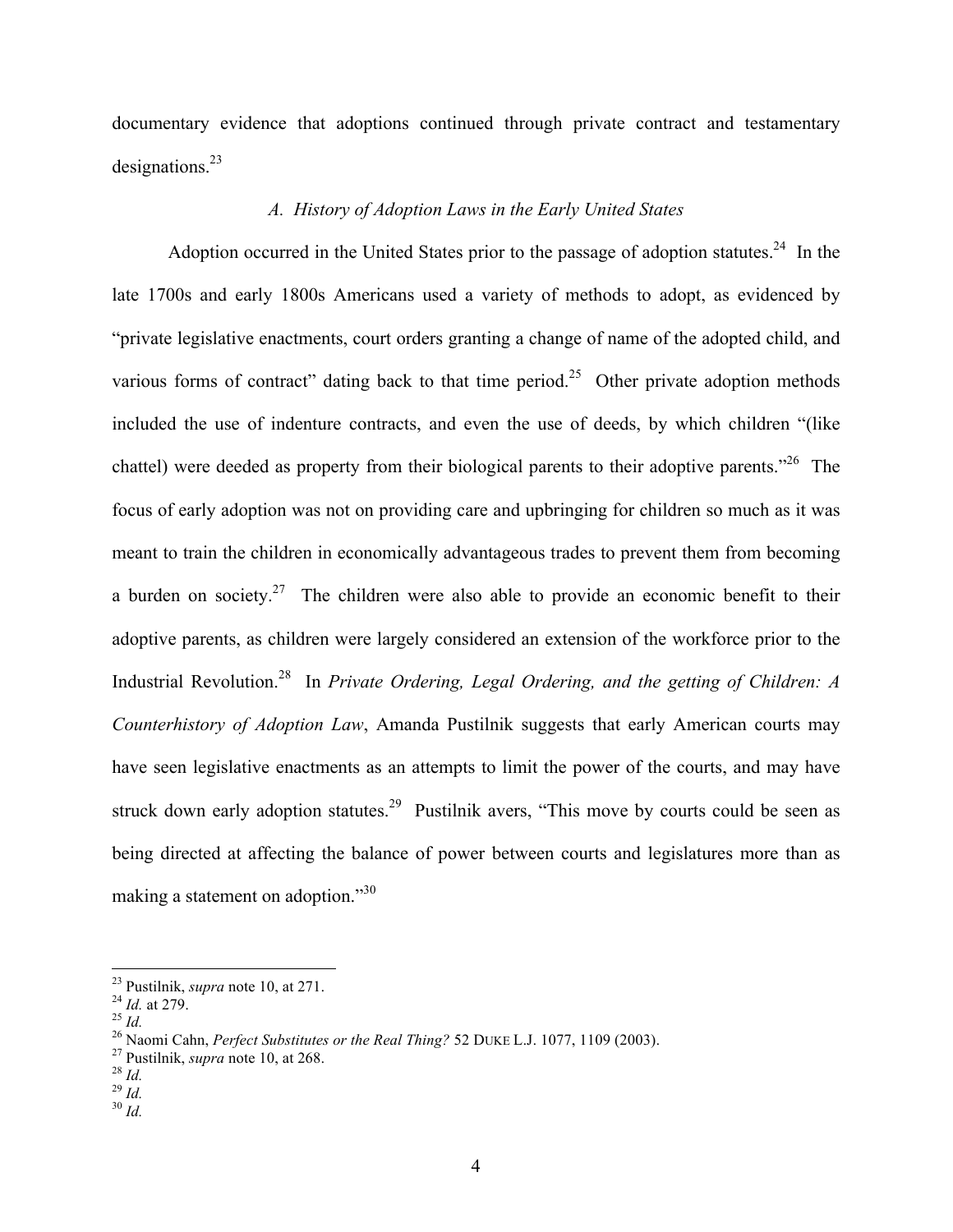Whatever the reason, it appears that adoption did exist as a matter of private ordering prior to the enactment of state statutes starting in the mid-1800s.<sup>31</sup> Eventually, state legislatures began passing statutes in an attempt to create some consistency and predictability in the law.<sup>32</sup> Mississippi and Texas led the way, passing general adoption statutes in 1846 and 1850, respectively, but it was the Massachusetts Adoption of Children Act of 1851 that is the true ancestor of modern adoption law.<sup>33</sup> The Mississippi and Texas statutes were general bills meant to clarify the process for legal formalization of adoption, and the rights gained from formalizing the relationship.<sup>34</sup> The Massachusetts statute, on the other hand, called for judicial oversight of the adoption process, effectively doing away with private order adoptions by requiring court approval of each adoptive relationship:

> The real novelty of the 1851 statute is that it, for the first time, inverts the priority of formal law relative to private action by inverting a portion of the time sequence: under the 1851 statute and statutes modeled on it, legal proceeding must come first and the actual adoption comes after. The Massachusetts statute created a judicial safety-check of the private arrangement.<sup>35</sup>

Under private ordering, a child would be adopted first, and the court would only get involved when the new parents sought legal affirmation of the new relationship.<sup>36</sup> Under the new statute, prospective parents had to first petition the courts and obtain documented consent of the child's birth parents.<sup>37</sup> A judge would then consider the situation of the prospective parents, and grant the adoption if he believed them fit to provide the child with suitable "nurture and education."<sup>38</sup>

<sup>&</sup>lt;sup>31</sup> *Id.*<br><sup>32</sup> *Id.*<br><sup>33</sup> *Id.*<br><sup>33</sup> *Id.*<br><sup>35</sup> *Id.*<br><sup>35</sup> *Id.*<br><sup>35</sup> *Id.*<br><sup>37</sup> Cahn, *supra* note 26, at 1113.<br><sup>37</sup> Cahn, *supra* note 26, at 1113.<br><sup>38</sup> *Id.* at 1114 (quoting William H. Whitmore, *The Law of Adoption Massachusetts* at 2).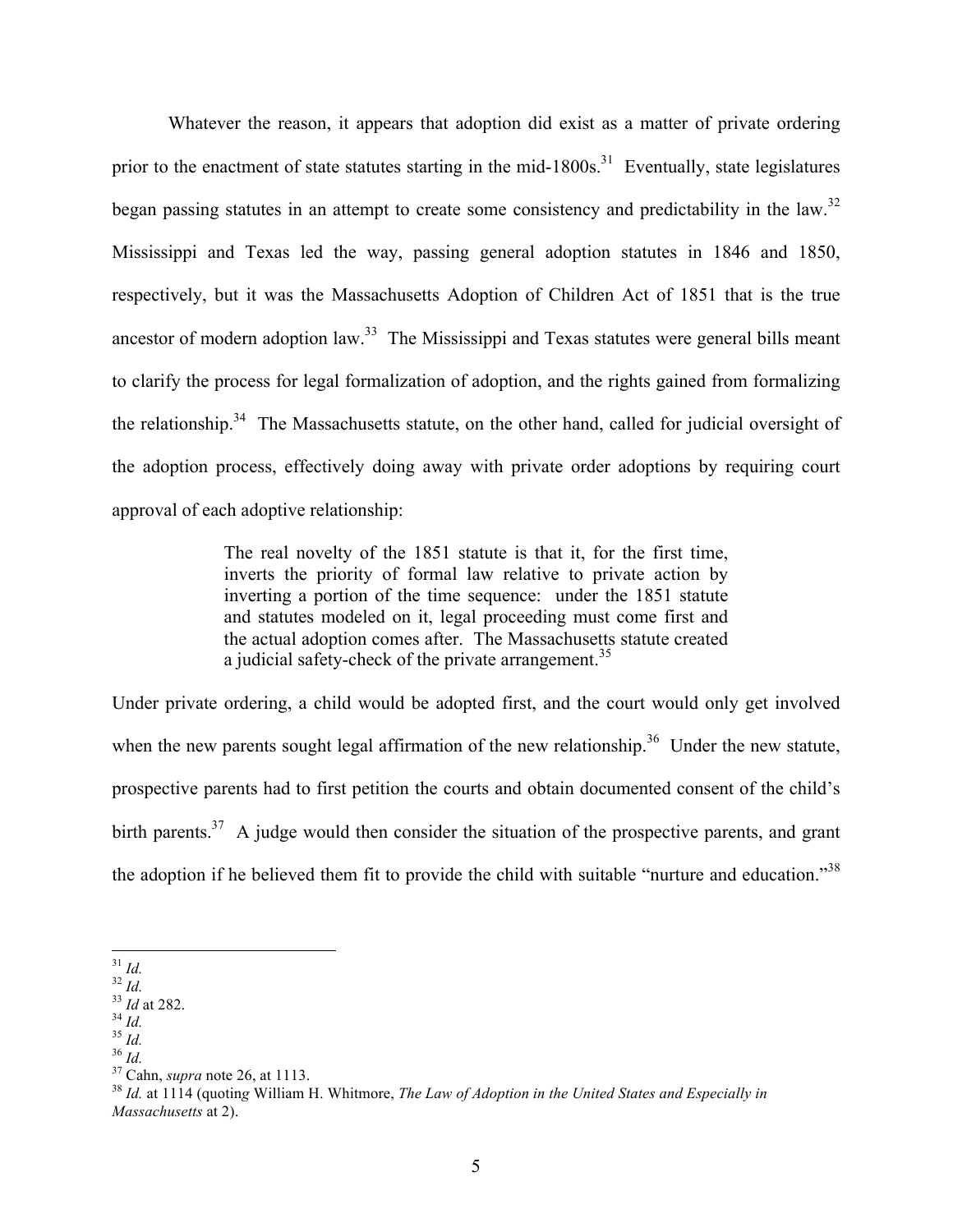Although the statute did not include the words "best interest of the child," it is often cited as being the first to establish the principle held so dear in modern child adoption law.<sup>39</sup>

The Massachusetts statute served as inspiration and a stepping-off point for other states in their regulation of adoption.<sup>40</sup> Wisconsin, for example, enacted a nearly identical statute in 1853<sup>.41</sup> Although many states used the Massachusetts statute as a model for their own adoption statutes, the specifics of early adoption law varied greatly from state to state.<sup>42</sup>

Naomi Cahn, a Professor of Law at Georgetown University of Law School, attributes the rise of adoption statutes to society's changing view of children.<sup>43</sup> With the rise of industrialization in the nineteenth century, American society moved away from considering children as economic tools.<sup>44</sup> The focus of adoption shifted from an attempt to improve the children by training them in some economically useful trade, to protecting them from harm, respecting their vulnerability, and preserving their innocence.<sup>45</sup> Cahn asserts, "The early adoption laws were enacted as the child-saving movements began to change their focus from poverty to physical abuse and neglect…The widespread development of adoption during the nineteenth century emerged, at least in part, from the benevolent societies established to care for poor and neglected children."46 This theory would explain why early adoption law failed to contemplate the adoption of adults. Adoption was not a mechanism for forming a family out of persons with no genetic tie as much as it was a mechanism for protecting and providing for a

<sup>&</sup>lt;sup>39</sup> *Id.* at 1112-14. According to Professor Cahn, Pennsylvania was actually the first state to explicitly mention "the welfare of the child" in their 1855 adoption statute. *Id.* 

<sup>&</sup>lt;sup>40</sup> *Id.* at 1077 n. 158, (citing *The Origins of Adoption*, David J. Rothman and Sheila M. Rothman, eds. (1987)).<br><sup>41</sup> *Id.*<br><sup>42</sup> *Id.* at 1113.<br><sup>43</sup> *Id.*<br><sup>44</sup> *Id.*<br><sup>44</sup> *Id.*<br><sup>45</sup> *Id.* at 1088.<br><sup>45</sup> *Id.* at 1089.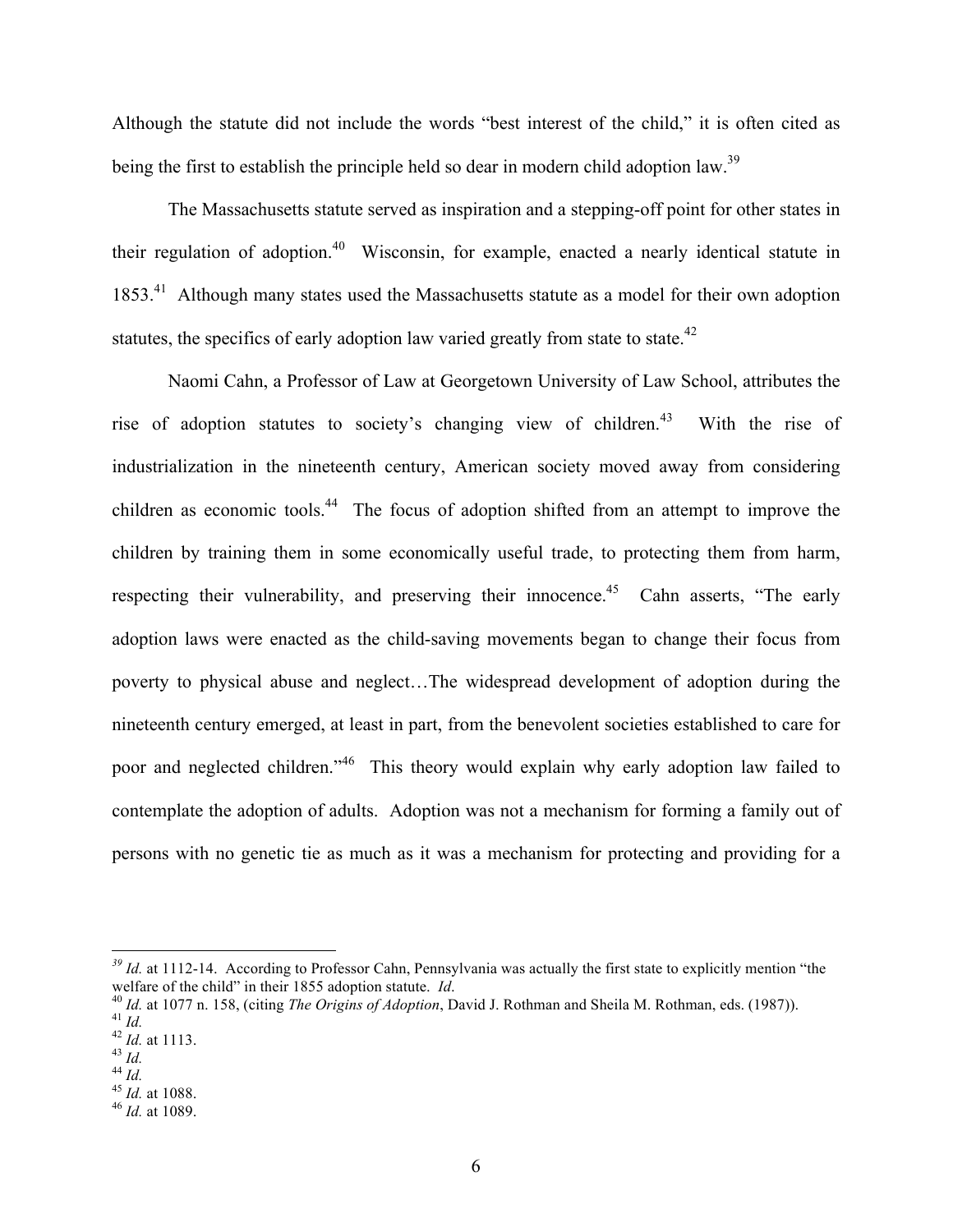vulnerable class of citizens.<sup>47</sup> Since adults are generally able—and expected—to care and provide for themselves, there was no need to consider the adoption of adults under the early law.

This mindset began to change in the twentieth century as non-traditional family units became more widespread.<sup>48</sup> Gradually, society came to recognize that adoption could serve as more than a method for providing for disadvantaged children.<sup>49</sup> As people sought to use adoption as a tool for securing inheritance rights, to provide stable care for disabled adults, or even just to gain legal recognition of a familial bond that they felt, but that lacked genetic validity, states were forced to consider the possibility of allowing the adoption of adults.<sup>50</sup>

Because of the way adoption evolved, the construct of adoption law is very important.<sup>51</sup> The jurisprudential designation of adoption as a purely statutory construct is significant because it affects the way adoptions are regulated.<sup>52</sup> In the United States, an adoption that deviates from the statutory formulation will not be recognized under the law.<sup>53</sup> This restriction is especially noticeable when one examines the history of adult adoption in particular.<sup>54</sup>

There is not a lot of documentation on the history of adult adoption distinct from adoption in general. The public policy of child welfare does not apply in adult adoptions, which may be why the history has not been as strictly scrutinized as that of child adoption. To an extent the histories are intertwined, as adult adoption is really just a branch of a larger legal scheme. Certainly adult adoptions tend to have substantially different aims than adoptions of minors.<sup>55</sup> The primary goals of adult adoption often revolve around inheritance rights.<sup>56</sup>

- 
- 

<sup>47</sup> *Id.*<br>
48 McCabe, *supra* note 7, at 306.<br>
49 *Id.*<br>
50 *Id.*<br>
51 Pustilnik, *supra* note 10, at 287.<br>
52 *Id.*<br>
54 *Id.*<br>
54 *Id.*<br>
55 McCabe, *supra* note 7.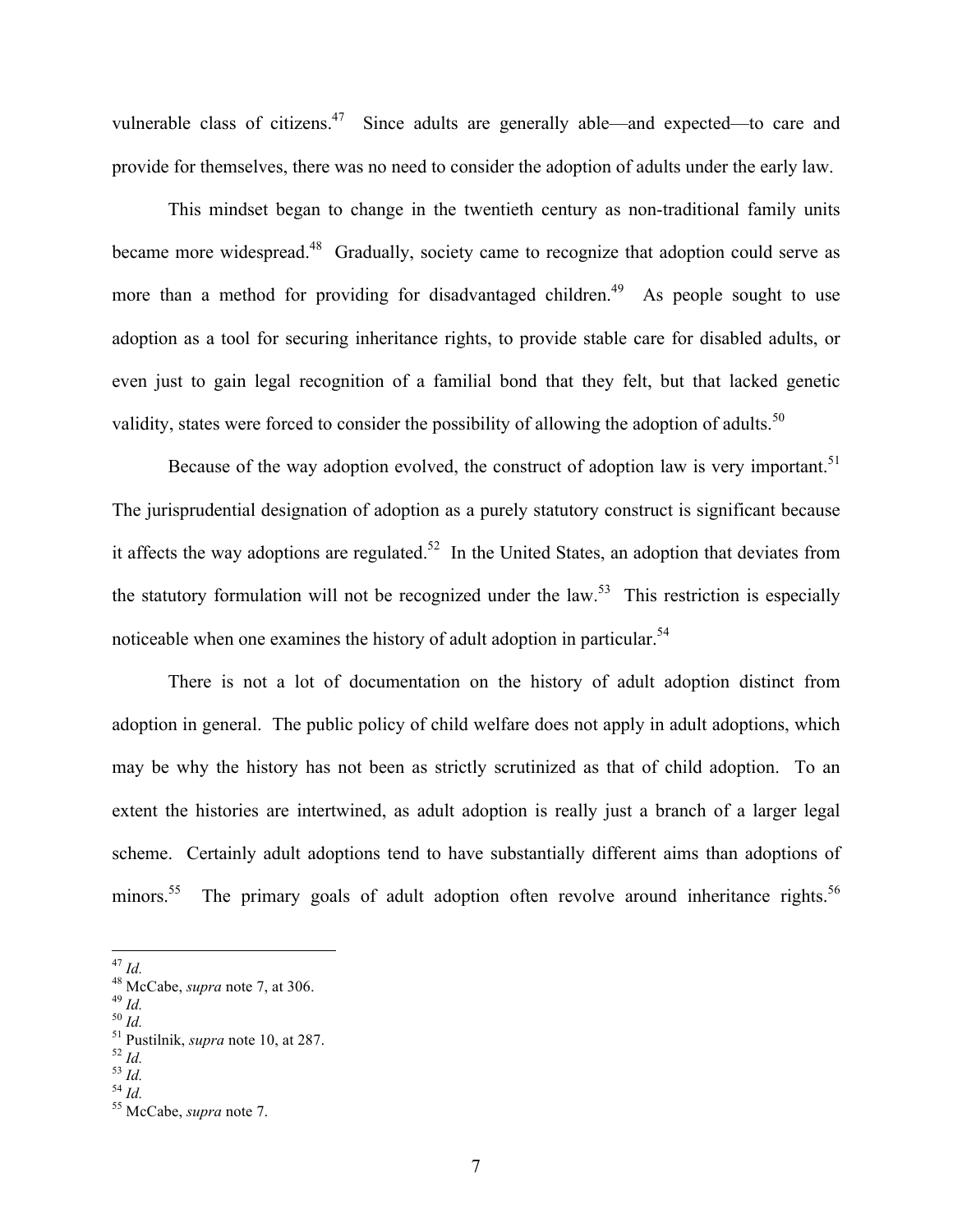Sometimes the only purpose for adopting an adult is to legally formalize a relationship the parties hold in their hearts, making it in some circumstances a mostly symbolic gesture.<sup>57</sup> Although adult adoption is sometimes used to provide financial security and physical care for disabled or mentally handicapped individuals, there is rarely a consideration of upbringing as it is generally understood.

The early adoption statutes in the United States did not seem to contemplate adult adoption. The Massachusetts act refers only to children, as did other early adoption statutes.<sup>58</sup> Gradually the issue of adult adoption came up in each state. Some states responded by jurisprudentially reading the possibility of adult adoption into already existing adoption statutes.<sup>59</sup> Others responded by passing statutes expressly providing for adult adoption.<sup>60</sup> In California, for example, the original adoption statute specifically pertained to minor children, so the courts refused to extend the privilege to adult adoptees.<sup>61</sup> Based on this judicially created limitation, in 1951 the California legislature enacted a statute authorizing adult adoption that remains in force today, subject to a few amendments over the years.<sup>62</sup>

A few states held out for a long time, refusing to recognize adult adoption or give credit to adult adoptions performed in other states. $63$  As social values evolved, eventually all states revised their laws, and as of early 2012 there are legal provisions allowing for adult adoptions in

<sup>56</sup> *Id.* at 306 <sup>57</sup> *Id.* <sup>58</sup> Cahn, *supra* note 26, at 1112-14. <sup>59</sup> Angela Chaput Foy, *Adult Adoption and the Elder Population*, 8 MARQ. ELDER'S ADVISOR 109, 113 (2006); *see also* 21 A.L.R. 3d 1012, "Adoption of an Adult." Mississippi and Missouri, for example, do not have specific provisions for adult adoption. Rather, the controlling statutes are not limited to adoption of minors, and have been read to allow adult adoption. See Mississippi Code § 93-12-3 and Vernon's Annotated Missouri Statutes 453 <sup>60</sup> Mandi Rae Urban, The History of Adult Adoption in California. 11 J. CONTEMP. LEGAL ISSUES 612, 613, (April 1999); *Id.* n. 5 (citing California Civil Code § 221); *In re Taggart's Estate*, 190 Cal. 493 (1923), and *In Re Morris' Estate*, 56 Cal. Op. 2d 715 (1943).<br><sup>61</sup> *Id.* <sup>62</sup> *Id* at 613. <sup>63</sup> Foy, *supra* note 59, at 113.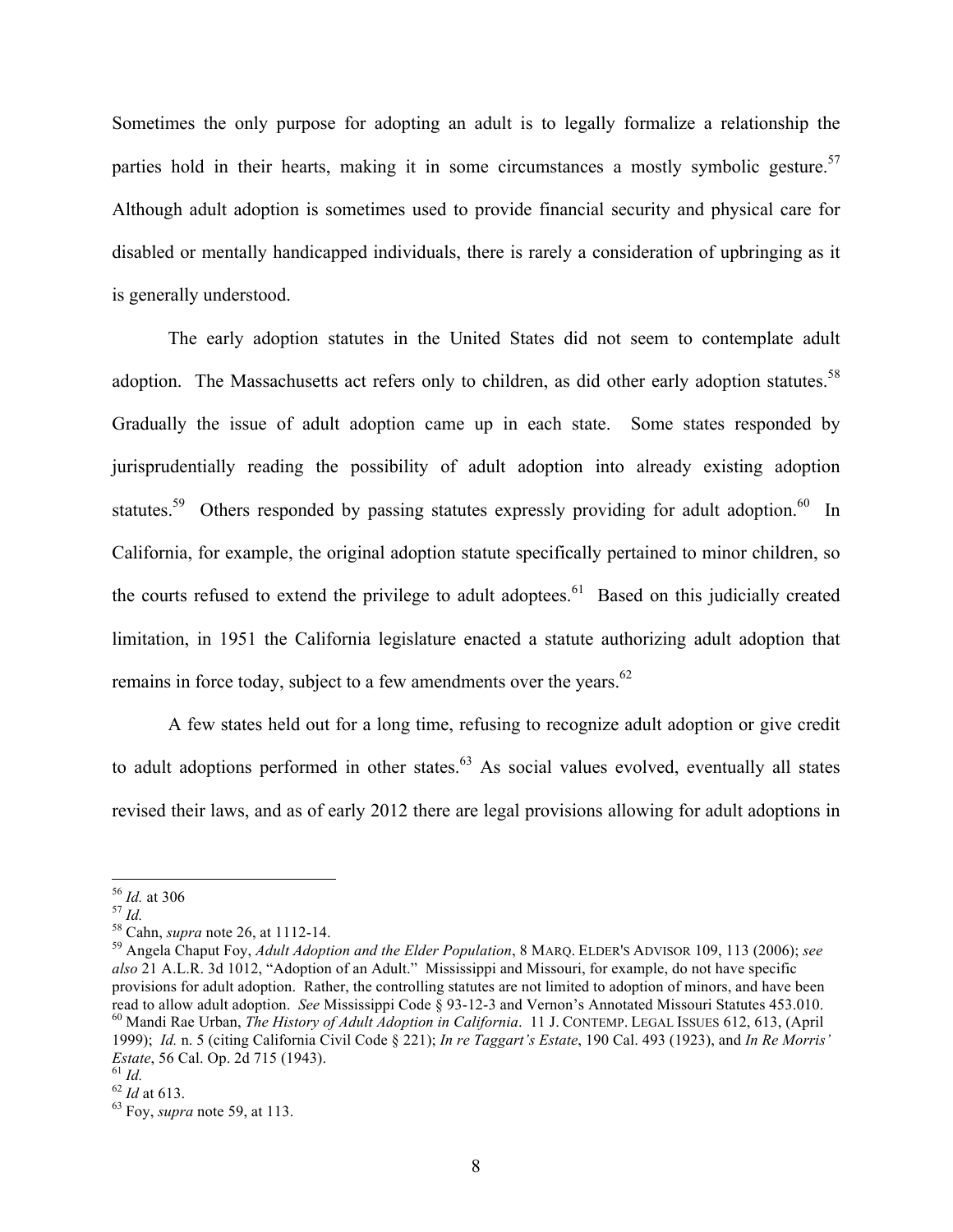all fifty states and the District of Columbia.<sup>64</sup> Many states leave it open to all, requiring only the consent of the parties.<sup>65</sup> Others strictly limit the availability of adult adoption to people who meet a specific set of criteria.<sup>66</sup> A couple of states look to the purpose of the adoption, and restrict the benefits, rather than the availability of those the courts find lacking.<sup>67</sup>

### *B. History and Evolution of the Family in American Constitutional Law*

In addition to the laws created in individual states, the Supreme Court of the United States handed down a series of opinions during the twentieth century that carved out a fundamental right to liberty and privacy in familial activities and relationships.<sup>68</sup> Beginning in 1923 with *Meyer v. Nebraska*, 262 U.S. 390 (1923) and continuing to this day, the issue of how far the government may intrude in decisions regarding family has long been a point of contention.<sup>69</sup> In some areas, the issue is convoluted by competing interests.<sup>70</sup> Family, by definition, involves multiple people, and occasionally their interests do not correspond.<sup>71</sup> This conflict is most often a problem in custody and visitation disputes, but can also extend to other areas of family law.<sup>72</sup> Adult adoption, however, rarely implicates a conflict of interest between the parties, as the formation of the relationship is largely based on the consent of competent adults.<sup>73</sup>

Although there are currently no cases declaring a fundamental right to adoption in general or adult adoption in particular, the fundamental right to enter into an adult adoption can be culled from a tandem reading of the cases on right to marry and right to live together as a

<sup>&</sup>lt;sup>64</sup> K.M. Potraker, *Adoption of Adult*, 21 A.L.R.3d 1012 (Originally published in 1968).<br>
<sup>65</sup> *Id.*<br>
<sup>67</sup> *See* South Carolina Code 1976 § 62-2-109.<br>
<sup>68</sup> David D. Meyer, *The Paradox of Family Privacy*, 53 VAND. L. REV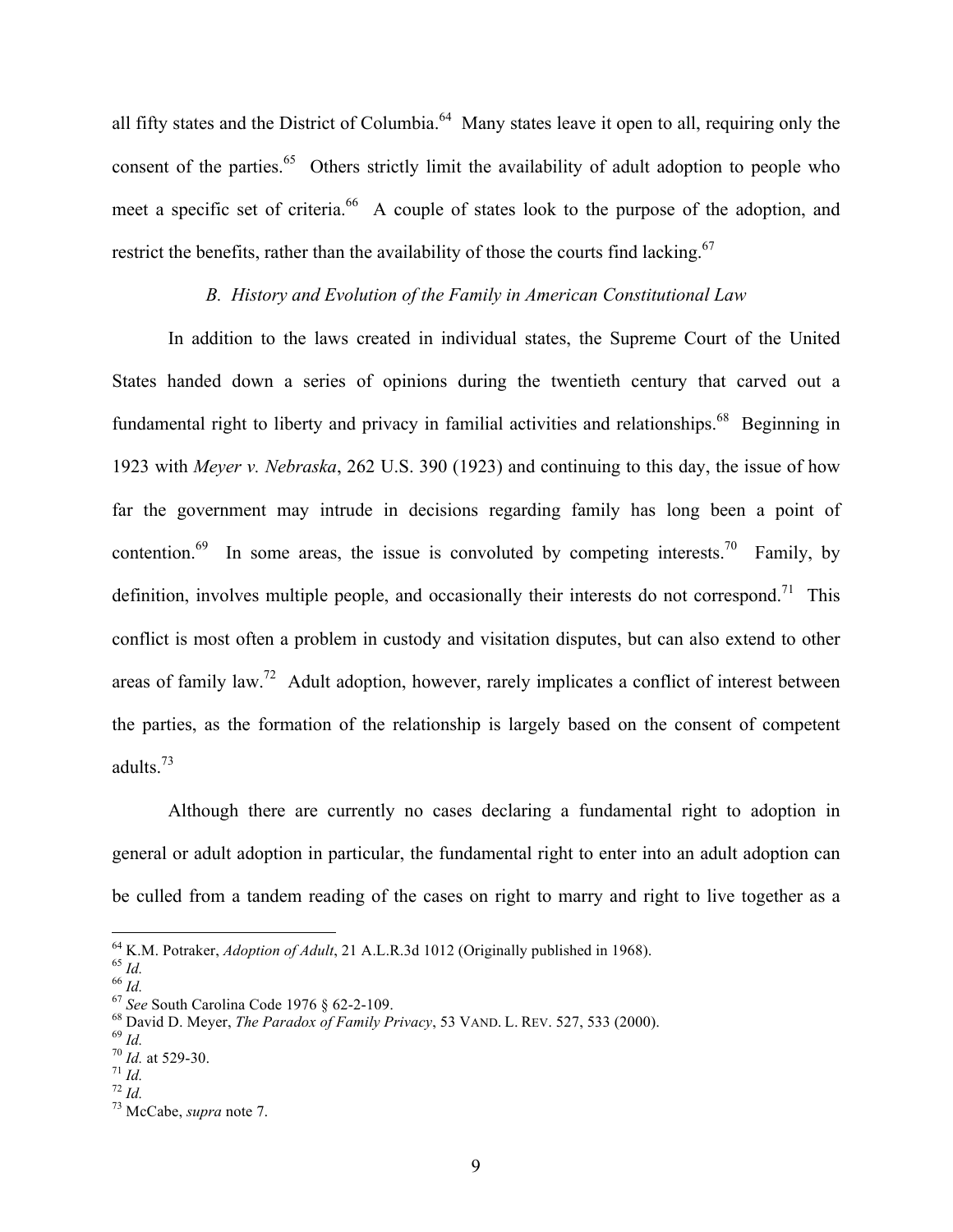family.<sup>74</sup> The right to adult adoption, much like the right to marry, involves the ability of competent adults to voluntarily enter into a new family arrangement distinct from the family unit into which they were born.<sup>75</sup> Although adult adoption involves a different dynamic than marriage, both essentially involve the swearing of a familial allegiance between the parties. The rights and duties involved in a marriage are slightly different from the rights and duties of a parent-child relationship, but it is undeniable that there are obligations as well as benefits to entering into the new family unit.<sup>76</sup> As the "traditional" nuclear family becomes increasingly scarce, the interest of the citizens in being able to enter into a voluntary parent-child relationship in adulthood increases in importance.<sup>77</sup> The interest no longer implicates only orphans, but now extends to a number of people who, for various reasons, become estranged from their genetic families.<sup>78</sup> Such people have been known to form psychological parent-child bonds with people outside of their biological unit.<sup>79</sup> These emotional family bonds can be as important and as fulfilling as those created consanguineously, and the parties in the family have significant interest in formalizing their bond. $80$ 

The cases on family living situations cannot be as clearly analogized as those on marriage, but there is still a connection.<sup>81</sup> In *Moore v. City of East Cleveland*, 431 U.S. 494 (1977), the Court considered a statute that limited residents per dwelling unit to a single family. $82$ The petitioners in the case were a grandmother and her two grandsons, who were cousins, rather

<sup>&</sup>lt;sup>74</sup> Meyer, *supra* note 68, at 533.<br><sup>75</sup> McCabe, *supra* note 7, at 301.<br><sup>76</sup> Specifically, the obligation of fidelity is distinct to a marital relationship.<br><sup>77</sup> McCabe, *supra* note 7, at 319.

<sup>78</sup> *Id.*<br>
<sup>79</sup> *Id* at 306.<br>
<sup>80</sup> *Id.*<br>
<sup>81</sup> Meyer, *supra* note 68, at 543.<br>
<sup>82</sup> *Id*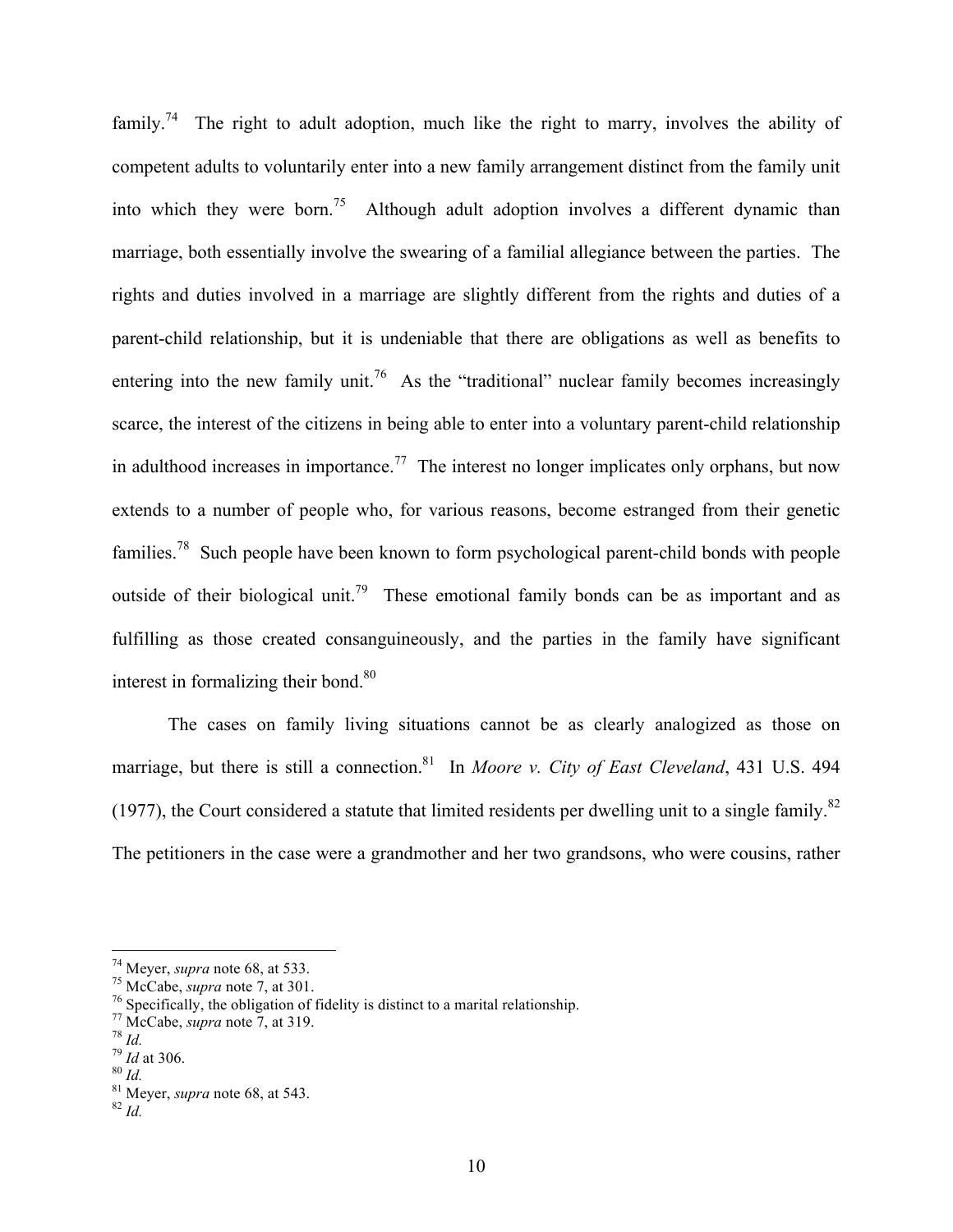than brothers.83 The statute strictly limited the accepted categories of "family" that could live in the homes.84 Although the parties in *Moore* were related by blood, the analysis of the Court could apply to the right to adopt.<sup>85</sup> Significantly, the Court stated, "This Court has long recognized that freedom of personal choice in matters of marriage and family life is one of the liberties protected by the Due Process Clause of the Fourteenth Amendment."<sup>86</sup> The Court went on to say; "The Constitution prevents East Cleveland from standardizing its children and its adults by forcing all to live in certain narrowly defined family patterns.<sup> $37$ </sup> Although the discussion revolved around consanguineously related extended family, the language could be applied to the decision to formalize a non-genetic family bond.

Furthermore, as seen in the general history section above, adoption is a deeply rooted tradition stemming from private ordering before it was subject to statutory restrictions.<sup>88</sup> Professor David D. Meyer of Vanderbilt University Law School expressed concern over "judicial holdings that the regulated family activity or relationship is without privileged constitutional status because it lacks 'traditional respect in our society' and thus is not really 'deserving of constitutional regulation."89 This reasoning should not present a roadblock to granting protection to adult adoption because such activity has a long and distinguished history in this country and others. $90$ 

Many legal scholars consider *Meyer v. Nebraska* and *Pierce v. Society of Sisters*, 268 U.S. 510 (1925) to be "the foundational family privacy cases," even though the analysis in those

<sup>&</sup>lt;sup>83</sup> *Id.* at 496.<br>
<sup>84</sup> *Id.*<br>
<sup>85</sup> *Id.*<br>
<sup>86</sup> *Id.*<br>
<sup>86</sup> *Id.*<br>
<sup>86</sup> *Id.* at 499 (citing Cleveland Board of Education v. LaFleur, 414 U.S. 632 (1974)).<br>
<sup>87</sup> *Id.* at 506.<br>
<sup>88</sup> Pustilnik, *supra* note 10, at 287.<br>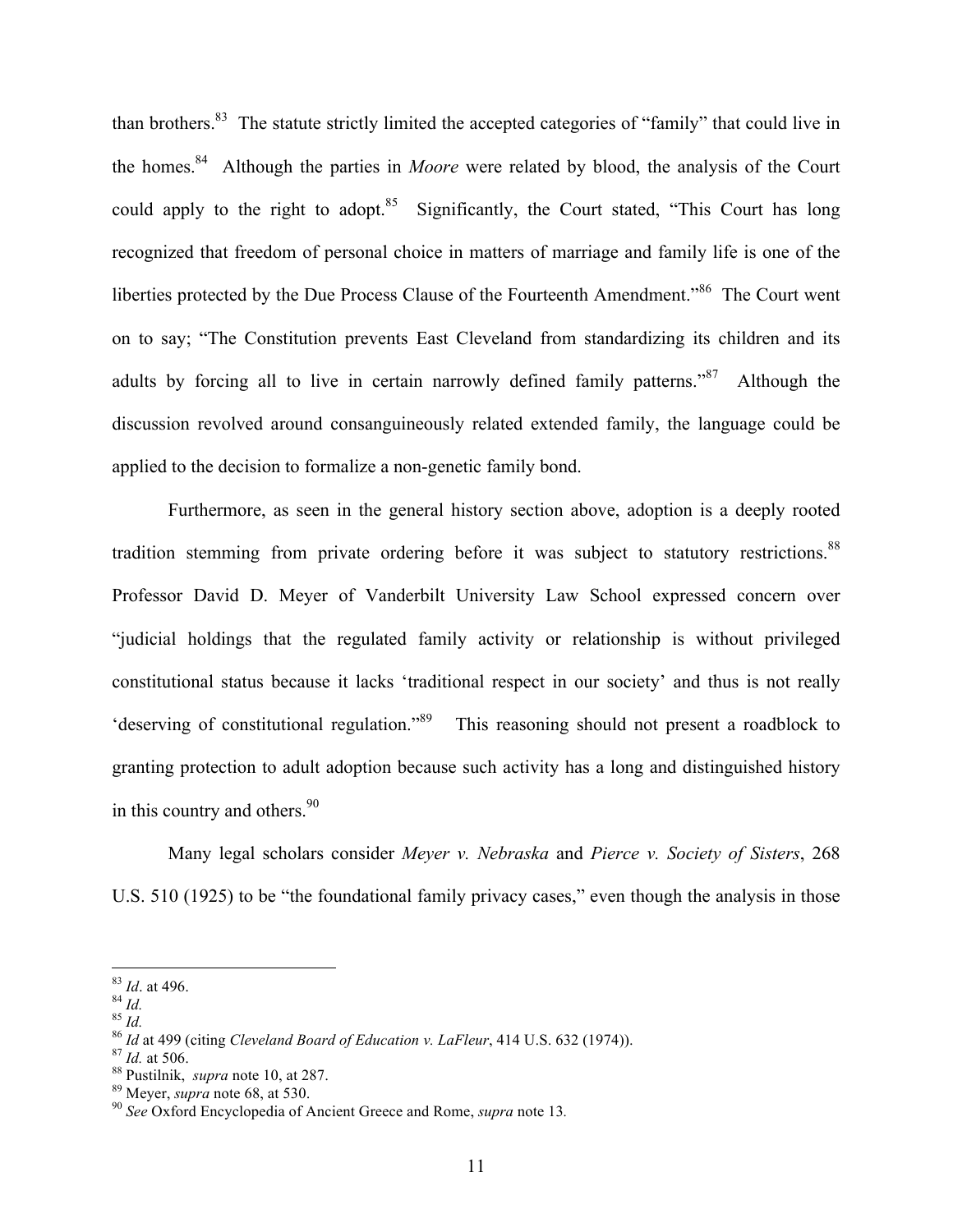cases is only loosely based on familial rights.<sup>91</sup> *Meyer*, for example, was brought by a teacher, not a parent, who wanted to be able to teach German to children regardless of a state ban on foreign language instruction.<sup>92</sup> Although the Court did mention the rights of parents in the education and upbringing of their children, the opinion also relied heavily on the petitioner's right to pursue his chosen employment under the contract clause.<sup>93</sup> *Pierce*, which challenged a state law requiring children to attend public school, likewise vacillated between the rights of parents and the rights of private educators.<sup>94</sup> Although these cases are a mixed analysis, they marked the first time the court recognized a constitutional protection for family decisions, and "the Court seemed to say that the core constitutional problem with the laws in these two cases was their interference with the parent-child relationship, the state's attempt to 'standardize...children."<sup>95</sup>

Over the past 90 years since *Meyer* was handed down, the Court has shown a great reluctance to declare a broad, overarching constitutional protection for familial rights.<sup>96</sup> Almost every time a broad declaration has been made, as in cases like *Loving v. Virginia,* 388 U.S. 1 (1967)*,* and *Turner v. Safley,* 482 U.S. 78 (1987), the Court shortly thereafter turns around and limits the application of the statement to narrower circumstances.<sup>97</sup> The reason for this seems to be related to social policy regarding the action and parties at issue.<sup>98</sup> As Professor Meyer put it:

> What makes a family relationship or personal decision worthy of heightened constitutional protection under this view is not the particular stakes for the individual, but whether society traditionally has regarded the particular relationship or choice as

<sup>&</sup>lt;sup>91</sup> Meyer, *supra* note 68, at 533.<br><sup>92</sup> *Id.*<br><sup>93</sup> Meyer, *supra* note 68, at 533, *citing Meyer v. Nebraska, supra*.<br><sup>95</sup> *Id.* 533-34, *citing Pierce v. Society of Sisters, supra*.<br><sup>96</sup> *Id.* at 534.<br><sup>97</sup> Loving and classification of citizens.

<sup>98</sup> Meyer, *supra* note 68, at 535.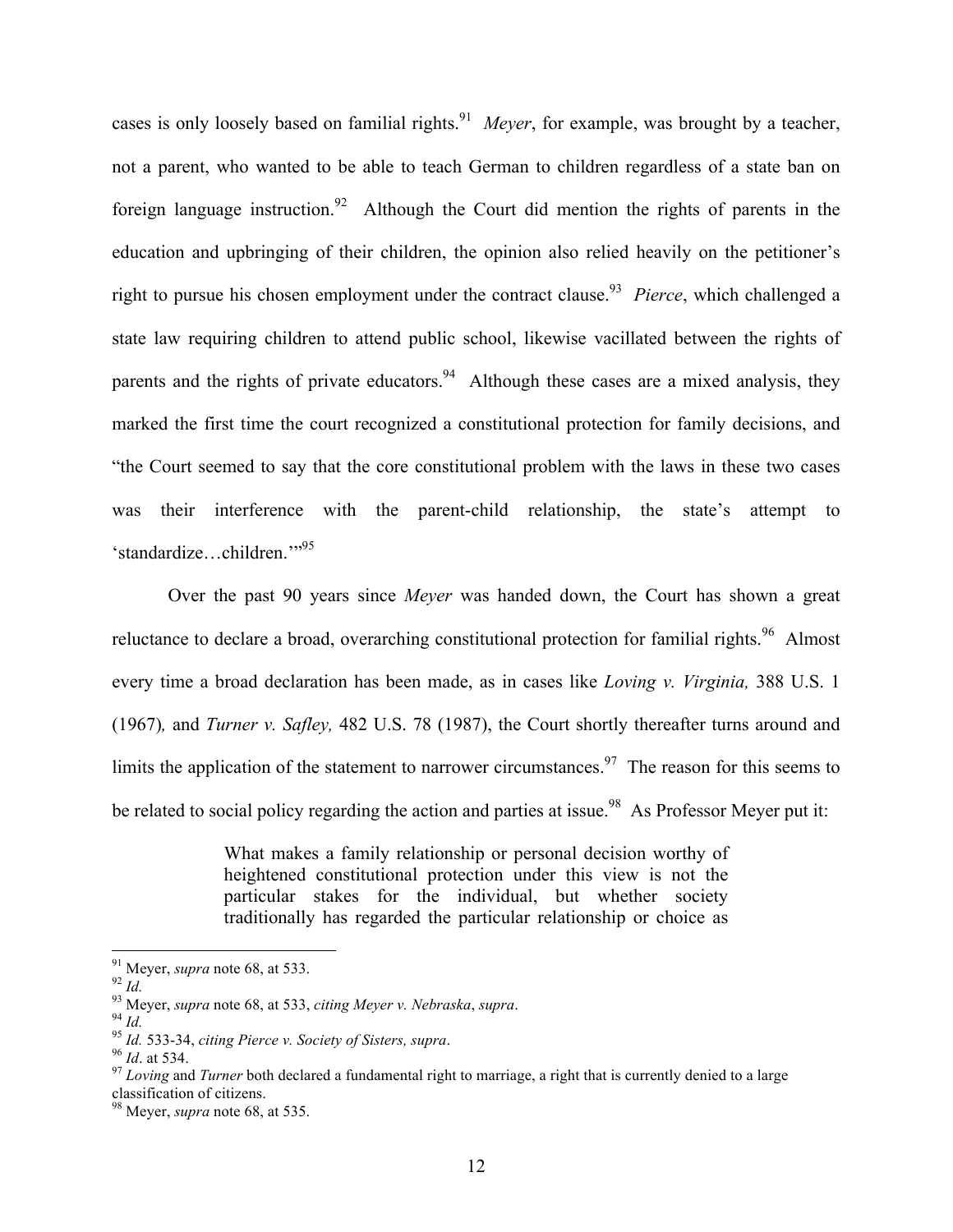off-limits to governmental interference. Thus, in a number of cases where there could be no doubt that there were very larger personal stakes for individuals affected by governmental intervention, the Court nevertheless refused to find a fundamental right on the grounds that the individual's particular choices concerning intimacy or family life were not historically sanctioned.<sup>99</sup>

While the use of adult adoption is relatively recent in American history, it has a long and distinguished past dating all the way back to ancient Greece and Rome.<sup>100</sup> If the standard for heightened protection of a right involves acceptance of the practice throughout history,<sup>101</sup> surely adoption in general and adult adoption in particular meets the criteria for heightened protection under U.S. law. Given the distinguished history of adult adoption practices,  $102$  it is equitable to require that states not impose restrictions on the availability and benefits of beyond those reasonably necessary to protect a compelling state interest.

### IV. OVERVIEW OF CURRENT LAW ON ADULT ADOPTION

American law has long favored the nuclear marital family, to the point that such a model is now considered the "traditional" familial paradigm.<sup>103</sup> Yet over the past several decades, social values have started to shift and evolve.<sup>104</sup> Legal scholars, as well as some judges and legislators, have begun advocating for a "disestablishment" of the family unit.<sup>105</sup> As society as a whole becomes more accepting of "non-traditional" familial arrangements, the public policies that have longs supported strict limitations on what the law recognizes as a legitimate family have come under fire. $106$ 

<sup>&</sup>lt;sup>99</sup> *Id.* at 535-36.<br><sup>100</sup> *See* Oxford Encyclopedia of Ancient Greece and Rome, *supra* 13.<br><sup>101</sup> Meyer, *supra* note 68, at 536.<br><sup>102</sup> *See* Oxford Encyclopedia of Ancient Greece and Rome, *supra* 13.<br><sup>103</sup> *Introducti*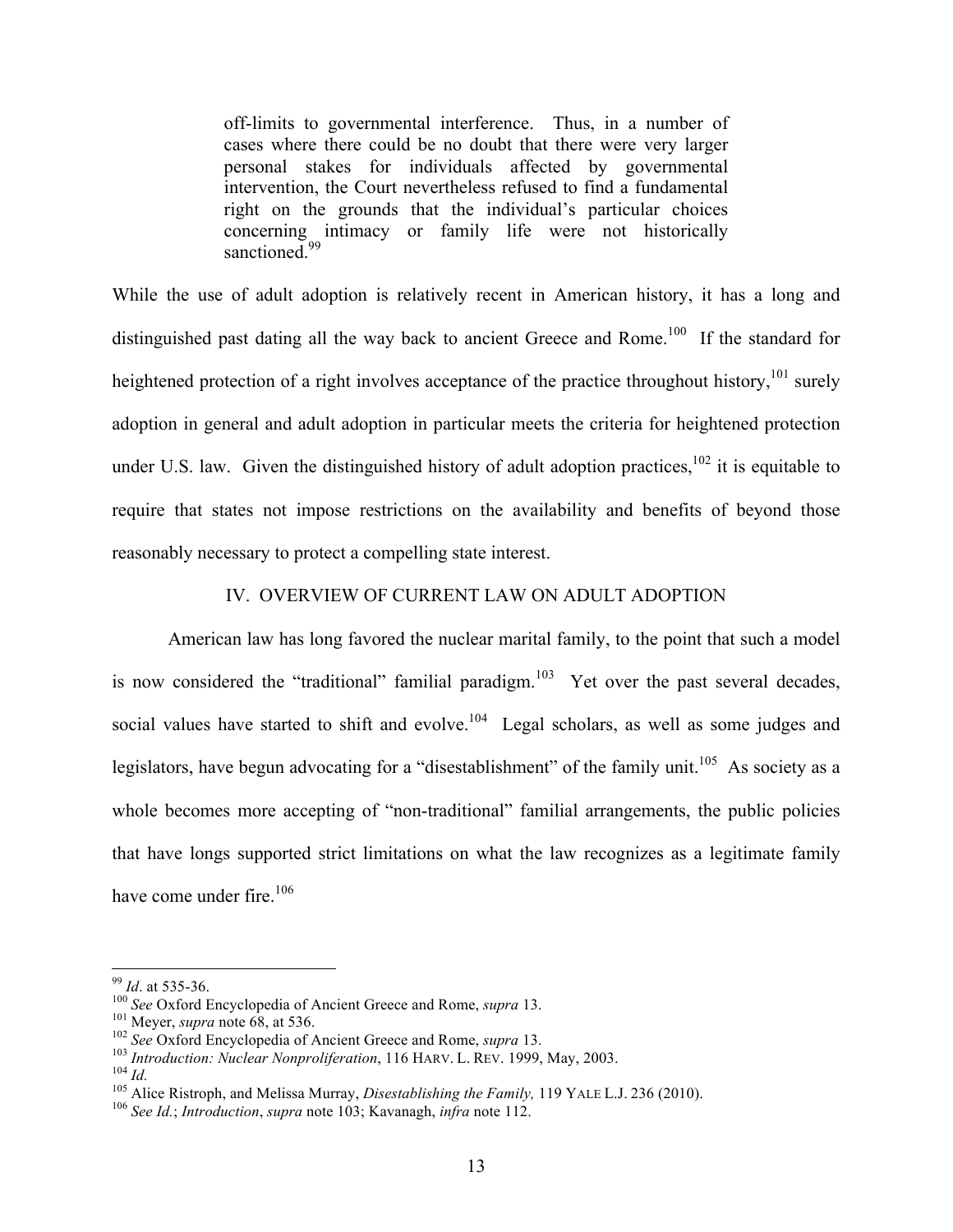The recent shift in American cultural understanding of what constitutes a legitimate family gained great recognition amongst the legal community in  $2000$ .<sup>107</sup> That year, the United States Supreme Court decided *Troxel v. Granville*, 530 U.S. 57 (2000), a landmark case involving the rights of grandparents to visitation of their grandchildren after the death of their son.<sup>108</sup> The plurality opinion was written by Justice O'Connor, who noted, "The demographic changes of the past century make it difficult to speak of an average American family."<sup>109</sup> Over the years, this simple observation has become "a quip now popular among family law commentators."110 Laws restricting the formation and rights of families are falling out of favor, and many citizens, lawyers and layman alike, are clamoring for change.<sup>111</sup>

As we move deeper into the 21st century, the "traditional" family unit of a heterosexual married couple and their mutual offspring is becoming increasingly rare.<sup>112</sup> As far back as 2004, one legal scholar observed:

> Today, nearly one-third of first marriages end within ten years. One in three women giving birth is unmarried. Only sixty-nine percent of children in the United States live in two-parent families. Conservative estimates suggest these families include over six million stepchildren, meaning the exclusive biological family represents the lives of less than sixty percent of children in the United States. At least seventy-five thousand same-sex couples in the United States have children in their homes. Twenty-eight million children in the United States grow up in families in which care is not provided exclusively by two heterosexual opposite-sex parents. Instead caregivers increasingly include gay and lesbian families, single parent or "cohabitating" parent families, families with grandparents (either as primary caregivers or in addition to primary caregivers), and various other formations.

<sup>&</sup>lt;sup>107</sup> Troxel v. Granville, 530 U.S. 57 (2000).<br><sup>108</sup> Id.<br><sup>109</sup> Introduction, supra note 103, at 2000 (quoting *Troxel v. Granville, supra* note 107).<br><sup>110</sup> Id.<br><sup>111</sup> Id.<br><sup>112</sup> Matthew M. Kavanagh, *Rewriting the Legal Fam* & FEMINISM 83, 91 (2004).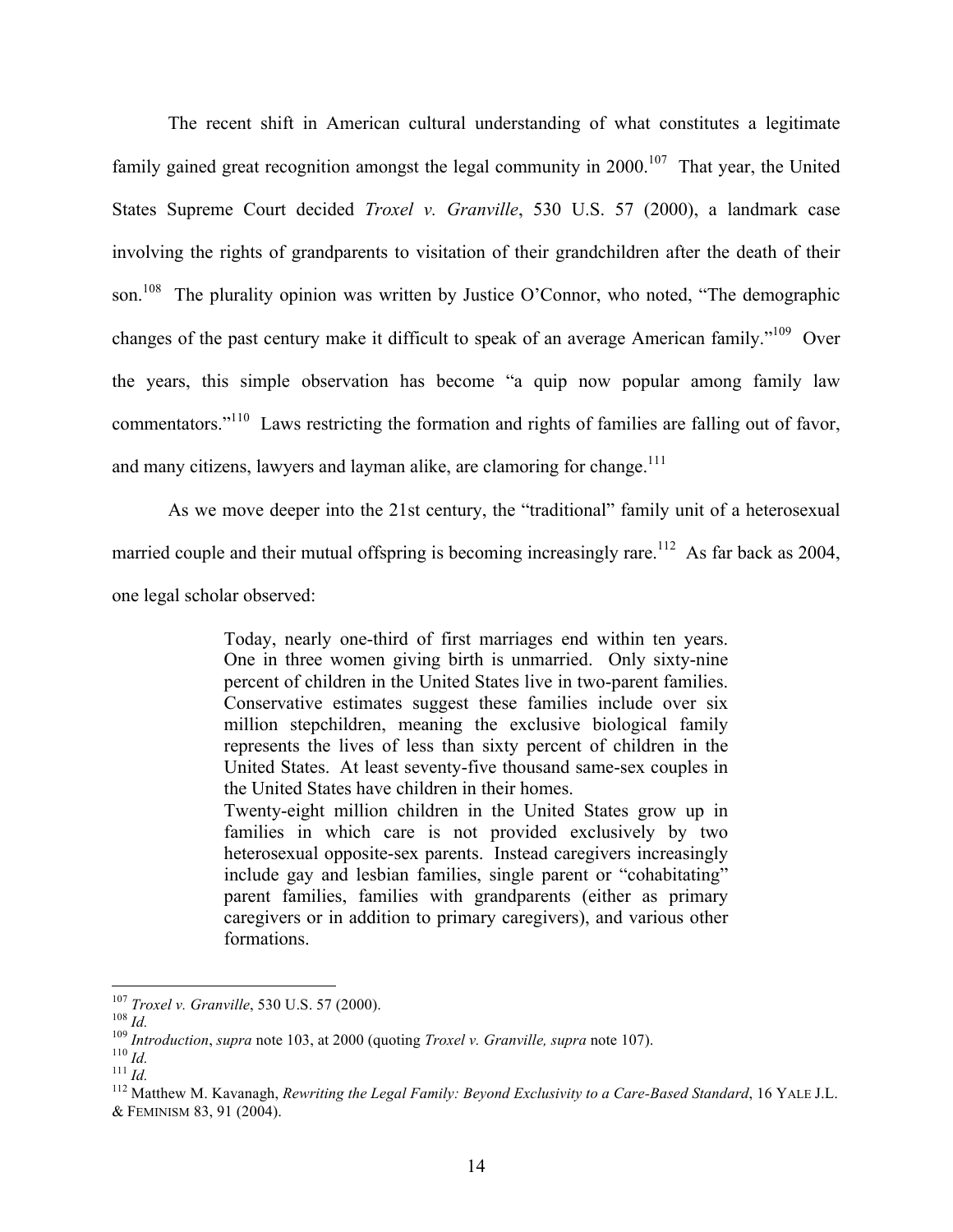We can clearly disagree about whether these aspects of family life in the United States are good, bad, or mixed, but refusing to recognize them legally will not help matters. Despite the reality that US families take a great many forms, we continue to base our legal decision-making on a model that is not reality for a huge proportion of the affected population.<sup>113</sup>

The old model of the nuclear family is no longer representative of the average American household, and it has not been for quite some time. $114$ 

One legal scholar suggests that the solution to the bias found in family law is to disestablish the family unit altogether.<sup>115</sup> Disestablishment would not entail dissolution of families.<sup>116</sup> Rather, familial establishments would be treated like religious establishments.<sup>117</sup> Individuals and groups of citizens would be permitted to create whatever family model they see fit.<sup>118</sup> The disestablishment would simply preclude the government from officially sanctioning any particular model, just as the government is precluded from officially sanctioning any particular religion. $119$ 

The primary concern of opponents to the disestablishment of the family unit is that too much freedom in this area would result in an anarchic society and harm to vulnerable citizens.<sup>120</sup> However, disestablishment would not create a limitless ability for citizens to do as they please.<sup>121</sup> Just as our laws do not permit citizens to abuse others under the guise of free exercise of religion,<sup>122</sup> neither would citizens be permitted to abuse others under the cloak of free exercise of

<sup>113</sup> *Id.*<br><sup>114</sup> *Id.*<br><sup>115</sup> Ristroph and Murray, *supra* note 105, at 1238.<br><sup>116</sup> *Id.* at 1239.<br><sup>117</sup> *Id.*<br><sup>118</sup> *Id.* at 1241.<br><sup>121</sup> *Id.*<br><sup>121</sup> *Id.*<br><sup>121</sup> *Id.*<br><sup>121</sup> *Id.*<br><sup>121</sup> *Id.* rape by claiming that his religion mandates that older men marry multiple young girls. *See* http://blog.chron.com/sacredduty/2011/08/warren-jeffs-convicted-of-sexual-assault-not-cleared-on-religious-

grounds/. The courts did not accept such a defense, as the interest in protecting American youth overwhelms the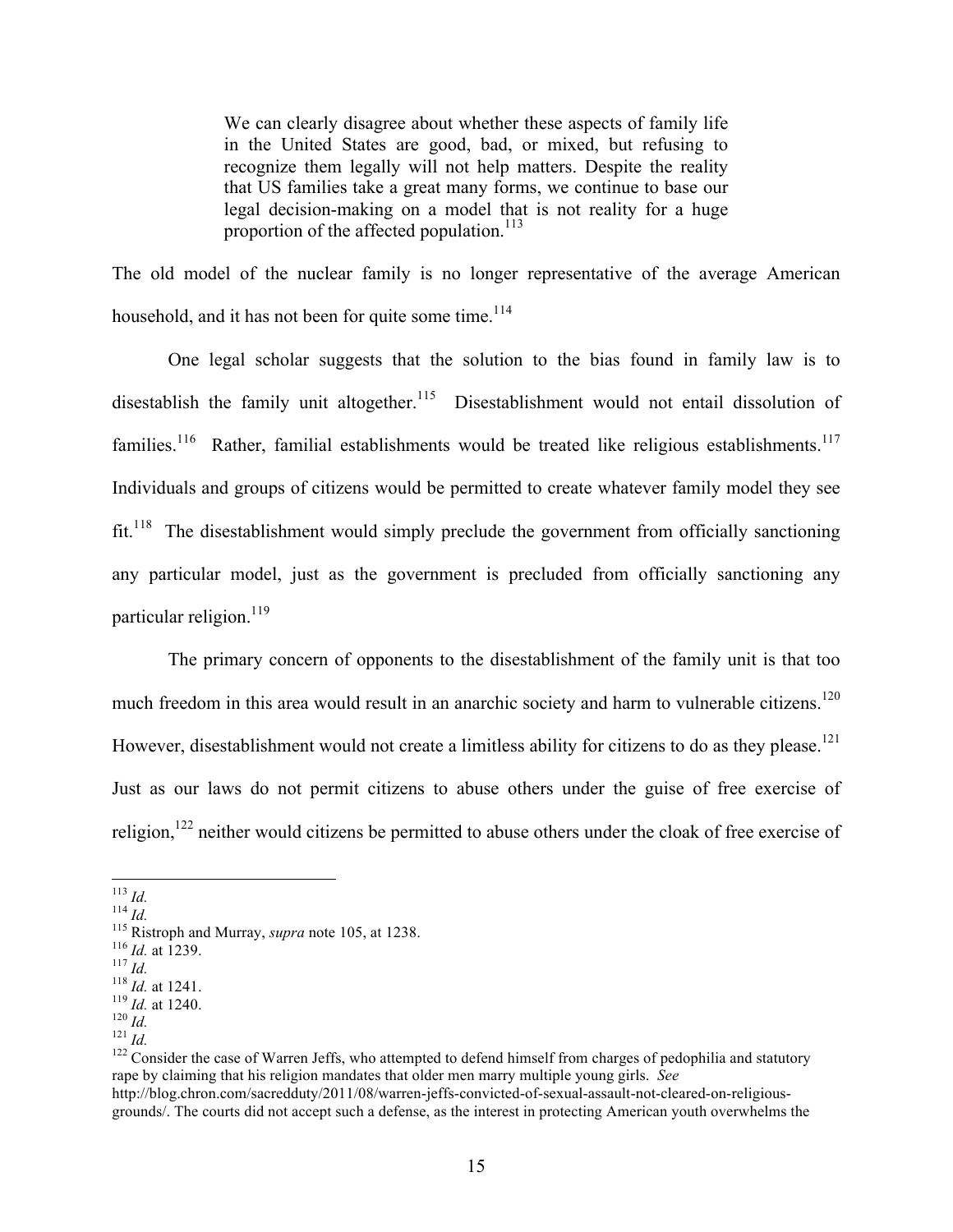familial rights. The disestablishment of the traditional nuclear family would not completely end all legal oversight into private relationships. The government will always have an interest in protecting its citizens, particularly those vulnerable to undue influence of others.<sup>123</sup> Disestablishment will, however, give competent, consenting adults more freedom over their personal relationships, and provide legal security for those who choose to deviate from the current legal model. $^{124}$ 

While disestablishment will benefit many different familial relationships not currently recognized under the law,<sup>125</sup> it will be of particular use in the area of adult adoption. Adult adoption law in the United States is inconsistent from jurisdiction to jurisdiction.<sup>126</sup> Some states minimize legal restrictions, involving the courts as little as possible and giving the parties maximum freedom.<sup>127</sup> Other states throw up arbitrary roadblocks, requiring that awkward, difficult, and occasionally impossible conditions be met before allowing consenting adults to formalize their family unit.<sup>128</sup> Several states impose extreme restrictions that impose on the constitutional freedom of their citizens.<sup>129</sup> A few impose restrictions that, although slight, are so arbitrary and unpredictable that they infringe upon personal liberty.<sup>130</sup> A majority of the states minimize the restrictions, limiting state involvement to those areas necessary to protect thirdparty citizens and provide predictability to the procedures involved.<sup>131</sup> Disestablishing the

right to worship as one pleases. A similar rationale has been advanced regarding other freedoms protected by the first amendment as well, such as the duty of protecting children overwhelming the freedom of expression interest in possessing pedophilic pornography. *See New York v. Ferber*, 458 U.S. 747 (1982). Since Ristroph and Murrays theory analogizes familial disestablishment to the other freedoms provided under the first amendment, it is reasonable to conclude that familial formations will be limited in the same way as other first amendment rights. reasonable to conclude that familial formations will be limited in the same way as other first amendment rights.<br><sup>123</sup> *See New York v. Ferber*, 458 U.S. 747 (1982).<br><sup>124</sup> Ristroph and Murray, *supra* note 105, at 1251.<br><sup></sup>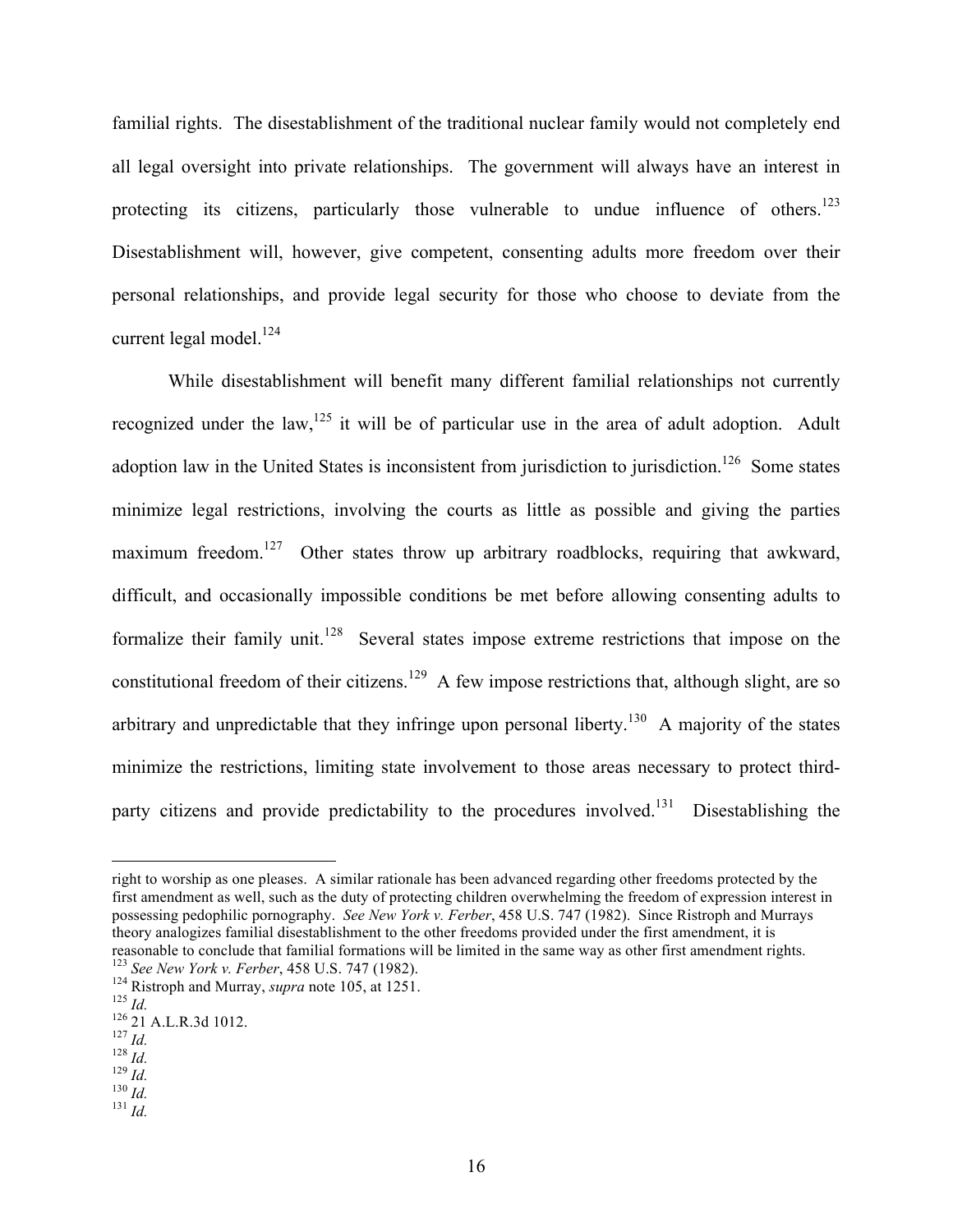favored nuclear family model will allow many people currently behaving as a family unit to gain legal recognition and benefits for their loved ones.

### *A. Unreasonably Restrictive States*

There are ten states in particular that apply such rigid restrictions to the availability of adult adoptions that they infringe upon individual freedom of familial relationships to the point of being blatantly unconstitutional.<sup>132</sup> Some of these states are driven by a desire to prevent gay and lesbian couples from having access to a legitimate family relationship.<sup>133</sup> In others, the underlying intent of the restrictions is more obscure.<sup>134</sup> Regardless of the reasoning behind the limitations, the result is that citizens who genuinely and in good faith seek to formalize their familial bonds are precluded from doing so at the whim of the government.

## *1. Statutes Restricting the Rights of Homosexual Couples*

Although homosexual relationships have been gaining legal recognition in recent years, some states, Florida and Alabama in particular, still consider such relationships to be against public policy, and structure their laws in a manner that limits the access of homosexual couples to legal recognition as a family.<sup>135</sup> The legal restrictions in Florida are not focused on adult adoption issues.<sup>136</sup> In fact, the law on adult adoption is wide open, as Florida is one of many states to declare that, "Any person, a minor or an adult, may be adopted."<sup>137</sup> What makes Florida's laws so reprehensible is found in their law on adoption in general. Florida is the only

<sup>&</sup>lt;sup>132</sup> Florida, Alabama, Idaho, Nebraska, Wyoming, South Dakota, Illinois, Arizona, Ohio, and South Carolina.<br><sup>133</sup> See West's F.S.A. § 63.042; Ala.Code 1975 § 26-10A-6 and official comments thereto.<br><sup>134</sup> See Idaho Code §

Arizona Revised Statutes § 14-8101; Baldwin's Ohio Revised Code § 3107.02; South Carolina Code 1976 § 63-9- 1120.

<sup>&</sup>lt;sup>135</sup> *See* West's F.S.A. § 63.042; Ala.Code 1975 § 26-10A-6 and official comments thereto. <sup>136</sup> West's F.S.A. § 63.042. <sup>137</sup> West's F.S.A. § 63.042(1).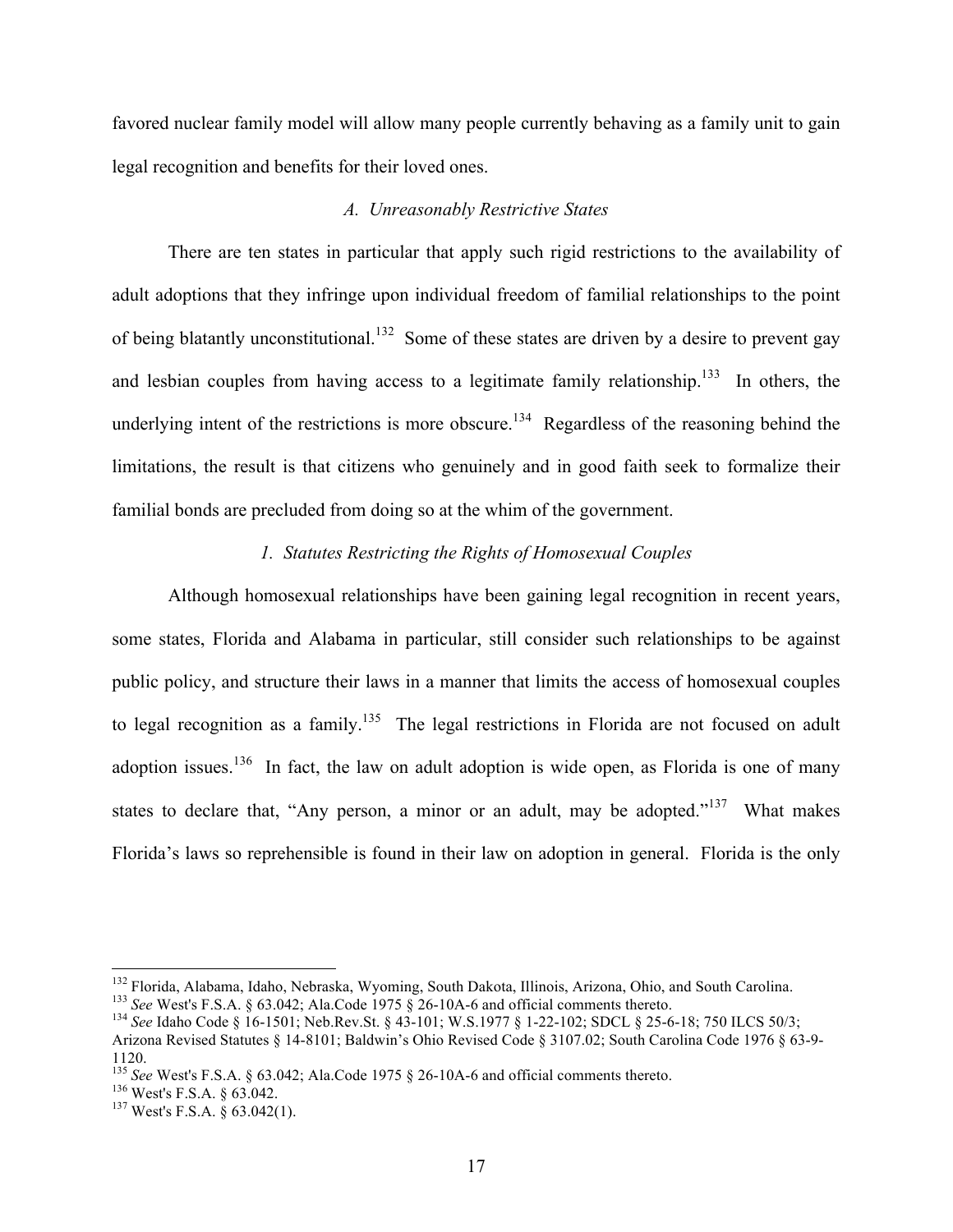state in the union to have a blanket statutory ban on adoption by homosexuals.<sup>138</sup> However, the statute may soon change. In November of 2008, a Miami trial court held the ban on homosexual adoption to be unconstitutional.139 In September of 2010, in a landmark case entitled *Florida Dept. of Children and Families v. Adoption of X.X.G.*, 45 So.3d 79 (Fl. App. 3rd Dist. 09/22/10), Florida's Third District Court of Appeal affirmed the holding. In October of 2010, the Attorney General of Florida said he would no longer appeal any decision allowing adoption by homosexuals.<sup>140</sup> At the moment, the legislature has made no move toward amending the statute, nor has the Florida Supreme Court spoken on the matter, so there is still a bit of a grey area that really comes into play when one considers the ability of same-sex couples to secure property rights through adult adoption.<sup>141</sup>

Alabama, on the other hand, has made their position clear regarding the use of adult adoption to secure inheritance rights for homosexual couples.<sup>142</sup> For many years, Alabama allowed adult adoption specifically for the purposes of securing inheritance rights.<sup>143</sup> The original statutes, passed in 1973, were found in Title 43 of the Alabama Code, which governs wills and decedent's estates.<sup>144</sup> Those statutes were repealed in 1990, and at that time only minor could be adopted.<sup>145</sup> In 1998, Alabama reinstated adult adoption, but only for adults that were

<sup>&</sup>lt;sup>138</sup> West's F.S.A. § 63.042(3)— "No person eligible to adopt under this statute may adopt if that person is a homosexual."

<sup>&</sup>lt;sup>139</sup> The case before the trial court was known as *In re: Gill.* After a four-day trial which focused on evidence that gay couples are just a competent in parenting as heterosexual couples, Miami-Dade Circuit Court Judge Cindy Lederman declared the restrictions on adoption by homosexuals to be unconstitutional and granted the adoption petition of Martin Gill and his partner. *See* http://www.aclu.org/lgbt-rights/aclu-urges-florida-appellate-courtaffirm-ruling-striking-florida-law-barring-gay-people.<br><sup>140</sup> http://www.keennewsservice.com/2010/10/27/florida-court-upholds-another-gay-adoption/. Keen news service

is an internet based news organization specializing in legal and political news affecting the LGBT community.<br><sup>141</sup> Id.<br><sup>142</sup> Official comment to Ala.Code 1975 § 26-10A-6.<br><sup>143</sup> Id.<br><sup>144</sup> Id.<br><sup>144</sup> Id.<br><sup>144</sup> Id.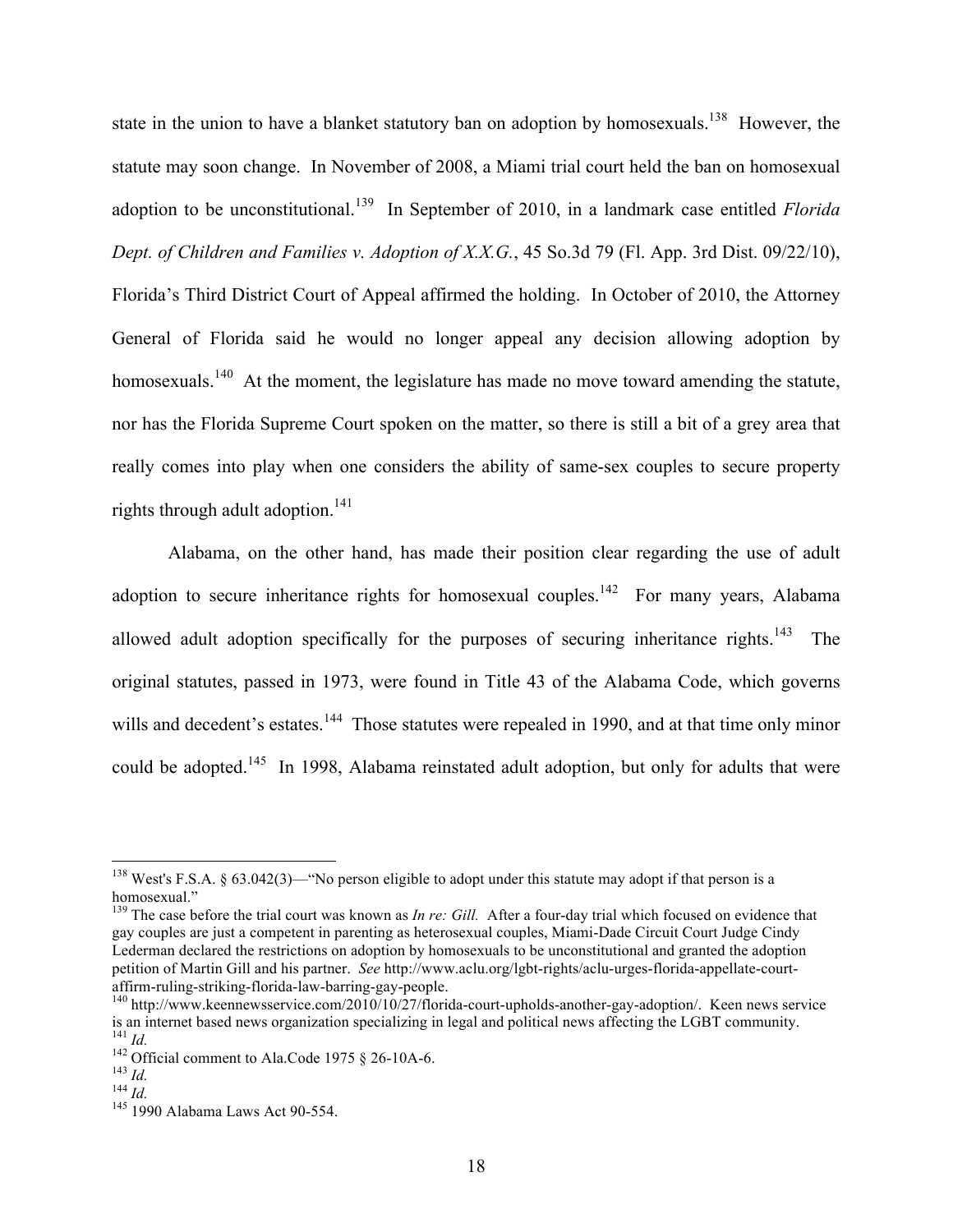permanently disabled or intellectually handicapped.<sup>146</sup> In 2004, the statute was broadened to its current state, which now includes:

> An adult under any one of the following conditions: a. He or she is an individual with a total and permanent disability. b. He or she is determined to be a person with an intellectual disability. c. He or she consents in writing to be adopted and is related in any degree of kinship, as defined by the intestacy laws of Alabama, or is a stepchild by marriage.

d. He or she consents in writing to be adopted by an adult man and woman who are husband and wife $147$ 

The statute specifically precludes an unmarried adult from adopting another adult.<sup>148</sup> This language, combined with the official comments' strong assertion that this provision is meant to establish a parent-child relationship, not to secure inheritance rights, strongly indicates a legislative desire to restrict all access of homosexuals to a legalized family unit.<sup>149</sup> In the quest to deny gays and lesbians equal protection under the law, the Alabama legislature has taken away inheritance rights from a much larger class of people. The legislature has also made it impossible for a person who forms a genuine parent-child relationship with an unmarried prospective adoptor to formalize the relationship in anyway. Such a blatant denial of equal protection under the law should be viewed as unconstitutional under the 14th Amendment to the Federal Constitution of the United States of America.<sup>150</sup>

<sup>&</sup>lt;sup>146</sup> 1998 Alabama Laws Act 98-101 (H.B. 164).<br><sup>147</sup> Ala.Code 1975 § 26-10A-6.<br><sup>148</sup> Official comment to Ala.Code 1975 § 26-10A-6.<br><sup>149</sup> Official comment to Ala.Code 1975 § 26-10A-6.<br><sup>150</sup> "All persons born or naturalized United States and of the State wherein they reside. No State shall make or enforce any law which shall abridge the privileges or immunities of citizens of the United States; nor shall any State deprive any person of life, liberty, or property, without due process of law; nor deny to any person within its jurisdiction the equal protection of the laws." U.S. CONST. amend. XIV.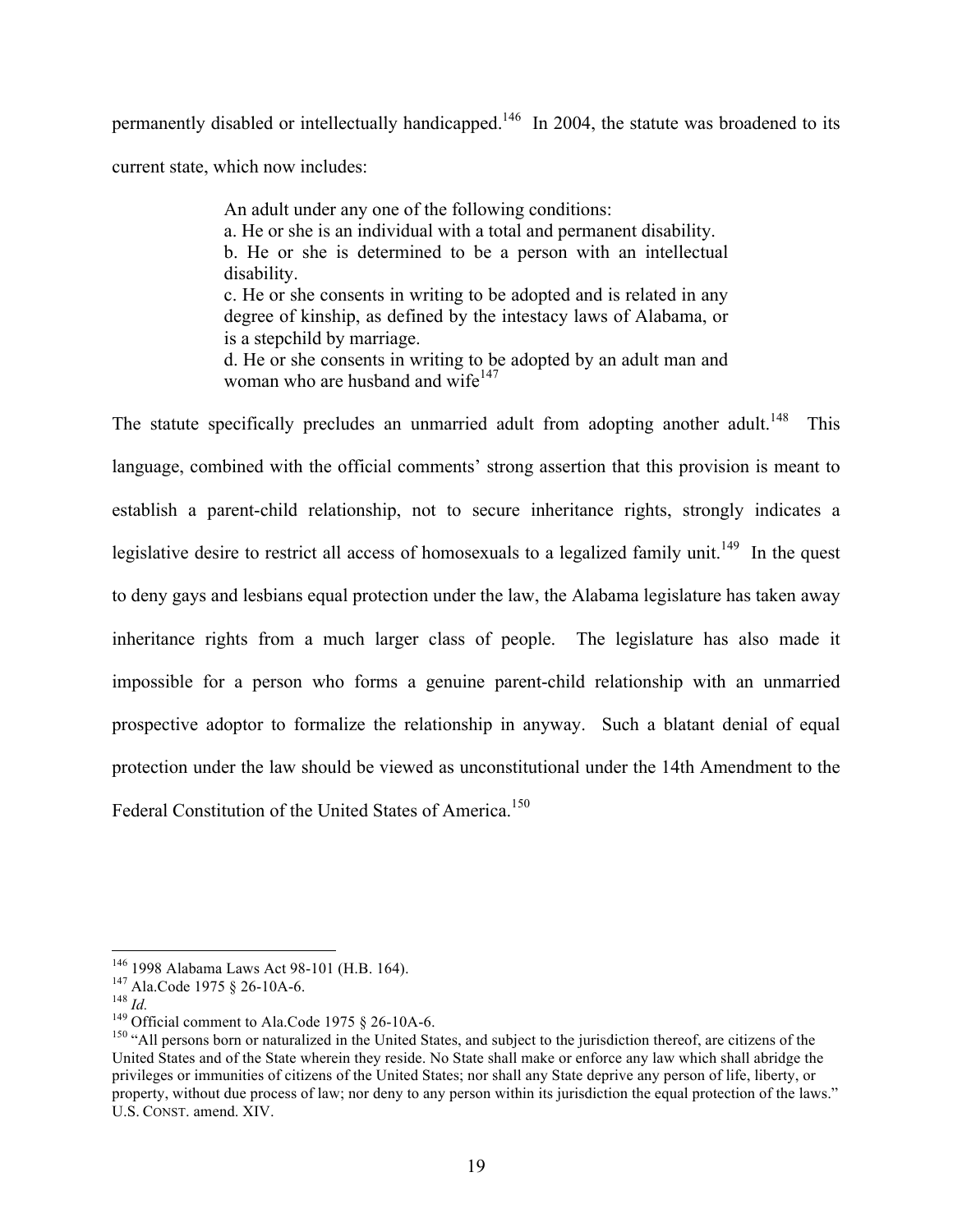# *2. Statutes Limiting Access to Adult Adoption to Families with a Relationship During the Adoptee's Minority*

The statutes of the other highly restrictive states are not specifically targeted at gay and lesbian couples.<sup>151</sup> For the most part, these states seem to focus on whether the parties established a relationship during the minority of the adoptee.<sup>152</sup> Idaho generally requires that there be a relationship for at least a year during the adoptee's minority, but will allow other adoptions if it can be shown that the parties maintained a parent-child relationship "For such period of time or in such manner that the court after investigation finds a substantial family relationship has been created."<sup>153</sup> The statute basically leaves it up to the court's discretion to decide whether the relationship between the parties is sufficient to warrant legal recognition.<sup>154</sup> The provision is completely lacking in any formal criteria that would put the parties on notice as to when, or even it, their relationship will be deemed sufficient.<sup>155</sup>

Other states are more rigid in their requirement of a relationship during minority.<sup>156</sup> Nebraska liberally allows stepparent adoption, as long as the natural parent in the marriage joins the petition.<sup>157</sup> In all other cases, "The adoption... of the adult child may be permitted if the adult child has had a parent-child relationship with the prospective parent or parents for a period of at least six months next preceding the adult child's age of majority..."<sup>158</sup> The statute also requires that the genetic parents either voluntarily relinquish their parental rights, or have some legal reason for having their rights terminated.<sup>159</sup>

<sup>151 21</sup> A.L.R.3d 1012.<br>
152 *Id.*<br>
153 Idaho Code § 16-1501.<br>
154 *Id.*<br>
155 *Id.*<br>
156 Neb.Rev.St. § 43-101.<br>
157 *Id.* 158 *Id.*<br>
159 *Id.*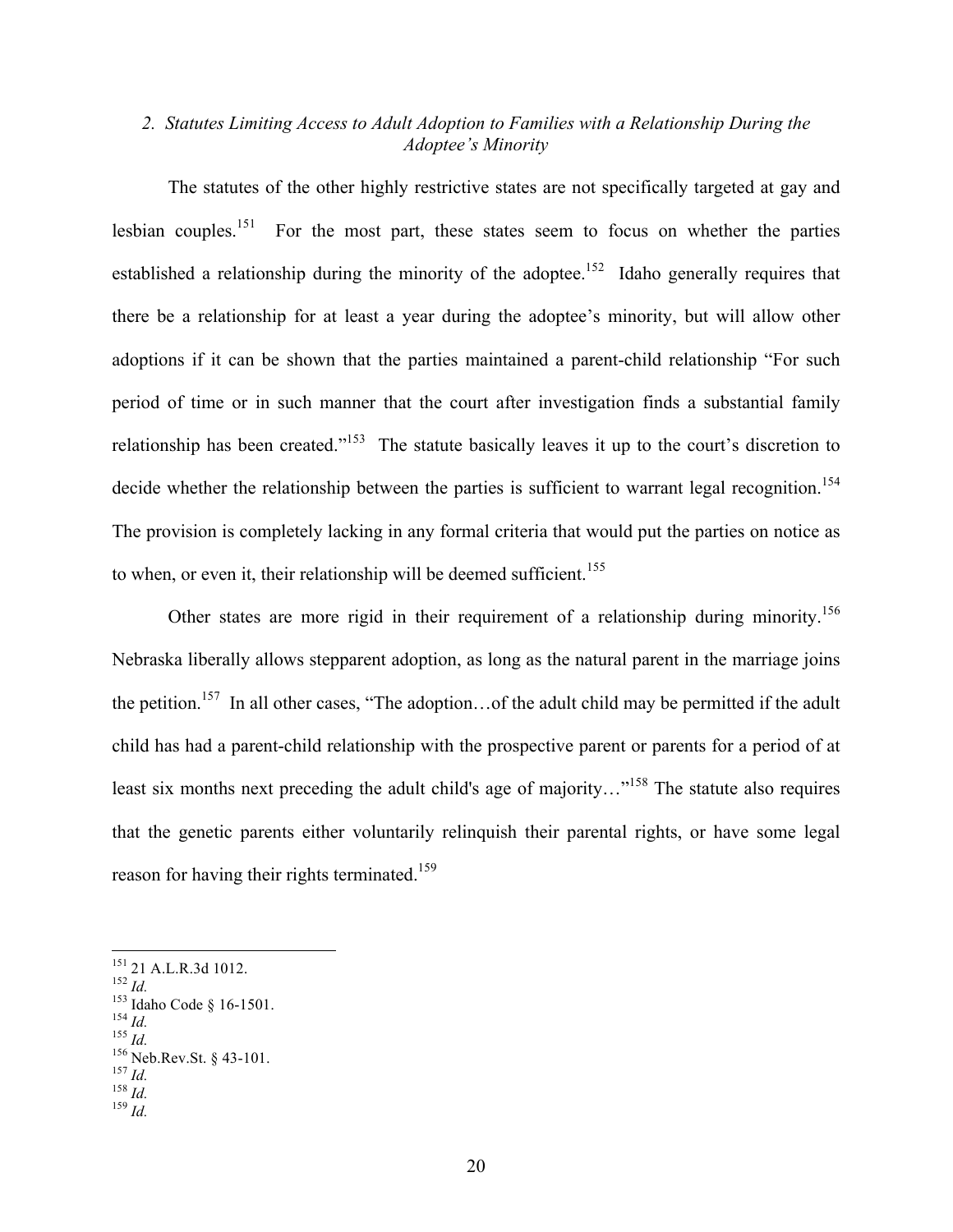Wyoming goes a little farther and requires that the adopting parent have been "a stepparent, grandparent or other blood relative, foster parent or legal guardian who participated in the raising of the adult when the adult was a child."<sup>160</sup> If the parties did not have a legal relationship when the adoptee was a minor, they are simply precluded from ever having a legally recognized familial relationship.<sup>161</sup> South Dakota takes the limitation the farthest, requiring not only that there have been some sort of relationship during the adoptee's minority, but also that, "It shall be a further prerequisite that the person being adopted shall have lived in the home of the adoptive parent during his minority for a period of at least six months."<sup>162</sup>

Illinois also has a cohabitation requirement, although it is not limited to minors.<sup>163</sup> Illinois requires, "that such adult has resided in the home of the persons intending to adopt him at any time for more than 2 years continuously preceding the commencement of an adoption proceeding."<sup>164</sup> This requirement is waived if the parties can show that the adoptee holds "any of the following relationships to the child by blood or marriage: parent, grand-parent, brother, sister, step-parent, step-grandparent, step-brother, step-sister, uncle, aunt, great-uncle, great-aunt, or cousin of first degree."165

Arizona strictly limits the adoption of older adults, but the law seems wide open on younger adults:

> Any adult person may adopt either another adult person who is at least eighteen years of age and not more than twenty-one years of age and who consents to the adoption or another adult person who is a stepchild, niece, nephew, cousin or grandchild of the adopting person, by an agreement of adoption approved by a decree of adoption of the court in the county in which either the person

<sup>160</sup> W.S.1977 § 1-22-102.<br>
<sup>161</sup> *Id.*<br>
<sup>162</sup> SDCL § 25-6-18.<br>
<sup>163</sup> 750 ILCS 50/3.<br>
<sup>164</sup> *Id.*<br>
<sup>165</sup> 750 ILCS 50/1.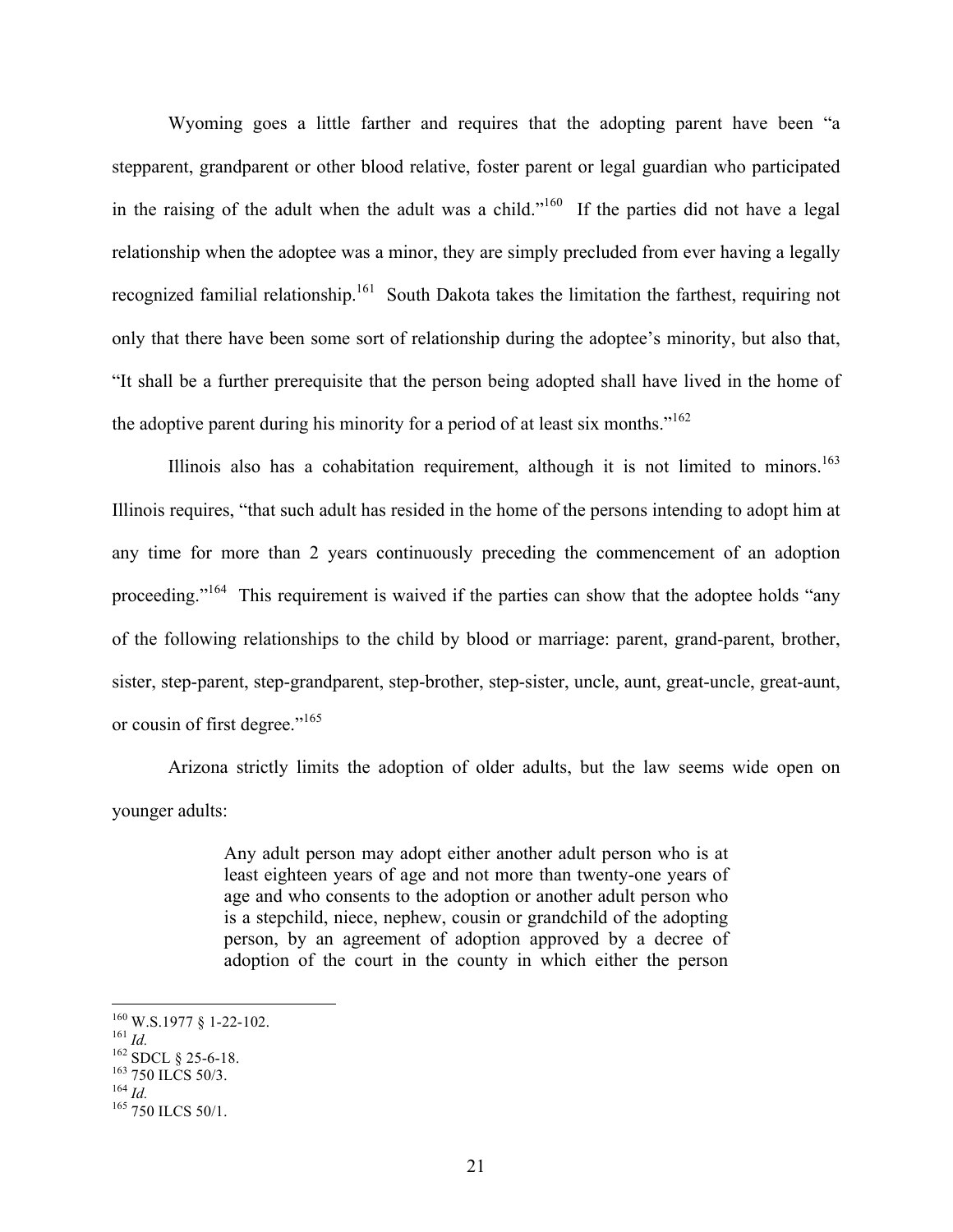adopting or the person adopted resides. A foster parent may adopt an adult who was placed in the foster parent's care when the adult was a juvenile if the foster parent has maintained a continuous familial relationship with that person for five or more years.<sup>166</sup>

As long as the adoptee is under 21, it would appear that anyone may adopt, but once the adoptee

turns 22, only relatives and former foster parents may become legal parents.<sup>167</sup>

Ohio is the final state to strictly limit the availability of adult adoption.<sup>168</sup> The Ohio

statute is probably the most complicated of the restrictive statute:

An adult may be adopted under any of the following conditions:

(1) If the adult is totally or permanently disabled;

(2) If the adult is determined to be a mentally retarded person;

(3) If the adult had established a child-foster caregiver, kinship caregiver, or child-stepparent relationship with the petitioners as a minor, and the adult consents to the adoption;

(4) If the adult was, at the time of the adult's eighteenth birthday, in the permanent custody of or in a planned permanent living arrangement with a public children services agency or a private child placing agency, and the adult consents to the adoption;

(5) If the adult is the child of the spouse of the petitioner, and the adult consents to the adoption.<sup>169</sup>

This law allows for those who are basically wards of the state to find parents in adulthood and secure a legal relationship.<sup>170</sup> For everyone else, there must either be a disability or a preexisting relationship to the prospective adoptor. $171$ 

South Carolina takes a different approach.<sup>172</sup> The state statutes do not limit the availability of adult adoptions; any adult can adopt any other adult with nothing more than a written petition and a best interest hearing.<sup>173</sup> The problematic restrictions in South Carolina law

<sup>&</sup>lt;sup>166</sup> Arizona Revised Statutes § 14-8101.<br>
<sup>167</sup> *Id.*<br>
<sup>168</sup> Baldwin's Ohio Revised Code § 3107.02.<br>
<sup>168</sup> Baldwin's Ohio Revised Code § 3107.02.<br>
<sup>170</sup> *See* South Carolina Code 1976 § 63-9-1120 and South Carolina Code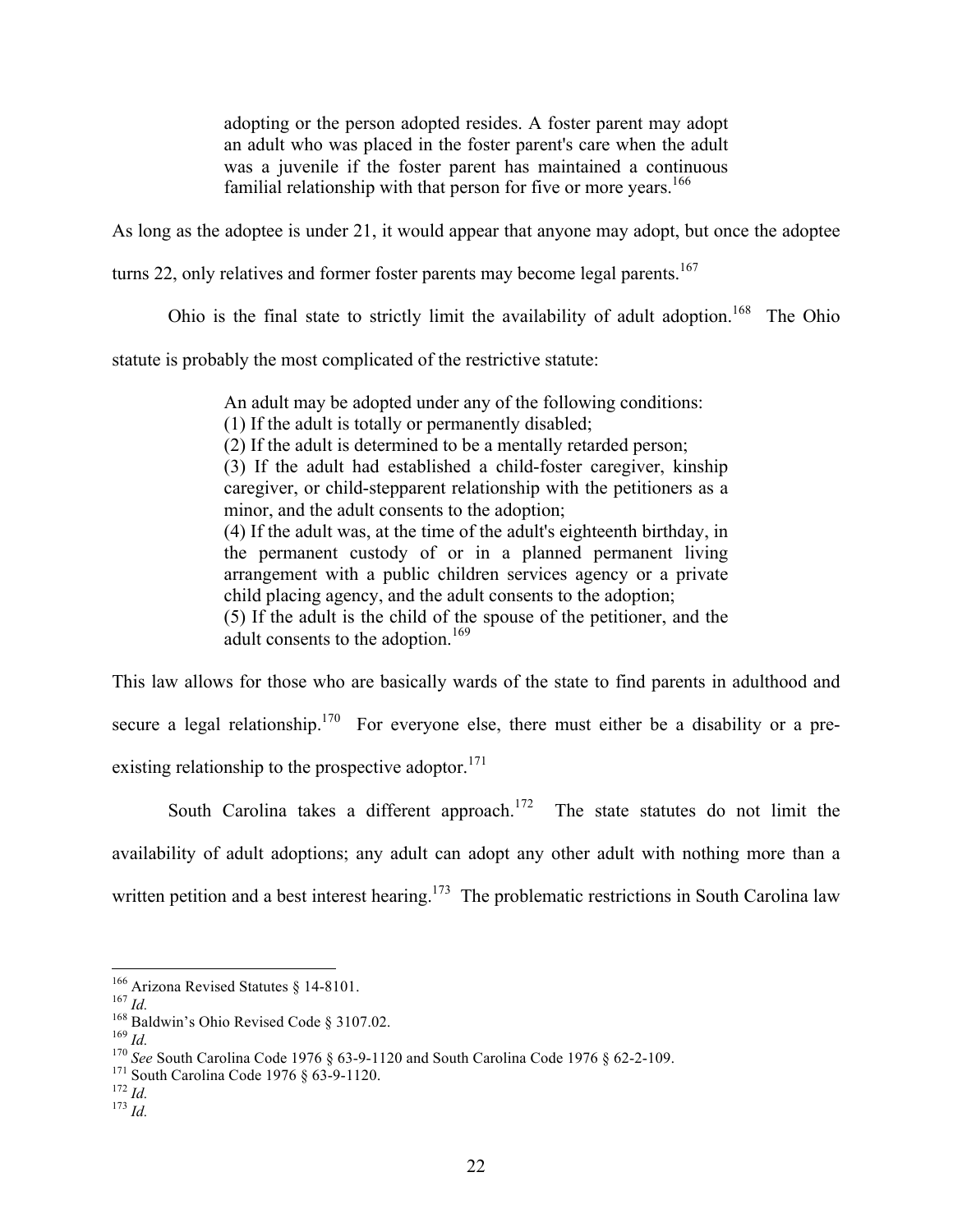are applied to the benefits of the adoption.<sup>174</sup> The statute granting full rights to adoptees is explicitly legislated not to apply to adult adoptions.<sup>175</sup> Rather, the only available legal benefit for adult adoptees is the right of intestate inheritance.<sup>176</sup> The Court of Appeals of South Carolina in *Gorman v. South Carolina Reinsurance Facility,* 333 S.C. 696 (Ct. of App. S. C. 01/12/1999), held that under the statute, an adoptor was not entitled to benefit under a statute that would allow an insurance policy to be transferred to a parent, where the adoptee was an adult.<sup>177</sup> Although the right to inherit through intestacy is a significant benefit, there are other rights that flow from an adoption that are equally, if not more, important.<sup>178</sup> There is a lot to be gained from being legally recognized as next of kin, not the least of which is the ability to visit in restricted hospital wards and be consulted in important medical decisions.<sup>179</sup> In South Carolina these rights are not granted to adult adoptees, which could substantially impair an adoptor's end of life plan.<sup>180</sup> Although some of these rights can be secured through alternative legal methods, such as powers of attorney and wills, there are certain rights, such as the right to sue under a tortuous claim of wrongful death, that can only be passed to legal family members by operation of law.<sup>181</sup> South Carolina's limitations on familial benefits of adult adoptees unduly restrict these rights.<sup>182</sup>

There is no rational reason for so harshly restricting access to adult adoption in the way these statutes do. By limiting availability of adult adoption to parties who had a parent-child relationship in the adoptee's minority, the states deny many people who have formed a legitimate familial bond from being able to formalize their relationship. Take, for example, Sandra and

<sup>&</sup>lt;sup>174</sup> South Carolina Code 1976 § 62-2-109.<br><sup>175</sup> *Id.* 176 *Id.* 176 *Id.* 176 *Id.* 177 333 S.C. 696. The South Carolina Supreme Court granted certiorari on August 19, 1999, but there is no subsequent opinion.<br><sup>178</sup> Foy, *supra* note 59, at 113.

<sup>&</sup>lt;sup>179</sup> *Id.* at 119<br><sup>180</sup> South Carolina Code 1976 § 62-2-109.<br><sup>181</sup> Foy, *supra* note 59, at 199.<br><sup>182</sup> South Carolina Code 1976 § 62-2-109.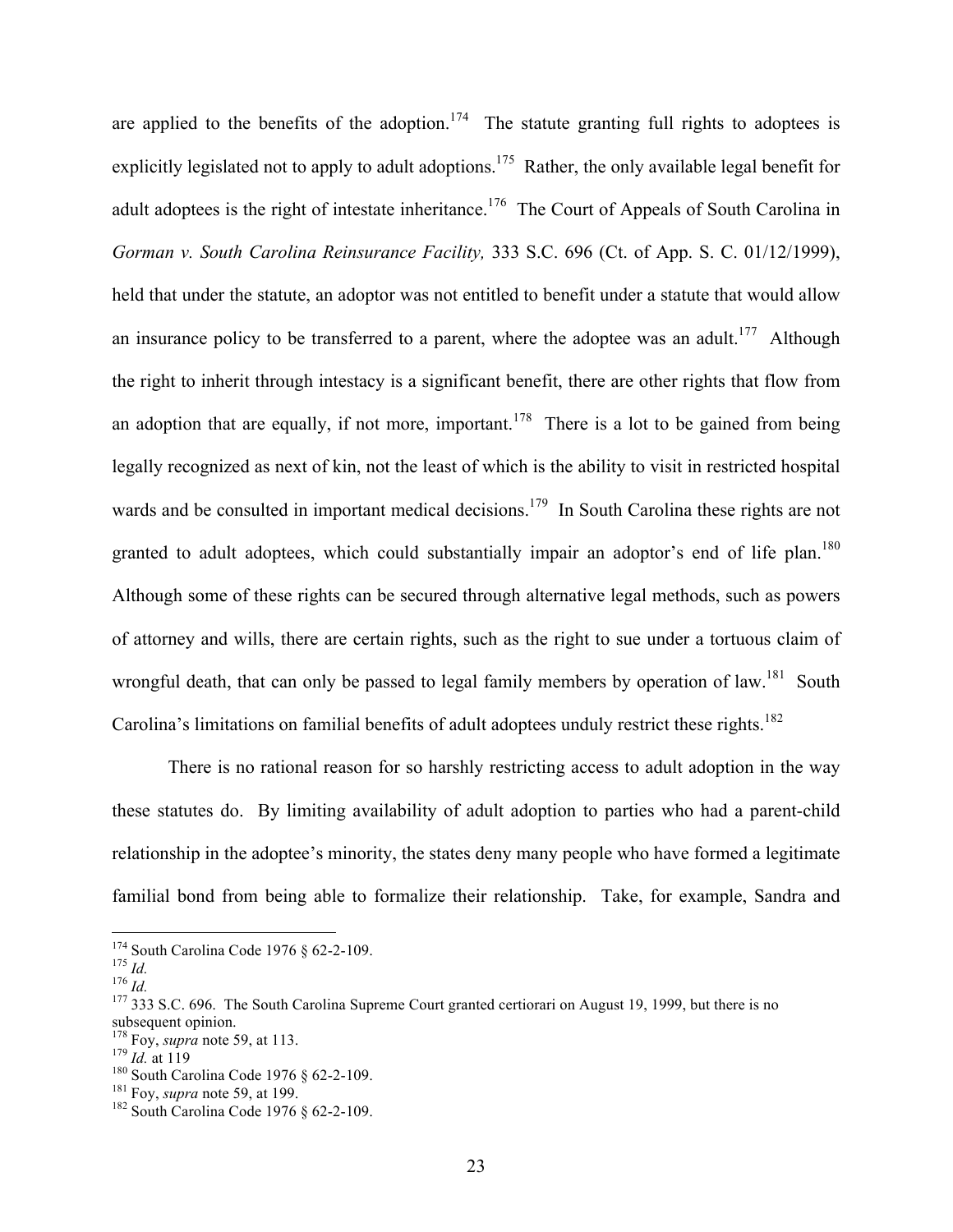Ross Titus, and their daughter, Jillian.<sup>183</sup> Jillian met her parents at the age of 26, while she was working as an executive at Nintendo.<sup>184</sup> Sandra and Ross also worked for the company, and the three bonded over their love of Boston Terriers.<sup>185</sup> Jillian had long been estranged from her natural parents, and as her relationship with Sandra and Ross solidified, the trio sought to give their bond legal weight.<sup>186</sup> Asked to comment on the apparent rise of adult adoptions in the United States, Chuck Johnson, president and CEO of the National Council For Adoption, stated, "No matter how old you are, you never lose the desire for family."187 Fortunately, Jillian and the elder Titus' lived in Washington State, where adult adoptions are openly available.<sup>188</sup> Had the three resided in one of the states discussed above, their options for legitimizing their family unit would have been strictly limited, if available at all.<sup>189</sup> Such restrictions deprive citizens seeking nothing more than to belong to a family the ability to make their relationship valid under the law.

The restrictions discussed above substantially interfere with the rights and interests of parties who wish to enter into adult adoption. There is no readily apparent compelling government interest implicated in the restrictions. As such, these state statutes should be reconsidered and redrafted to allow easier access to adult adoptions.

### *B. Moderately Restrictive and Ambiguous Laws*

 Less concerning but still significant are the states with minor restrictions and those with complicated or unclear laws.<sup>190</sup> Some states enforce restrictions that are not so egregious as to

<sup>&</sup>lt;sup>183</sup> http://today.msnbc.msn.com/id/43085435/ns/today-today\_health/t/picking-your-parents-adult-adoption-creates-<br>new-bond/#.T1a9VsxZy5R

<sup>&</sup>lt;sup>184</sup> *Id.*<br>
<sup>185</sup> *Id.*<br>
<sup>186</sup> *Id.*<br>
<sup>187</sup> *Id.*<br>
<sup>187</sup> *Id.*<br>
<sup>187</sup> *Id.*<br>
<sup>187</sup> *Id.*<br>
<sup>187</sup> *Id.*<br>
<sup>188</sup> *Id.* See also West's RCWA 26.33.140<br>
<sup>189</sup> See Idaho Code § 16-1501; Neb.Rev.St. § 43-101; W.S.1977 § 1-22-102 Arizona Revised Statutes § 14-8101; Baldwin's Ohio Revised Code § 3107.02; South Carolina Code 1976 § 63-9- 1120.

<sup>190 21</sup> A.L.R.3d 1012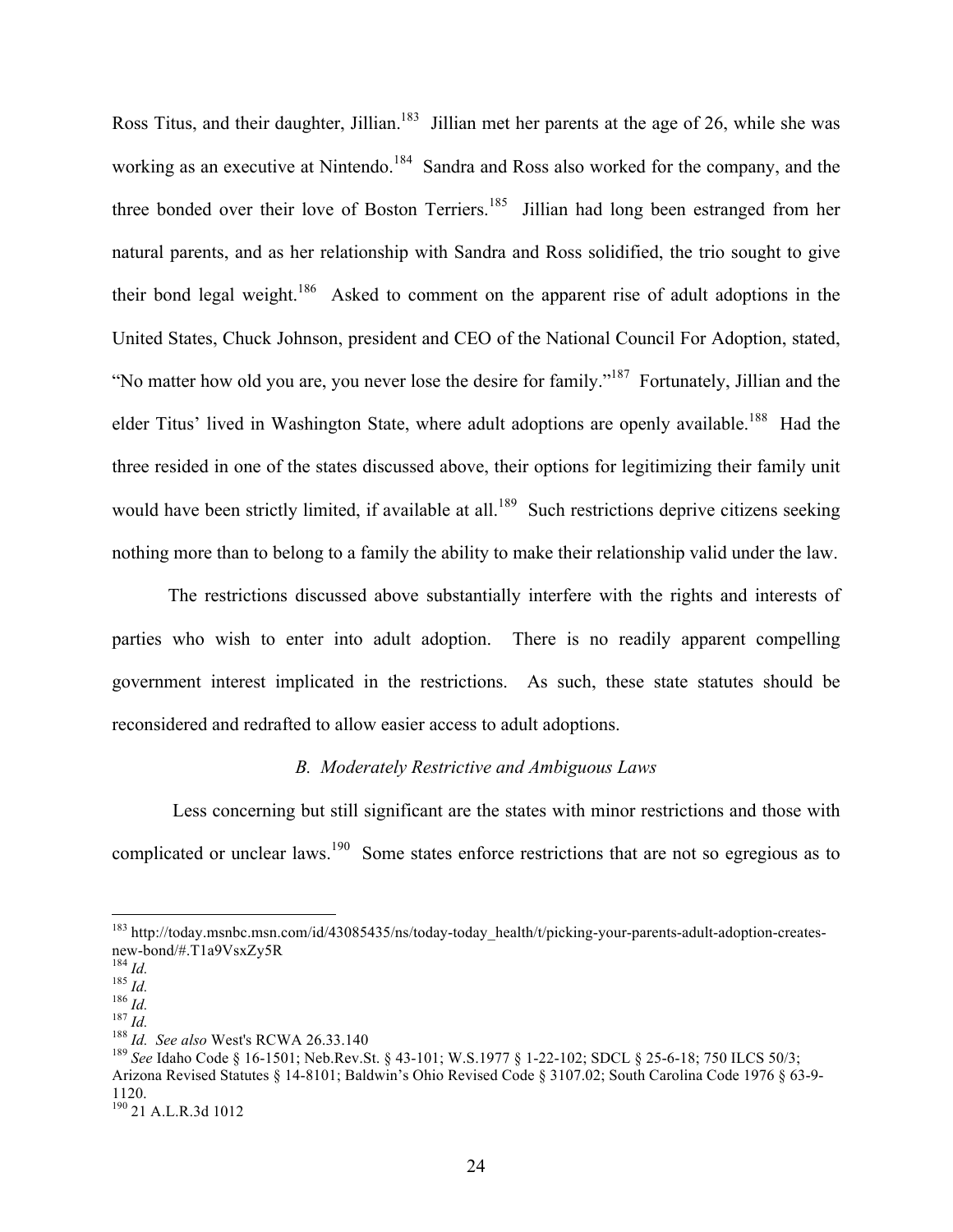shock the sensibilities, yet are seemingly completely arbitrary and fail to provide a compelling justification or purpose.<sup>191</sup> Other states have statutes that seem very liberal on their face, yet the jurisprudential law is conflicting or ambiguous.<sup>192</sup> Without some compelling and rational reason for these restrictions and ambiguities, the states are arbitrarily interfering with personal liberties of the citizens.

Several states, Massachusetts, Nevada, and New Jersey, for example, require that the adoptor be older than the adoptee.<sup>193</sup> New Jersey actually requires that the adoptor be at least 10 years older than the adoptee.<sup>194</sup> Massachusetts and Nevada merely say that an adult may adopt "any other adult person younger than himself or herself."<sup>195</sup> Such a requirement is not extremely offensive. Some people may even consider it sensible. Nonetheless, there is no compelling reason for enforcing such restrictions.

The age restriction is even more difficult to justify when it is not clear how much older the adoptor need be. There are several reasons why the younger party in the relationship may want to be the adoptor. Perhaps the younger of the parties has a supportive, loving natural family, while the older has none.<sup>196</sup> The parties feel a genuine family bond, and wish to secure inheritance rights between them, but would also like to maintain the legal bonds the younger party has with her genetic relatives.<sup>197</sup> It would be unjust to force the younger party to choose between her biological family and the family tie she formed with the other party to the adoption

<sup>&</sup>lt;sup>191</sup> See Mississippi Code § 93-12-3 and Vernon's Annotated Missouri Statutes 453.010.<br><sup>192</sup> See VA Code Ann. § 63.2-1243; N.J.S.A. 2A:22-1.<br><sup>193</sup> Massachusetts General Laws Annotated 210 § 1; Nevada Revised Statutes § 12 Annotated 2A:22-2.<br><sup>194</sup> N.J.S.A. 2A:22-2.<br><sup>195</sup> N.R.S. § 127.190<br><sup>196</sup> Gwendolyn L., Snodgrass, *Creating Family Without Marriage: The Advantages and Disadvantages of Adult* 

*Adoption Among Gay and Lesbian Parents*, 36 BRANDEIS JOURNAL OF FAMILY LAW 75, 80 (1998). <sup>197</sup> *Id.*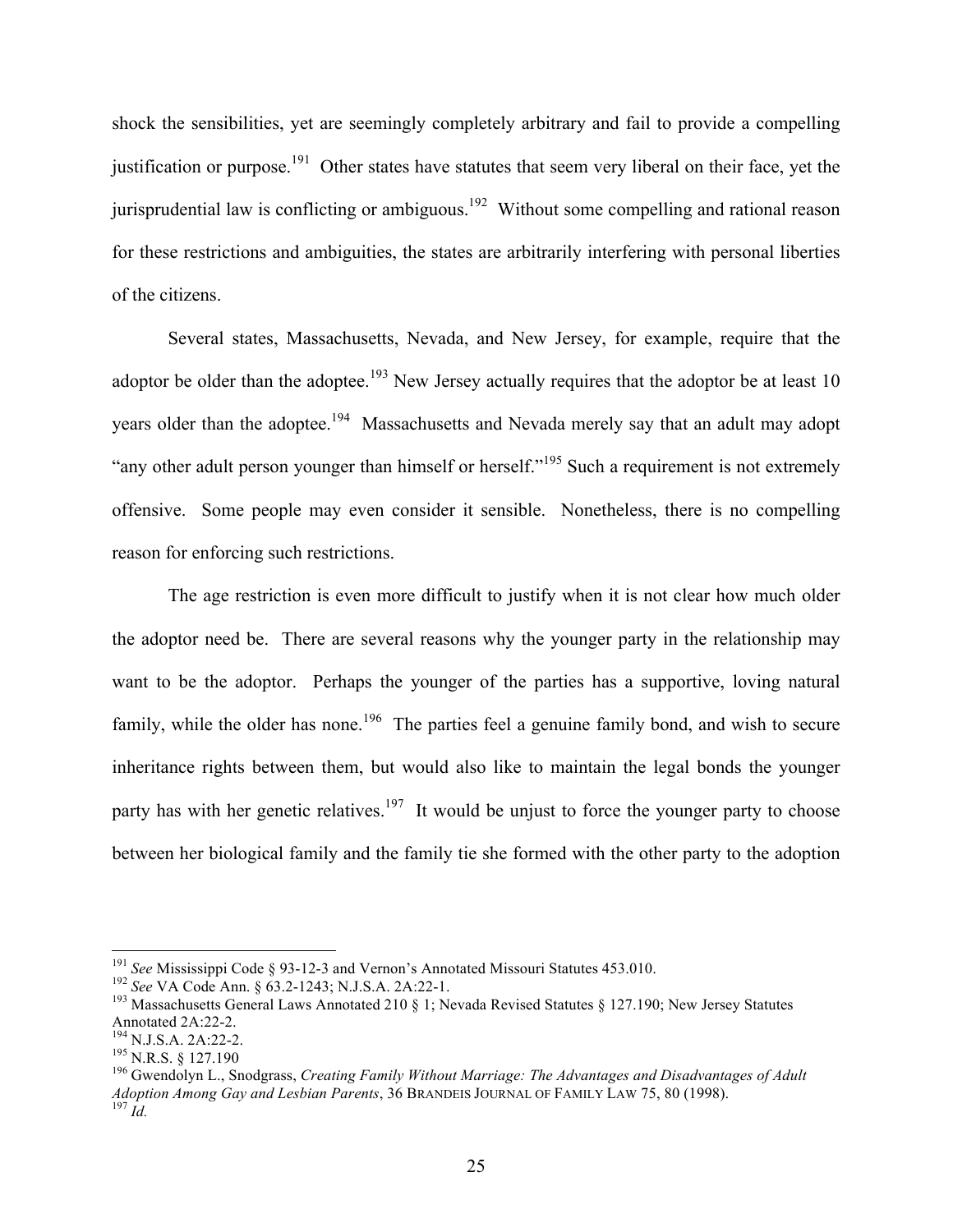merely because of some happenstance of birth order.<sup>198</sup> Furthermore, it is undeniable that age does not necessarily correlate to maturity. It is quite possible that the older party my look to the younger for care and guidance. There is simply no compelling justification for uniformly mandating that the adoptor be the older of the parties involved, regardless of the realities of the relationship.

The primary argument against removal of age restrictions is the public policy interest in preserving the traditional family format. The parental role is associated with nurturing and guidance, and it is generally presumed that this requires the additional life experience that comes with age. However, the law does not present age barriers to the formation of parent-child relationships through marriage. Adults are free to marry any other adult (of the opposite sex) without regard to how the age of the prospective spouse compares to the age of any children the parties may already have. Take, for example, the scenario presented in the popular—and aptly named—television show "Modern Family."<sup>199</sup> In the show, the family patriarch, Jay, married a woman much younger than himself after his divorce from the mother of his children.<sup>200</sup> Jay's second wife, Gloria, is loving and devoted, and is often seen making great efforts to bond with her stepchildren.<sup>201</sup> In one episode, it is revealed that Gloria is in fact fourteen months younger than her stepdaughter, Claire, and only slightly older than her stepson, Mitchell.<sup>202</sup> Yet Gloria is legally recognized as a parent by affinity, and if the parties so chose, they could easily enter into an adult adoption, age discrepancies notwithstanding.<sup>203</sup> Several states have reduced formalities for adult adoptions involving step-relations.<sup>204</sup> If the notion of a parent too close in age or even

<sup>&</sup>lt;sup>198</sup> *Id.*<br>
<sup>199</sup> http://www.imdb.com/title/tt1442437/.<br>
<sup>200</sup> *Id.*<br>
<sup>201</sup> http://www.examiner.com/tv-in-lexington/modern-family-reflects-after-the-fire-review.<br>
<sup>202</sup> *Id.*<br>
<sup>203</sup> 21 A.L.R.3d 1012.<br>
<sup>204</sup> *Id*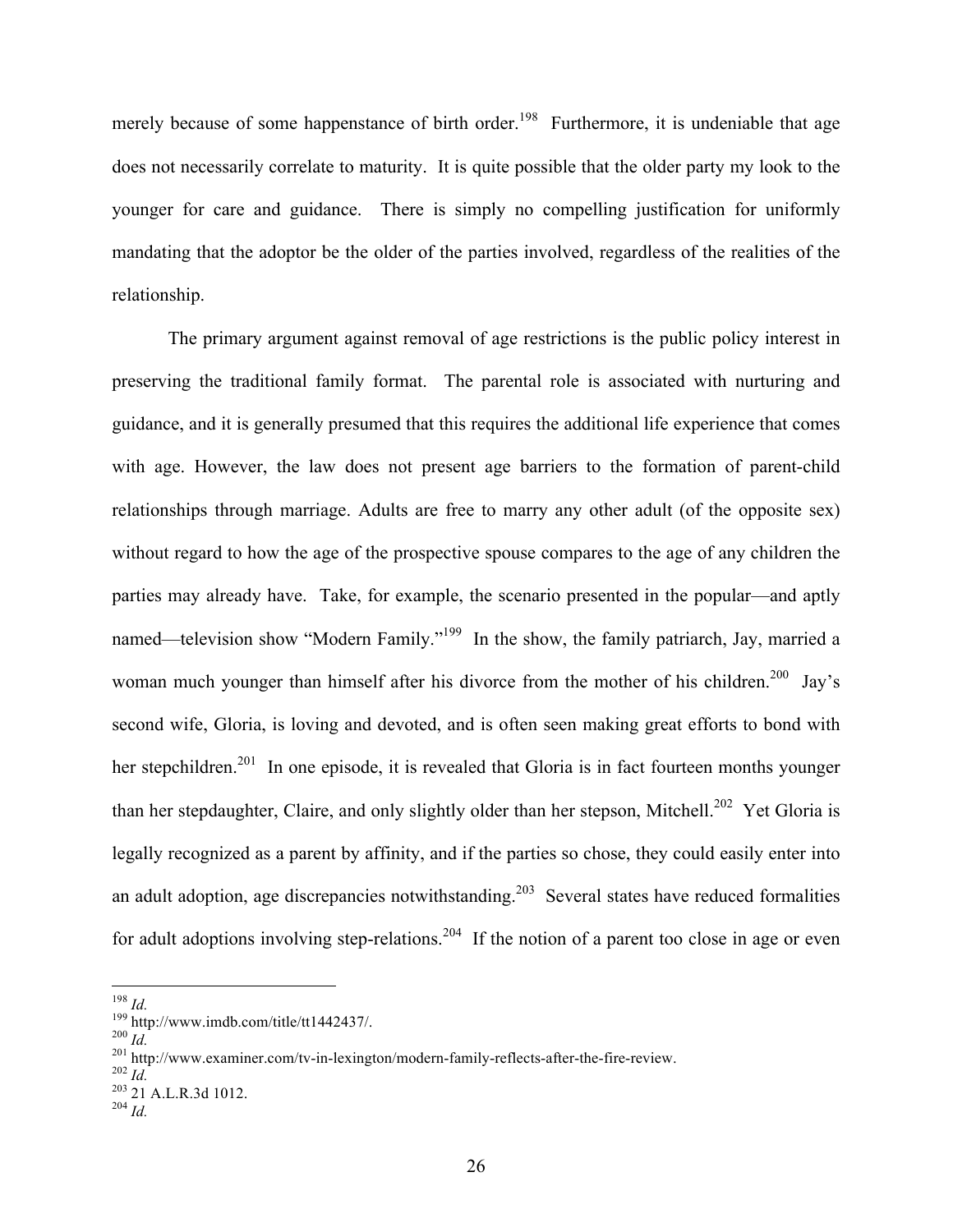younger than the child is so reprehensible, then it should not be permitted under any circumstances.

The issue of same age or younger stepparents is not merely an inflammatory ploy used by the media to get ratings.<sup>205</sup> It is a real issue facing many adults.<sup>206</sup> Although the majority of stepparents are older than their stepchildren, enough are younger to inspire blogs and support forums on the issue.<sup>207</sup> Many stepparents who are older than their stepchildren would not be enough older to satisfy the age restrictions in some states, which can be as high as ten to fifteen years.208 Society's willingness to accept parents close in age in a stepparent capacity that could lead to an adoption devalues the argument that public policy requires a parent to be substantially older than their child. To recognize the parental relationship in some circumstances but not others is inconsistent and unreasonable. As such, there should be no minimum age discrepancy required for a valid adult adoption.

Another arbitrary and rather pointless restriction can be found in the laws of Missouri and Mississippi.<sup>209</sup> In those states, an adult adoption is subject to the same procedural requirements as an adoption of a minor.<sup>210</sup> In Mississippi, for example, the right to adopt an adult is found in  $\S$ 93-17-3 of the Mississippi Code, which states, "Any person may be adopted in accordance with the provisions of this chapter." There is no separate provision for the adoption of an adult; any party who wishes to do so must follow the same procedure as a person adopting a minor.<sup>211</sup> Initially this may not seem very restrictive at all, since most adoptive parents adopt minors and

<sup>&</sup>lt;sup>205</sup> see http://www.netplaces.com/stepparenting/the-adult-stepchild/when-you-are-younger-than-your-stepchild.htm;<br>http://members.lovingyou.com/showthread.php?s=7b75b1d756334b2033dcac2160ed3fed&threadid=82713. 206 *Id.*<br>
207 *Id.*<br>
207 *Id.*<br>
208 *See* N.J.S.A. 2A:22-2; VA Code Ann. § 63.2-1243.<br>
209 *see* Mississippi Code § 93-17-3 and Vernon's Annotated Missouri Statutes 453.010.<br>
<sup>210</sup> *Id.*<br>
<sup>211</sup> Mississippi Code § 93-17-3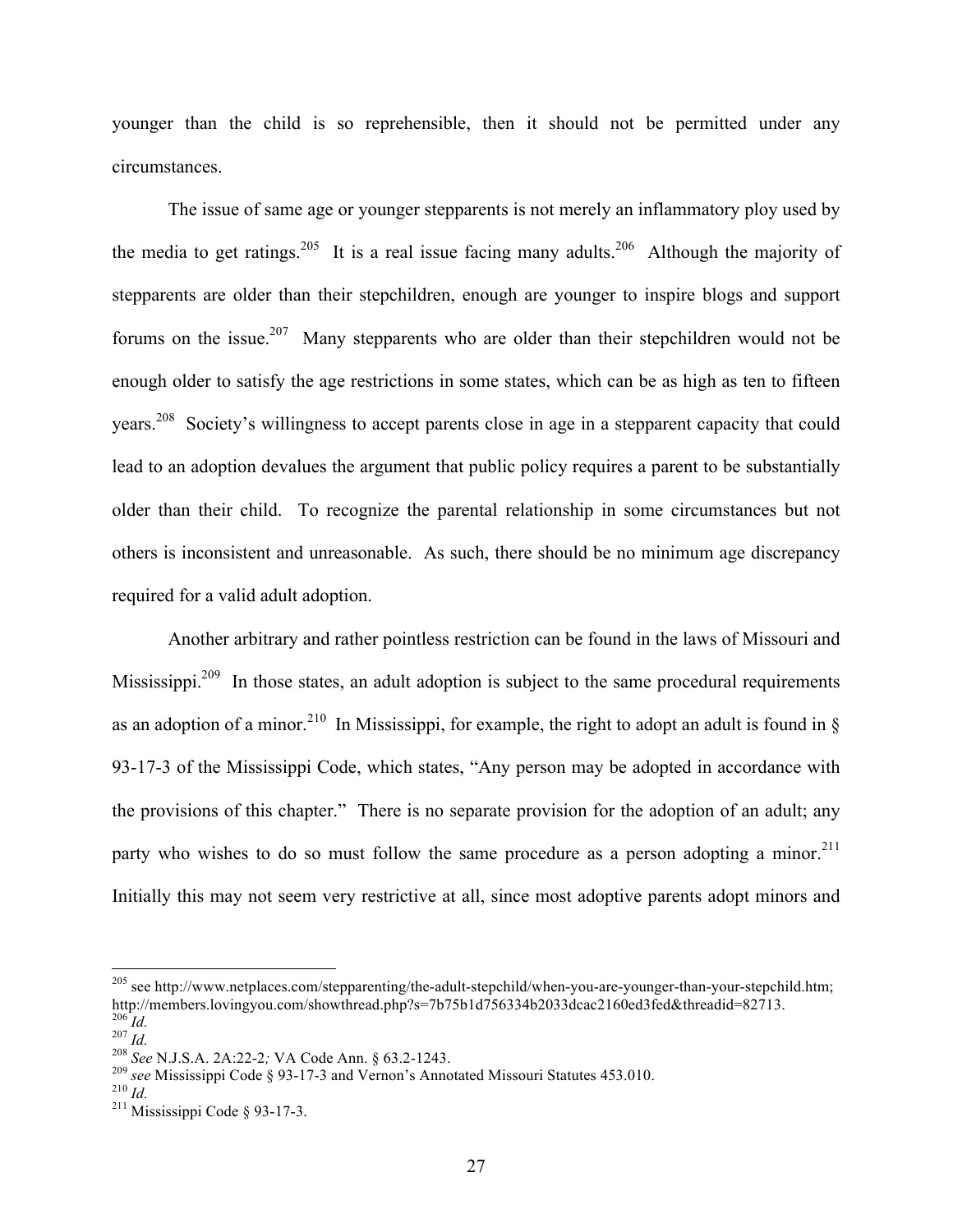are therefore subject to the same procedure.<sup>212</sup> Upon further consideration, however, it becomes clear that these rules could result in a substantial waste of time and state resources.<sup>213</sup> Getting clearance to adopt a minor is a complicated, time-consuming task.<sup>214</sup> The state is highly invested in protecting innocent children and ensuring they wind up in safe and supportive homes.<sup>215</sup> The interest is not the same when considering an adult adoption. The Mississippi statute requires that no adoption may occur without a home study of the person wishing to adopt.<sup>216</sup> Aside from cases where the adoptee is mentally handicapped, the state simply does not have the same interest in doing a home inspection in an adult adoption as they do in an adoption of a minor. In many cases, the adult adoptee may never even reside in the same house as the adoptor.<sup>217</sup> It is unclear how strictly the courts adhere to the procedure in cases of adult adoption, but there is little doubt that the statute as written gives the court the option to deny a petition for an adult adoption for failure to comply.<sup>218</sup> This procedure is overly burdensome, and the state should create a more relaxed procedural path for adult adoptions.<sup>219</sup>

Finally, there are states like New Mexico, New Jersey, New York, and Virginia, which have facially liberal statutes, but the interpretation by courts is ambiguous and occasionally inconsistent.<sup>220</sup> New Mexico is probably the most vague.<sup>221</sup> The statute states "any adult who has been approved by the court as a suitable adoptive parent pursuant to the provisions of the

<sup>&</sup>lt;sup>212</sup> Mississippi Code § 93-17-(1-31).<br>
<sup>213</sup> *Id.*<br>
<sup>214</sup> *Id.*<br>
<sup>215</sup> *Id.*<br>
<sup>216</sup> *Id.*<br>
<sup>217</sup> See the Titus' story, *supra*.<br>
<sup>217</sup> See the Titus' story, *supra*.<br>
<sup>218</sup> Mississippi Code § 93-17-3.<br>
<sup>218</sup> Mississippi statute allowing for adult adoption in the latter half of the 20th century. Unfortunately, the statute was silent on what procedure applied. In *Matter of Adoption of Chaney*, 887 P.2d 1061 (ID 1995), the Idaho Supreme Court held that even though there was a statute authorizing the adoption of an adult, there was no prescribed procedure, so it was technically impossible to actually adopt an adult. In 1996 Idaho passed legislation detailing the procedure for adopting an adult.

<sup>&</sup>lt;sup>220</sup> *See* N. M. S. A. 1978, § 40-14-5; VA Code Ann. § 63.2-1243; N.J.S.A. 2A:22-1; McKinney's DRL § 110. <sup>221</sup> N. M. S. A. 1978, § 40-14-5.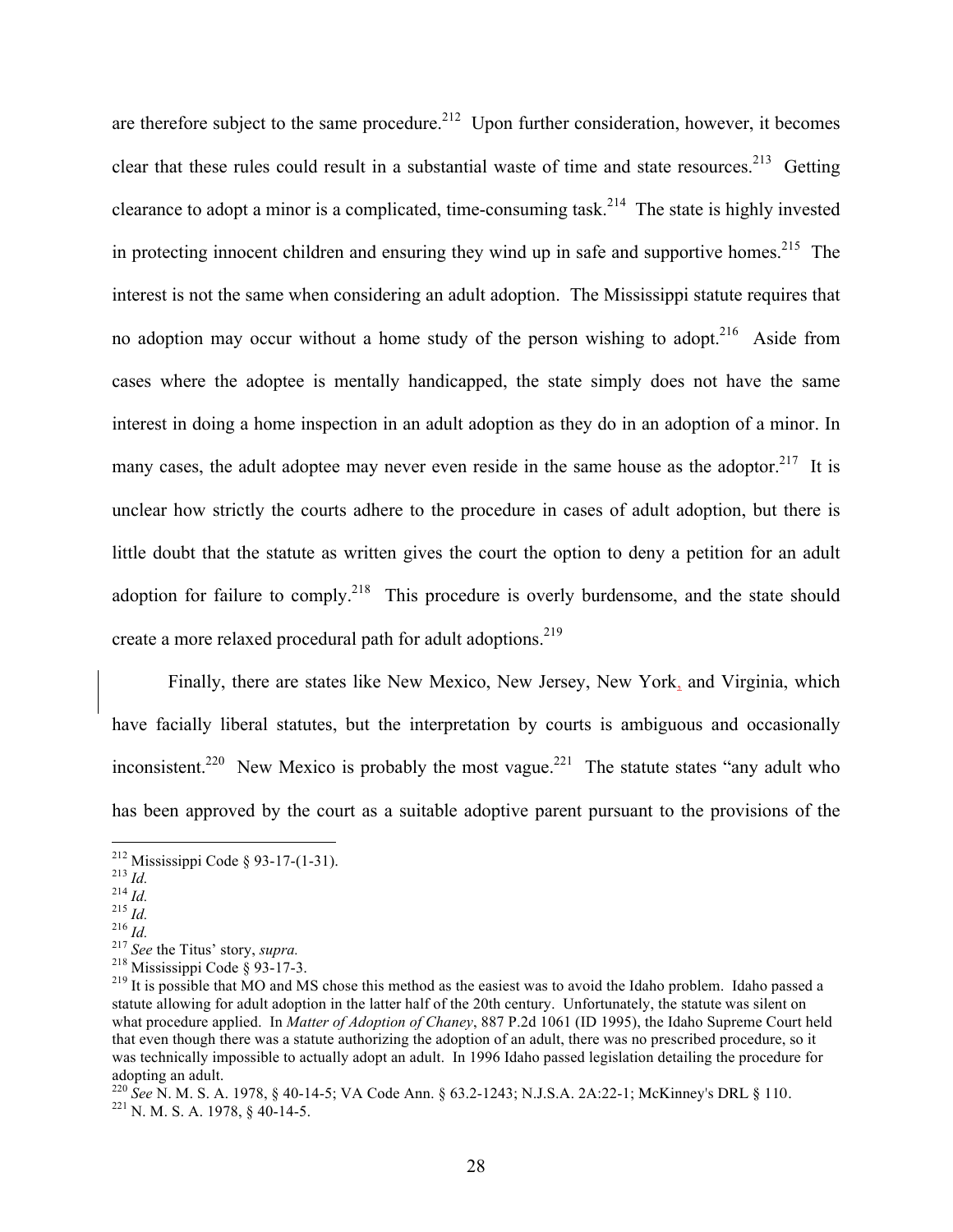Adult Adoption Act" may adopt.<sup>222</sup> There is nothing else in the legislation on adult adoption as to what criteria must be met for a parent to be approved.<sup>223</sup> Perhaps the statute is referencing some provision in the 1994 Uniform Adoption Act written by National Conference of Commissioners on Uniform State Laws;  $2^{24}$  it really is not clear. There is also no readily available case law on what it means to be a suitable parent under this mystery act. Most likely it is not an overly restrictive standard, but a little guidance would be welcome nonetheless.

Virginia has a similarly vague statute.<sup>225</sup> The primary statute allows for adoption of any adult "for good cause shown."<sup>226</sup> What constitutes a "good cause" for seeking to adopt an adult is not defined. Virginia also has a mandatory investigation for any person adopted under this clause,<sup>227</sup> as well as a rather substantial age requirement.<sup>228</sup> There is little in Virginia law to put a party on notice as to whether their adoption may be approved. The few court opinions regarding adult adoption issues focus on other matters, such as inheritance rights, and neglect to interpret the "good cause" standard.<sup>229</sup> As with New Mexico, the Virginia law should provide more guidance to the parties seeking an adult adoption as to whether they meet the requisite standards.

The New Jersey standard for court approval is a little more specific.<sup>230</sup> The statute states that an adoption may take place "if the court is satisfied that the adopting parent or parents are of good moral character and of reputable standing in their community, and that the adoption will be

<sup>&</sup>lt;sup>222</sup> *Id.*<br><sup>223</sup> *Id.* 224 The UAA is a model act constructed by National Conference of Commissioners on Uniform State Laws and submitted to state legislatures for consideration. Some states adopted the Act in its entirety, others enacted bits and pieces, while some did not enact it at all. Hollinger, Joan Heifetz. *The Uniform Adoption Act.* The Future of Children LONG-TERM OUTCOMES OF EARLY CHILDHOOD PROGRAMS Vol. 5, No. 3, Winter 1995.<br>
<sup>225</sup> VA Code Ann. § 63.2-1243.<br>
<sup>226</sup> Id.<br>
<sup>227</sup> VA Code Ann. § 63.2-1244<br>
<sup>227</sup> VA Code Ann. § 63.2-1244<br>
<sup>228</sup> The adoptor must be at

<sup>229</sup> *See, for example Kummer v. Donak,* 282 Va. 301 (Va. 2011); *In re Adoption of Moore*, 77 Va. Cir. 408 (2009). 230 N.J.S.A. 2A:22-1.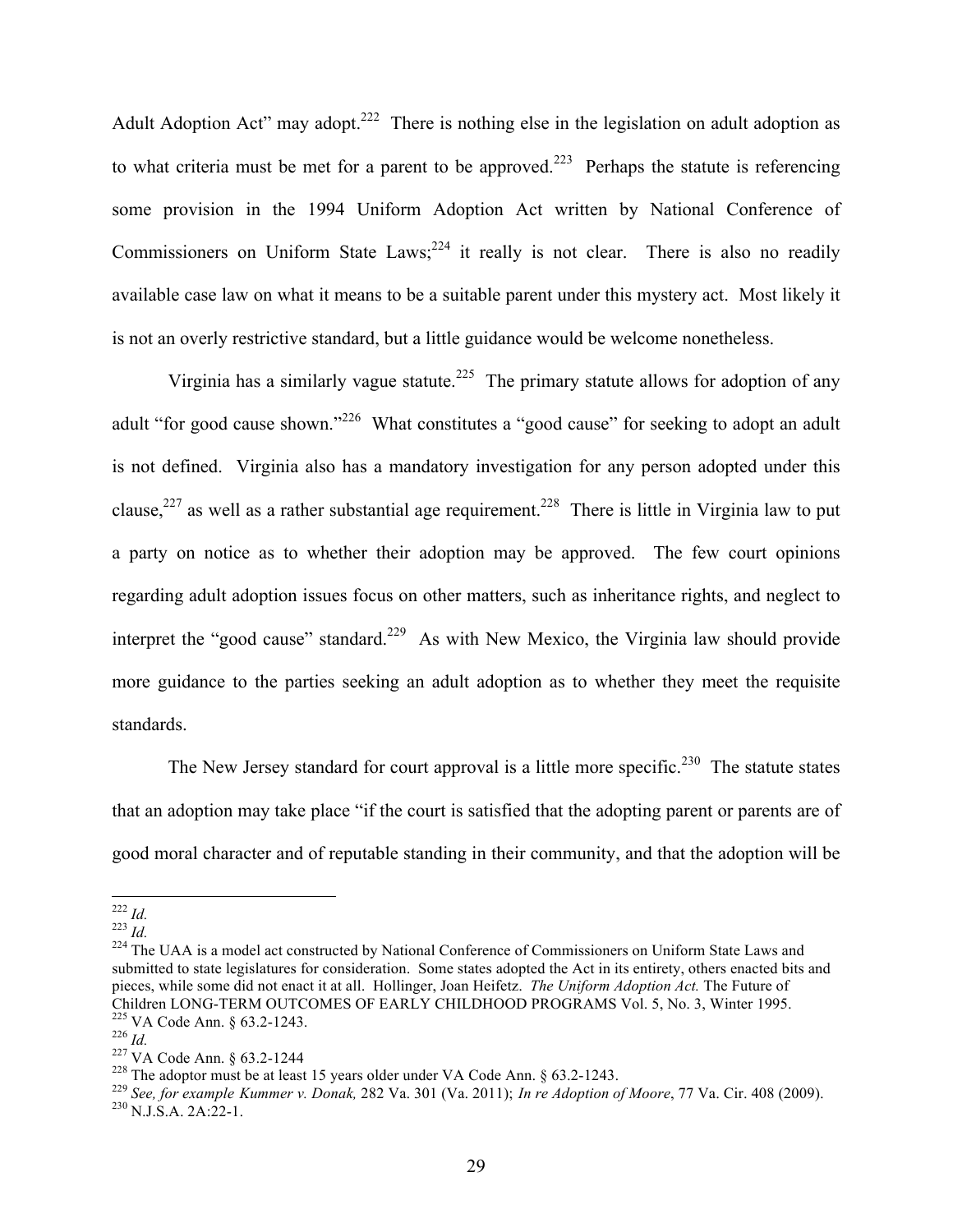to the advantage and benefit of the person to be adopted.<sup>2231</sup> The interesting issue in New Jersey is the way the court interprets what will benefit the adoptee.<sup>232</sup> For example, the New Jersey Superior Court in *In the Matter of the Adoption of A,* 118 N.J.Super. 180 (NJ 1972), held that it would not benefit an incarcerated felon to be adopted by a couple who wished to provide him with a caring family. The couple was fully aware of the adoptee's criminal record and incarceration status, and the prospective parents were affirmed to be in good moral and community standing, but the court nonetheless denied the petition.<sup>233</sup> The opinion is vague on why they do not feel the adoptee would benefit, but makes it clear that their real concern is the lack of moral character of the adoptee.<sup>234</sup> Although the statute does not contemplate the character of the person being adopted, the court is willing to read such a provision into it.<sup>235</sup> The odd thing about this case is that a person of objectively low morals would likely benefit a great deal from being adopted by an upstanding family.

New York's statutory provisions are extremely liberal, allowing pretty much anyone to be a party to an adoption with minimal procedural restrictions.<sup>236</sup> The case law, on the other hand, is contrary and at times flatly contradictory.<sup>237</sup> Specifically, the New York courts go back and forth on whether it is permissible for one member of a same-sex relationship to adopt another in order to secure property rights.<sup>238</sup> Fortunately, the issue is likely moot as of the writing of this paper, as in July of 2011 the New York legislature passed a statute allowing

<sup>238</sup> *Id.*

 <sup>231</sup> *Id.* 232 *Id.* 233 *Id.* at 181-82. 234 *Id.* at 183. 235 *Id.*

<sup>&</sup>lt;sup>237</sup> See In the Matter of Adult Anonymous II, 88 A.D. 2d 30 (NY 1982), In the Matter of Robert Paul P. 63 N.Y. 2d 233 (Ct. of App. NY 08/07/1984).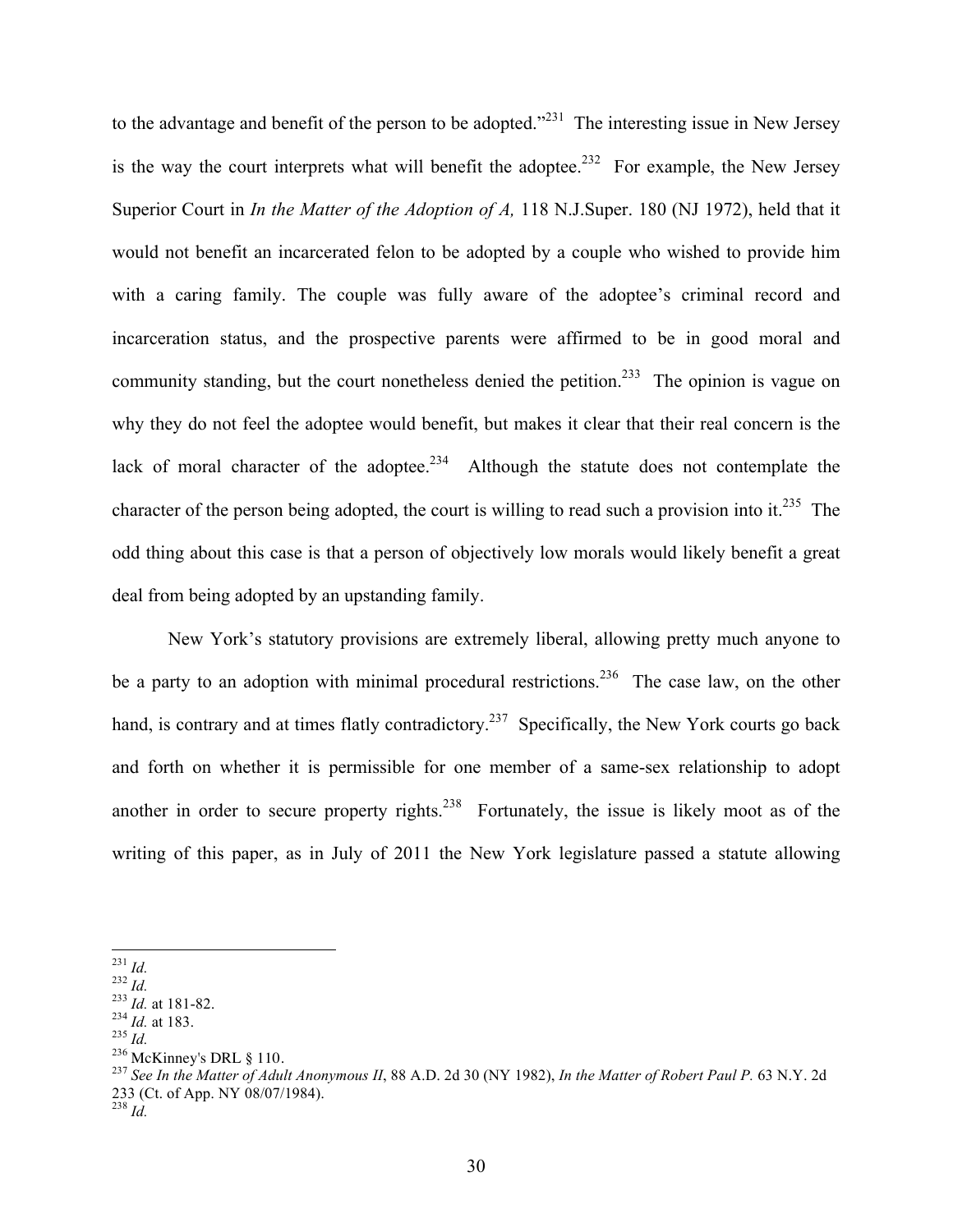marriage between same-sex partners.<sup>239</sup>

Although the restrictions at issue in these states are not as shocking as the blatantly unconstitutional statutes considered above, there are nevertheless several issues that need to be addressed to ensure that the laws in these states do not arbitrarily interfere with the rights of citizens.

### *C. Reasonable Restrictions Based on a Compelling State Interest*

A large majority of the states currently have rather lenient laws regarding adult adoption. In thirty-two states and Washington D.C., the adult adoption statutes are minimally restrictive, requiring little more than the consent of the parties involved and allowing for liberal inheritance rights.240 The few restrictions that are applied in these states are based on compelling state interests, usually involving the protection of other citizens who are not party to the adoption.<sup>241</sup>

Louisiana used to be one of the most lenient of all the states, allowing adoption of anyone over the age of seventeen to be effectuated by an authentic act filed in the parish registry.<sup>242</sup> The only caveat was the requirement of a hearing if the adoptor was younger than the adoptee.<sup>243</sup> However, it appears there were some concerns of people exercising undue influence over their adoptors, most likely elderly persons with valuable assets.<sup>244</sup> As a result, in 2008 the Louisiana legislature authorized an amendment requiring a best interest hearing in all adult adoptions

 $^{239}$  McKinney's DRL § 10-a, "A marriage that is otherwise valid shall be valid regardless of whether the parties to the marriage are of the same or different sex." 240 The 32 states are Alaska, Arkansas, California, Colorado, Connecticut, Delaware, Georgia, Hawaii, Indiana,

Iowa, Kansas, Kentucky, Louisiana, Maine, Maryland, Minnesota, Michigan, Montana, New Hampshire, North Carolina, North Dakota, Oklahoma, Oregon, Pennsylvania, Rhode Island, Tennessee, Texas, Utah, Vermont, Washington, West Virginia, and Wisconsin.<br><sup>241</sup> See, e.g., LSA-C.C. Art. 212 and official comments thereto.

<sup>&</sup>lt;sup>242</sup> Former provision, Louisiana Revised Statutes 9:461.<br><sup>243</sup> *Id.* <sup>244</sup> Official comments to Louisiana Civil Code Article 212.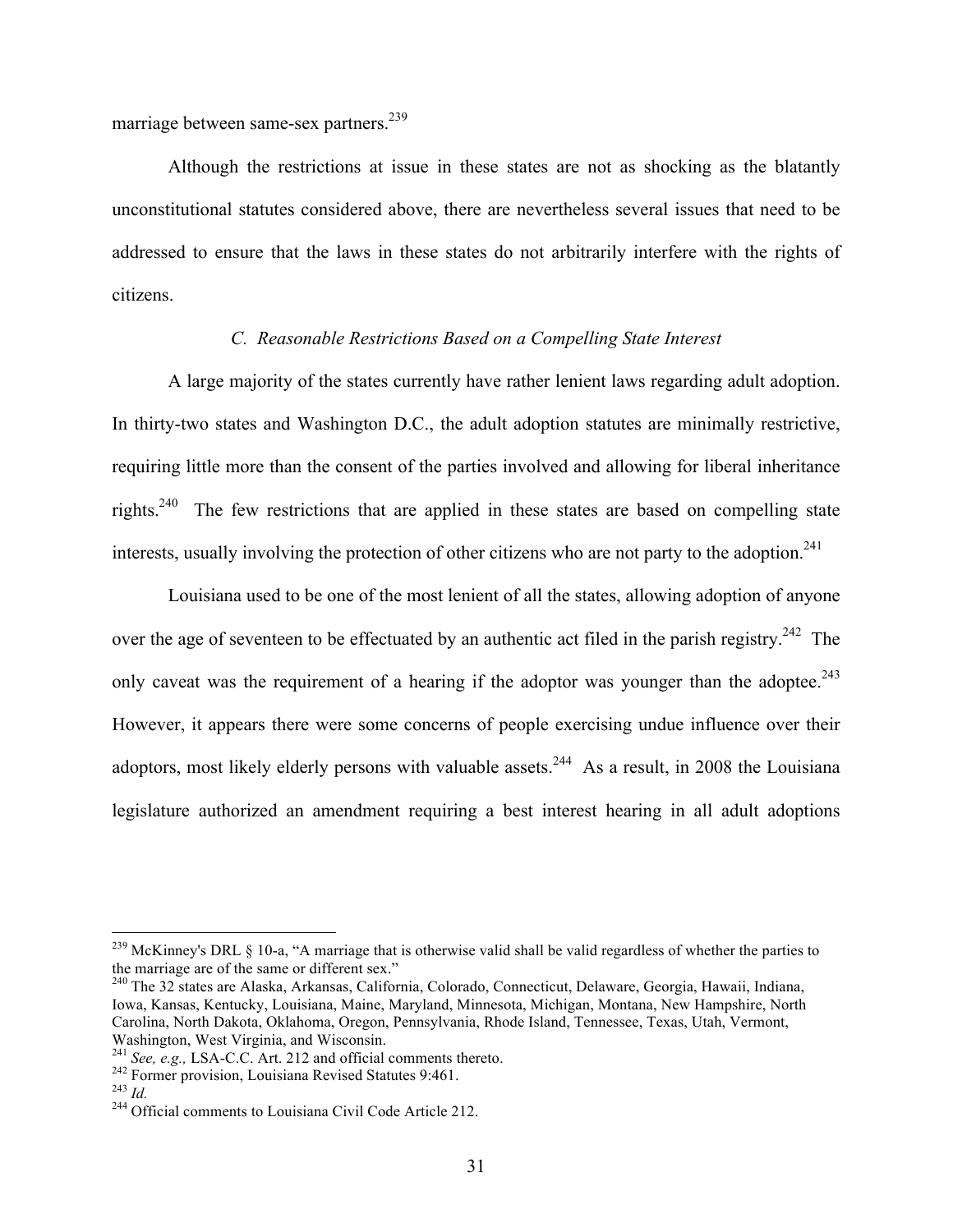where the prospective adoptor is not a stepparent.<sup>245</sup> Louisiana family law scholars liken the hearing provision to a similar provision requiring judicial affirmation of a post-marriage marital property agreement.<sup>246</sup> The purpose is to prevent a person in a position of influence from wielding that influence to the detriment of the other, more vulnerable, party.<sup>247</sup>

Several other states also require a hearing to determine the "best interest of the parties."<sup>248</sup> In some ways, this may seem unjust. The United States is a nation that deeply values individual liberty and the right to personal choice. Theoretically, competent adults should be free to do as they please in their personal life, regardless of whether and objective outside observer would consider their choices to be wise or prudent. However, Louisiana's argument concerning the risk of undue influence is compelling.<sup>249</sup> A brief hearing at the time of the adoption would likely be much less damaging, both in monetary and emotional cost, than a prolonged challenge to the inheritance provisions upon the death of one of the parties.

A couple of states have taken this concern a step farther.<sup>250</sup> Minnesota and Utah have legislatively defined particular groups of people as "vulnerable," and require enhanced validation procedures for parties in those categories attempting to enter into an adult adoption.<sup>251</sup>

Even in the most lenient states, the consent of the parties to the adoption alone may not be sufficient.<sup>252</sup> When one of the parties—either the adoptor or the adoptee—is married, most states require the consent of the spouse to enact a valid adoption.<sup>253</sup> Some states require that the

<sup>&</sup>lt;sup>245</sup> LSA-C.C. Art. 212. Step-parents can still effectuate a valid adult adoption of a stepchild with nothing more than the permission of the natural parent to which they are married and an authentic act filed in the parish registry.<br><sup>246</sup> Official comments to LSA-C.C. Art. 212.<br><sup>247</sup> LSA-C.C. Art. 212<br><sup>248</sup> See, for example NJ ST 2A:22-2;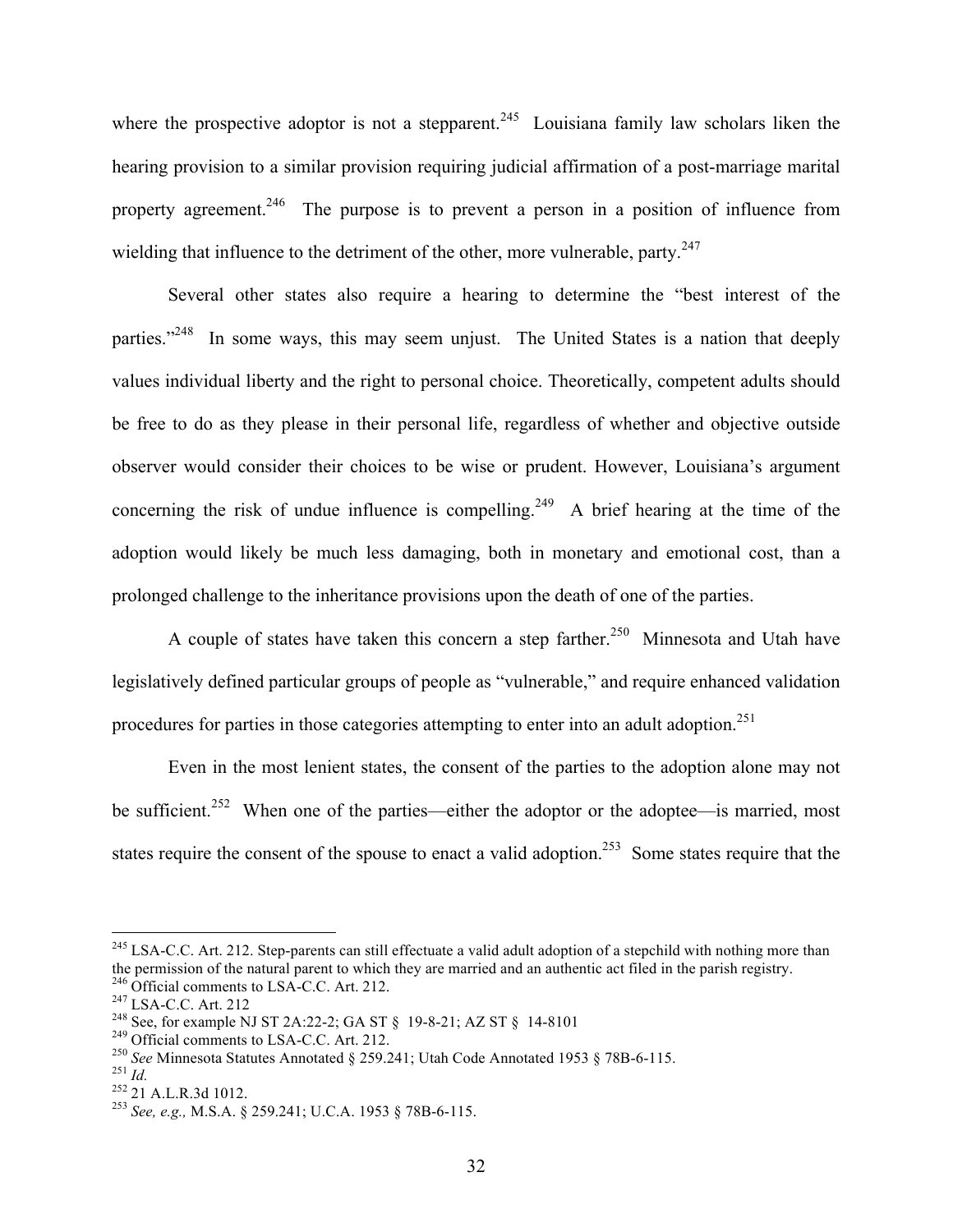adoptor's spouse join as a party to the adoption.<sup>254</sup> Exceptions are often made for couples who are judicially or factually separated, though the required length of the separation varies from state to state.<sup>255</sup> Likewise, many states have a provision that allows a judge to waive spousal consent in certain circumstances.<sup>256</sup>

Additionally, many states limit inheritance benefits with regards to trust created by third parties.<sup>257</sup> Some states do so jurisprudentially.<sup>258</sup> For example, Texas statutorily allows full benefits to those adopted by adults.<sup>259</sup> However, in *Armstrong v. Hixon*, 206 S.W.3d 175 (Tx. App. 13th 10/26/06), the Texas Supreme Court refused to extend the inheritance rights to a trust created by the adoptor's ancestor, who died before the adoption took place. The policy behind the limitation stems from a desire to strictly adhere to the testator's intentions regarding disposition of his property after his death.<sup>260</sup> Because a will is interpreted under the law in effect at the time it was written, the testator could not have reasonably foreseen an heir being created through adult adoption, because at the time the will was executed adult adoptees could not inherit "through" their adoptive parent.<sup>261</sup> This analysis will likely change and restrictions will be lifted in the future as the wills and trusts challenged are executed after 1995, under the new law that allows adopted adults to inherit "from and through" their adoptive parents.<sup>262</sup> The recent cases all involve older wills, executed prior to the change in law.<sup>263</sup> On the other hand, because of concerns regarding parties to an adult adoption collaborating and using adult adoption laws to

<sup>&</sup>lt;sup>254</sup> See, e.g., North Carolina General Statutes Annotated § 48-5-101.<br>
<sup>255</sup> See, e.g., 15A Vermont Statutes Annotated § 5-103; Montana Code Annotated 42-4-403.<br>
<sup>256</sup> See, e.g., UT ST § 78B-6-116; N.C.G.S.A. § 48-5-102.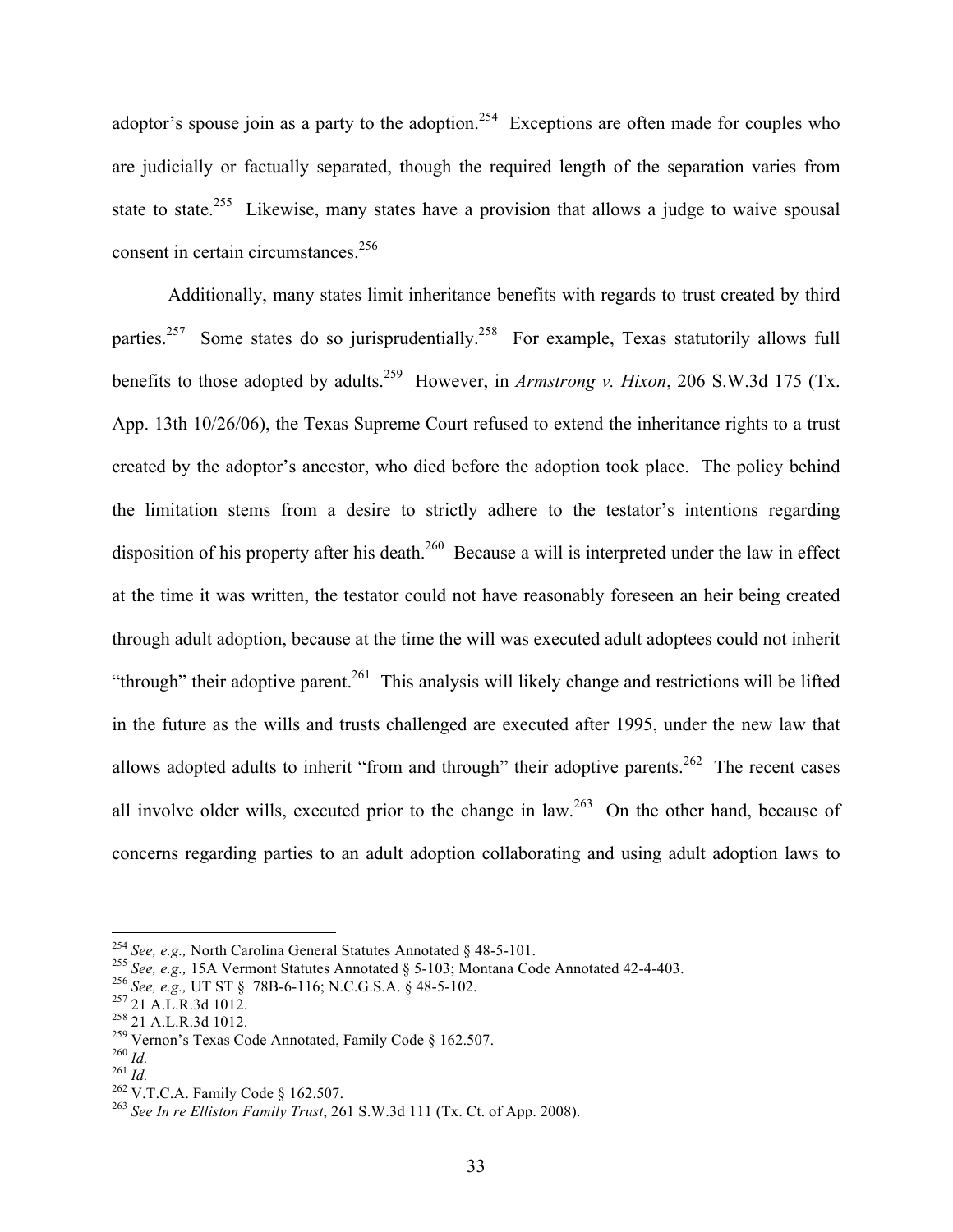circumvent trust and estate restrictions and access money to which they would not otherwise have access, the courts may find another avenue for restricting access to third party estates.

Other states dealt with their concerns in this area legislatively.<sup>264</sup> Pennsylvania, for example, wrote a clause into their inheritance states that restricts access to the estates of their parties, although not universally.<sup>265</sup> The Pennsylvania statute regarding rules of interpretation of wills states in part:

> [A]ny adopted person shall be considered the child of his adopting parent or parents, except that, in construing the will of a testator who is not the adopting parent, an adopted person shall not be considered the child of his adopting parent or parents unless the adoption occurred during the adopted person's minority or reflected an earlier parent-child relationship that existed during the child's minority.<sup>266</sup>

The construction of the statute does not completely foreclose the possibility of inheritance.<sup>267</sup> Rather, the statute seems designed to verify as much as possible that the parties to the adoption have a genuine parent-child relationship before conveying unbridled rights to the property of the adoptor's ancestors or collateral relations.<sup>268</sup> While in some circumstances this can be a substantial limitation on property right, the state does have an interest in securing the property rights of the settlor of a trust by ensuring that his final wishes are followed as closely as possible, and preventing clever descendants from gaining access to the property through illegitimate means. Several other states have similar statutory provisions.<sup>269</sup>

Another popular restriction is the enforcement of a residency requirement.<sup>270</sup> Several states require that at least one of the parties be a legal resident of the state.<sup>271</sup> Some even require

<sup>&</sup>lt;sup>264</sup> 21 A.L.R.3d 1012.<br>
<sup>265</sup> 20 Pa.C.S.A. § 2514.<br>
<sup>266</sup> 20 Pa.C.S.A. § 2514(7).<br>
<sup>267</sup> *Id.*<br>
<sup>268</sup> See, for example, OH ST § 3107.15; RI ST § 15-7-16.<br>
<sup>270</sup> 21 A.L.R.3d 1012.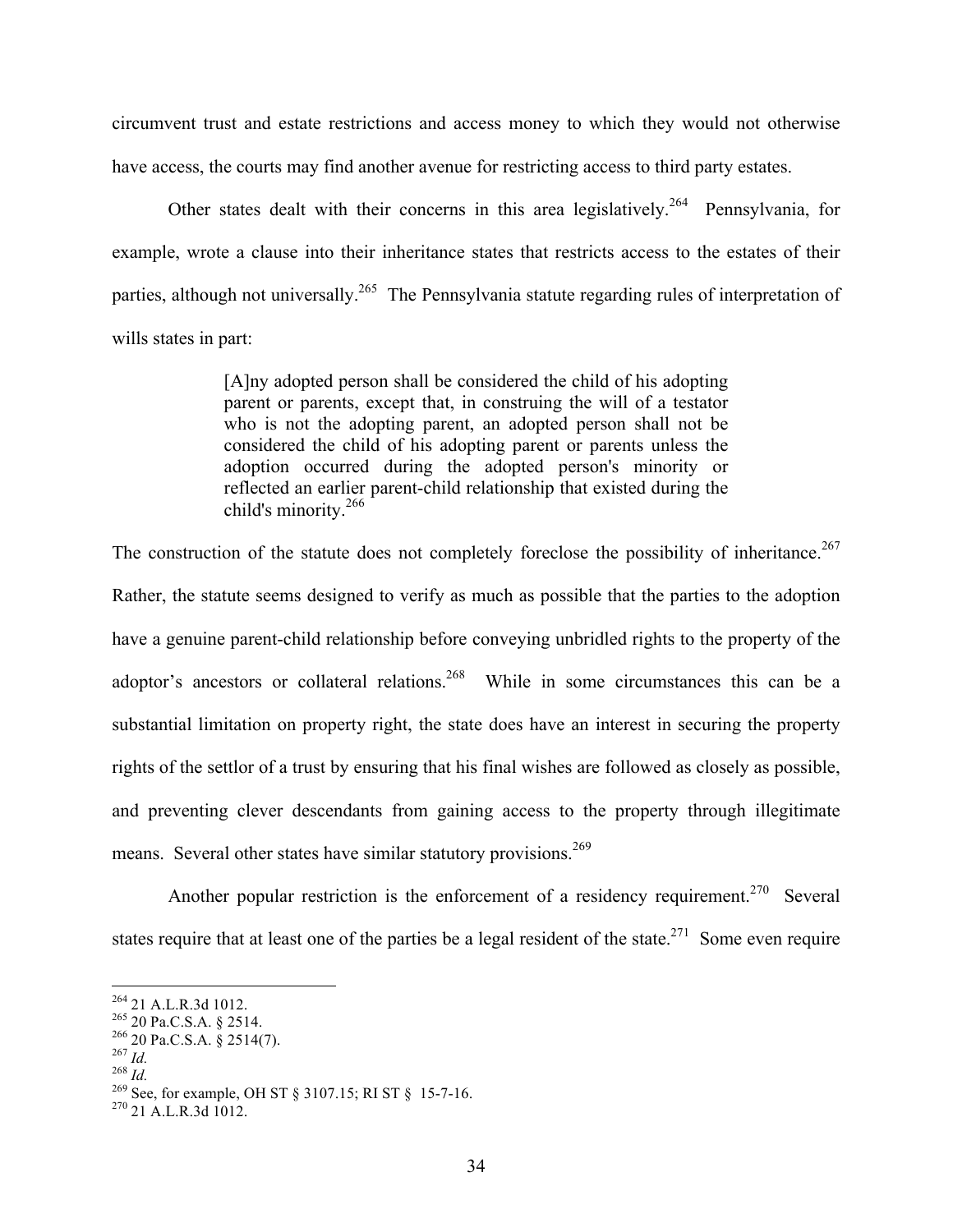that the residency be established for a particular length of time.<sup>272</sup> Although a residency requirement, particularly the longer ones, may seem arbitrarily restrictive, the Supreme Court has been willing to uphold residency requirements in other cases.273 In *Sosna v. Iowa*, petitioners were members of a class-action suit challenging a one-year residency requirement for a divorce statute.<sup>274</sup> The Court held that the residency requirement did not unconstitutionally restrict the petitioners' access to the courts, or the Due Process Clause of the Fourteenth Amendment.<sup>275</sup> The Court considered the statute as part of a "comprehensive statutory regulation of domestic relations, an area that has long been regarded as a virtually exclusive province of the States."<sup>276</sup> The Court stated that Iowa had an interest in the divorce proceedings because the granting of the divorce would affect the parties' legal status and property rights.<sup>277</sup> The State's "parallel" interests both in avoiding officious intermeddling in matters in which another State has a paramount interest, and in minimizing the susceptibility of its own divorce decrees to collateral attack" were held sufficient to justify upholding the residency requirement.<sup>278</sup> While an adult adoption would form rights, not destroy them; it certainly alters legal status and property rights as much as a divorce does, so the rationale for upholding a residency requirement for a divorce would stand here as well.

Although even the states with the most liberal adult adoption laws do impose some restrictions on the parties, those restrictions are all part of a legitimate endeavor to protect the citizens of those states, rather than an arbitrary limitation on their freedom. These small

<sup>&</sup>lt;sup>271</sup> *See, e.g.*, West's Ann.Cal.Fam.Code § 9321.5; N. M. S. A. 1978, § 40-14-5.<br><sup>272</sup> Minnesota Statutes Annotated § 259.22—petitioner must have resided in state for 1 year; Montana Code Annotated 42-4-404—petition must have live in state for 90 days; 15A Vermont Statutes Annotated § 5-104 petitioner must have lived in state for 90 days.<br>
<sup>273</sup> *See, for example, Sosna v. Iowa,* 419 U.S. 393 (1974).<br>
<sup>274</sup> *Id.*<br>
<sup>276</sup> *Id.* at 404.<br>
<sup>277</sup> *Id.* 278 *Id.* at 407.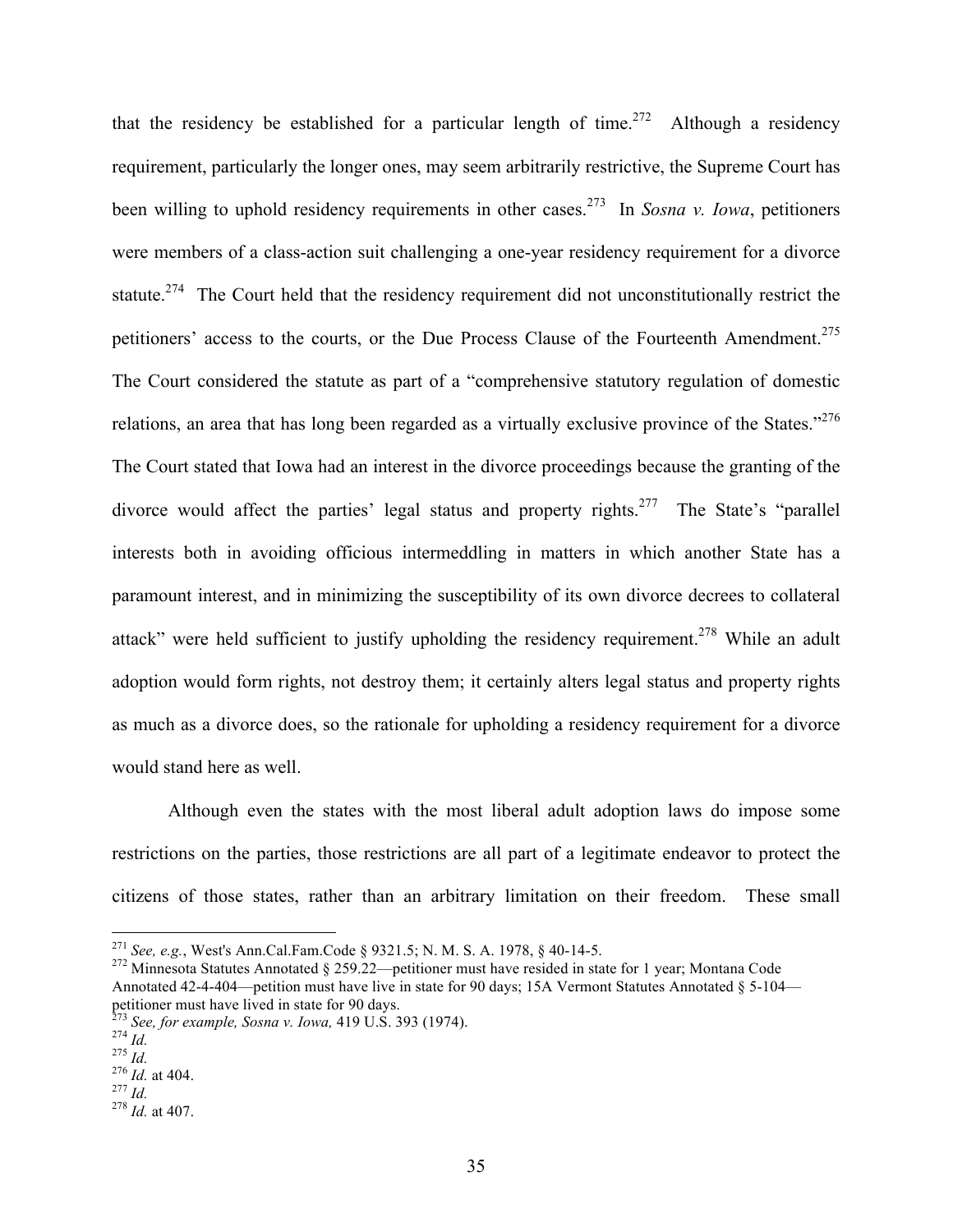restrictions are necessary for the protection of third-party citizens, and the smooth operation of the legal system, and are therefore reasonable restrictions on personal liberties.

## V. LIMITING ABUSES OF ADULT ADOPTION LAWS

Although adoption restrictions likely were set in a good-faith effort to curb abuses of the laws and protect the parties involved in an adult adoption, they have the unfortunate effect of denying some parties genuinely seeking "a means of solidifying a previously existing, but not legally recognized, family bond" the ability to do so.<sup>279</sup> It is inequitable to restrict the rights of innocent citizens merely attempting to legitimize their familial bond out of fear that a few people may abuse the law. It is much better to loosen the restriction on entering in to the relationship, and examine the individual's use later, should fraud be alleged. Once fraudulent use is proven, a court always has the option of nullifying a bad-faith adoption. The burden should be on those alleging abuse of the law to prove fraud, not on those properly using the law to prove their innocent motives.

As with most areas of the law, there are those who seek to use the right of adult adoption to circumvent other, more restrictive laws. The availability of inheritance rights through adult adoption may make it an appealing avenue for those who seek access to the property of another.<sup>280</sup> As previously discussed, many states are concerned about people using adult adoption to gain inheritance rights through undue influence on the elderly.<sup>281</sup> Likewise many states have limited inheritance rights to prevent parties from using adult adoption as a means of accessing established trusts and estates of third parties.<sup>282</sup> Finally, some states are concerned

<sup>&</sup>lt;sup>279</sup> McCabe, *supra* note 7, 306.<br><sup>280</sup> 21 A.L.R.3d 1012.<br><sup>281</sup> *See, e.g.,* Official comments to LSA-C.C. Art. 212.<br><sup>282</sup> *Id*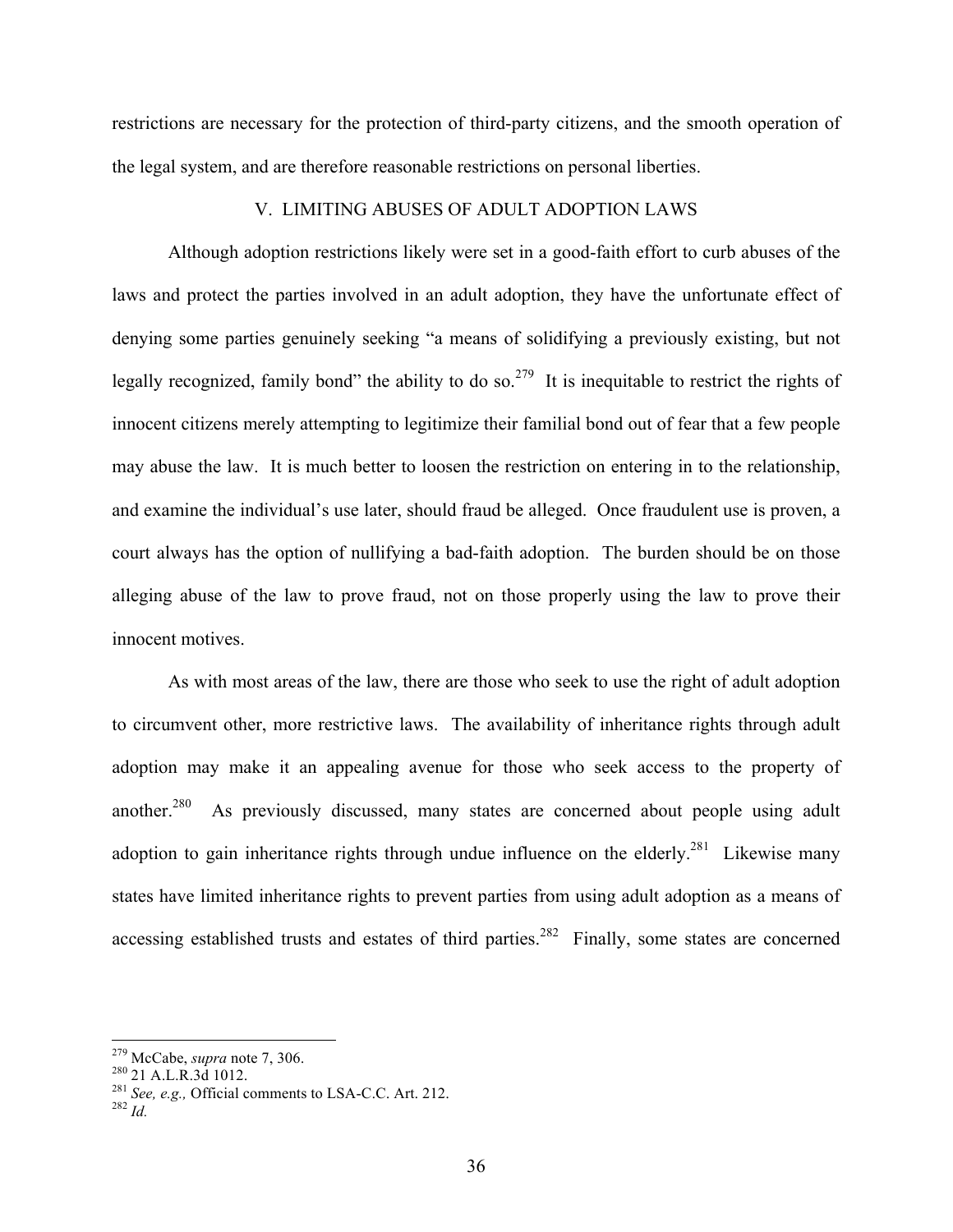with about the use of adult adoption by same-sex couples to secure familial rights when marriage is not available.<sup>283</sup>

# *A. Inheritance and Property Rights*

The use of adult adoption to swindle elderly persons is a legitimate cause for concern. The elderly can be vulnerable much in the same way that children are, and the state has a great interest in protecting their vulnerable citizens.<sup>284</sup> Yet the issue is not as clear-cut as it may seem. The point at which the relationship becomes abusive can be difficult to pin down.<sup>285</sup> Many parties who enter into an adult adoption after having legitimately formed a parent-child relationship do so with inheritance rights in mind.<sup>286</sup> In general, an adoption will not be denied or nullified simply because the sole motivation is to gain inheritance rights, but courts should still proceed with caution.<sup>287</sup> Concern about people exercising undue influence over elders has prompted some states, such as Louisiana, to require a best-interest hearing before an adoption will be validated.<sup>288</sup>

Direct inheritance rights are not the only way adult adoption is used to the detriment of others. The courts have also been faced with situations where adult adoption is used to deprive grandparents of their potential rights of access to their grandchildren.<sup>289</sup> One example is the case of *Walls v. Walls*, out of Georgia.<sup>290</sup> The Walls adopted John Connor as a minor. Later in life, Connor married Sharon Williams, and the couple had one child.<sup>291</sup> After the pair divorced, the Walls petitioned the court for temporary and permanent custody of the child, alleging that they

- 
- 
- 

<sup>&</sup>lt;sup>283</sup> *Id.*<br><sup>284</sup> Foy, *supra* note 59.<br><sup>285</sup> *Id.*<br><sup>286</sup> *Id.* at 118-19.<br><sup>287</sup> *Id.* <sup>288</sup> LSA-CCA 212<br><sup>289</sup> *Walls v. Walls*, 599 S.E. 2d 173 (Ga. 2004).<br><sup>290</sup> *Id.* <sup>291</sup> *Id*.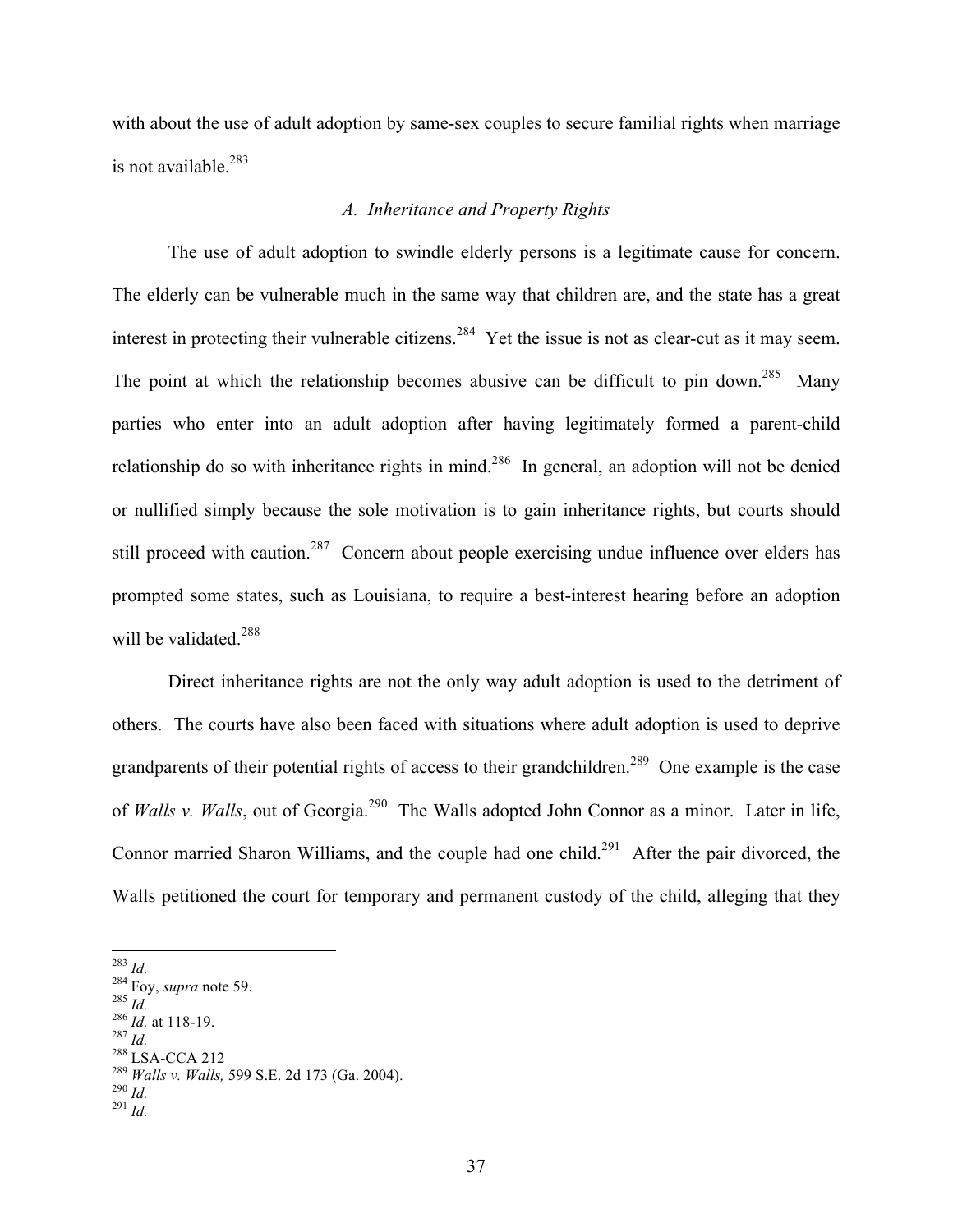had been the child's primary caregivers.<sup>292</sup> After the Walls were granted temporary custody of their grandchild, Connor was adopted by his genetic mother.<sup>293</sup> Connor then petitioned the court to rescind the custody order and dismiss the Walls petition for permanent custody on the grounds that they were no longer the child's grandparents and therefore had no legal rights with regards to the child.<sup>294</sup> The court held that although adult adoptions may "affect relationships other than those of the adoptee," it could not be used to retroactively extinguish the rights of the Walls to custody of their granddaughter, as the petition for custody pre-dated the adoption.<sup>295</sup> It appears that the courts will not allow adult adoption to be used for any purpose that appears fraudulent on the facts.

Another major issue is the use of adult adoption to circumvent trust laws and insert a new person onto a class of recipients.<sup>296</sup> The state's interest in upholding the intent of the testator and limiting access to estates of third parties has already been discussed, so it will not be rehashed here. However, there is another angle to consider. A recent controversy in Florida sparks the question as to what the boundary is for legitimately securing inheritance rights, versus fraudulently manipulating trust law.<sup>297</sup> John Goodman, the founder of a Florida Polo Club, recently committed a tort when he ran a stop sign and killed the driver of another vehicle.<sup>298</sup> After "Judge Glenn Kelley previously ruled that a trust set up for Mr. Goodman's two children could not be considered part of his financial worth if a jury awarded damages to Mr. Wilson's family," Goodman formally adopted his girlfriend.<sup>299</sup> Under current law, the adoption allows Goodman's girlfriend/daughter to share equally in the trust previously created for the benefit of

<sup>&</sup>lt;sup>292</sup> *Id.* at 174.<br>
<sup>293</sup> *Id.*<br>
<sup>294</sup> *Id.* at 175.<br>
<sup>296</sup> 21 A.L.R.3d 1012.<br>
<sup>297</sup> http://www.smh.com.au/world/legal-twist-boyfriend-adopts-his-girlfriend-20120202-1qu8v.html.<br>
<sup>298</sup> *Id.*<br>
<sup>299</sup> *Id.* <sup>299</sup> *Id*.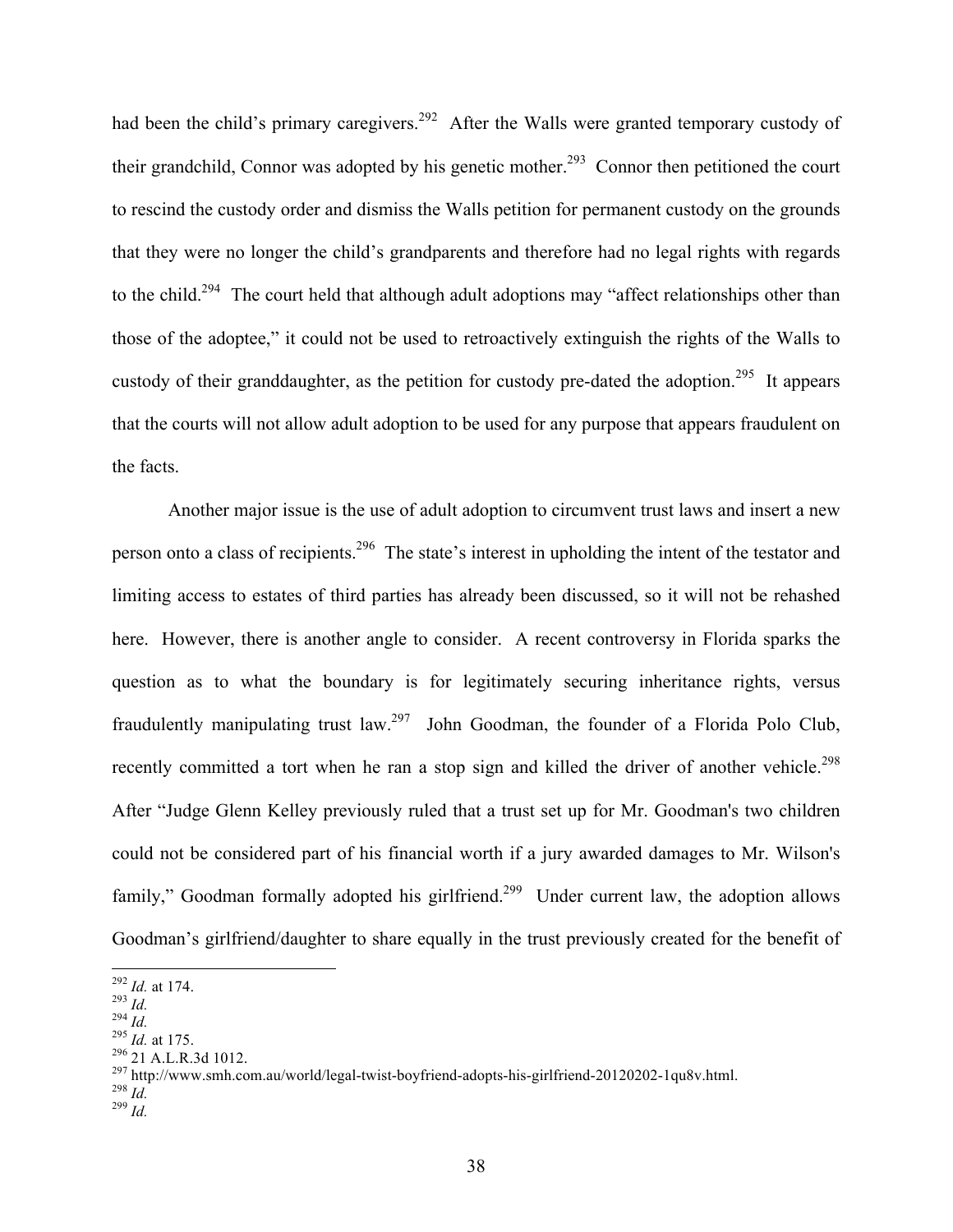his children.<sup>300</sup> Most restrictions on allowing adult adoptees to share in trust funds are based on protecting the intent and property of the third party settlor of the trust.<sup>301</sup> Here, the adoptor is the settlor of the trust, so there is no conflict of interest. Goodman's actions were sound under the law.

What makes Goodman's strategy so controversial is the motive behind the move.<sup>302</sup> The timing indicates that his true motive is to give himself access to the trust. $303$  Attorney Scott Smith is quoted as saying, "By way of this adoption, John Goodman now effectively owns one third of the trust assets."304 It is this fact that so offends the sensibilities of many Americans. Goodman, through his attorney Dan Bachi, claims the adoption was meant to give the girlfriend financial security, and is completely unrelated to the civil case against  $\lim_{n \to \infty} 305$  Few people seem willing to accept Goodman's explanation, including his own children.<sup>306</sup> On February 9, 2012, the Palm Beach Post reported, "a guardian acting for the man's teenage children has filed paperwork asking a judge to throw the adoption out…The paperwork, filed last week in Miami, said the adoption defrauded the court, blindsided the children's mother and shirked public policy on adoptions."<sup>307</sup> There seems to be little doubt in anyone's mind that Goodman's actions were meant to give him access to the trust fund, so that he may continue to live the lifestyle of the wealthy if the civil suit against him for the wrongful death of Patrick Wilson should result in a judgment that would leave him destitute.<sup>308</sup>

<sup>&</sup>lt;sup>300</sup> *Id.*<br>
<sup>301</sup> *See, e.g.*, 20 Pa.C.S.A. § 2514(7).<br>
<sup>302</sup> http://www.smh.com.au/world/legal-twist-boyfriend-adopts-his-girlfriend-20120202-1qu8v.html.<br>
<sup>303</sup> *Id.*<br>
<sup>303</sup> *Id., see also* http://www.foxnews.com/us/201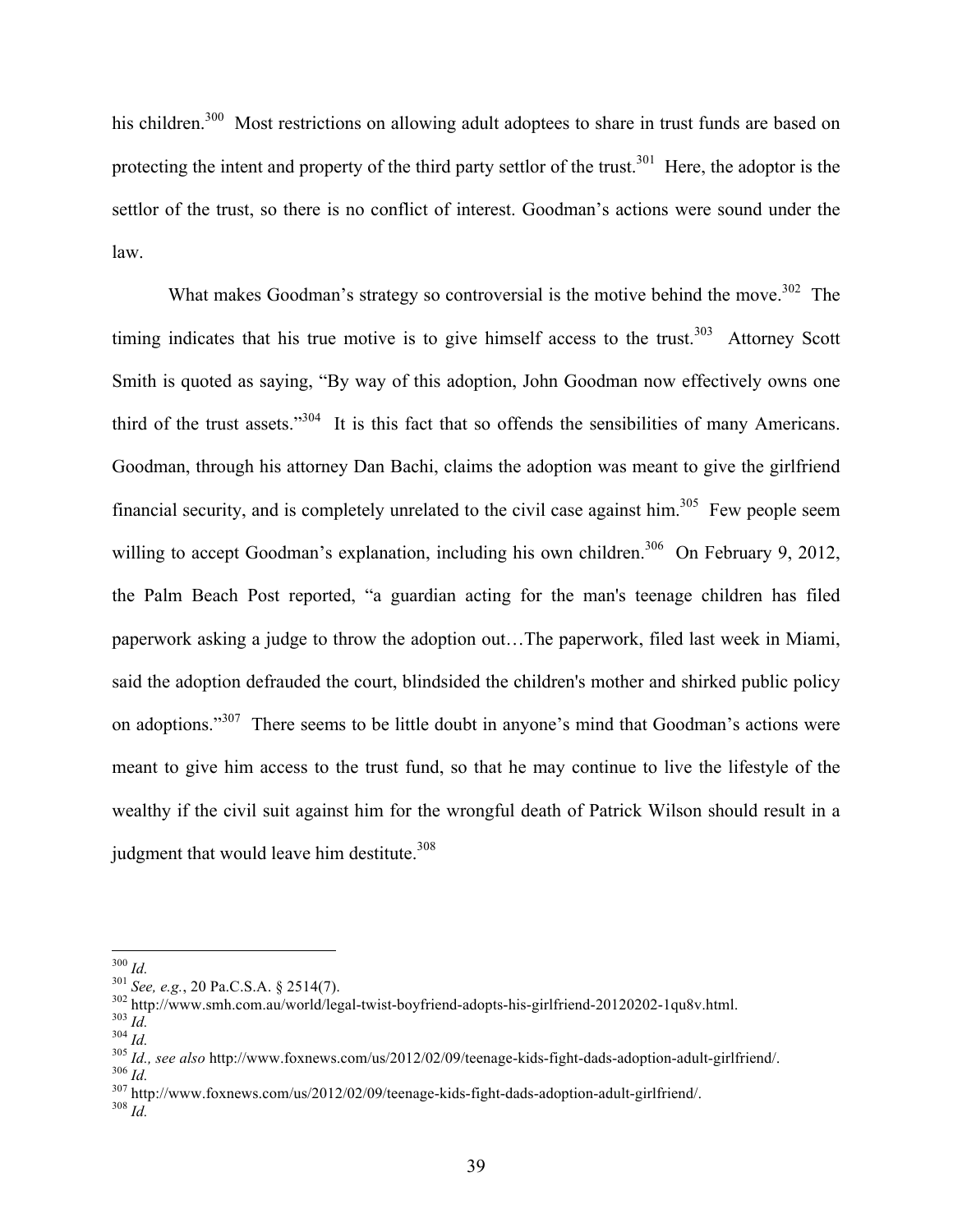Since Goodman's strategy does not violate any current laws, the only strategy is to attack his motives and attempt to get the adoption thrown out, or at least the inheritance rights of the girlfriend restricted, on the grounds of public policy. The problem is that doing so essentially imposes moral criteria on the use of adult adoption, which could cause problems in other cases where one intimate partner adopts the other in an attempt to secure financial resources between the pair.

## *B. Circumventing Restrictions on Same-Sex Marriage Bans*

As illustrated by John Goodman, the practice of adopting one's lover to gain legal benefits is not limited to same-sex couples. $309$  Between heterosexual couples, the practice is often driven by a desire to access inheritance benefits available to lineal descendants but not spouses.<sup>310</sup> The problem with allowing such adoptions to be "automatically disregarded as fraudulent and in contravention of the legislative purpose" becomes one of equal protection.<sup>311</sup> The Equal Protection Doctrine cannot support a practice of denying heterosexual partners a legal option available to homosexual partners,  $3^{12}$  and it is important that gay and lesbian couples maintain the ability to adult adopt their partners, at least for the time being.

One legal scholar suggests that the possibility of economic fraud is incentive for courts to look closely and the underlying motivation for adopting a lover, rather than creating an outright ban or an inequitable restriction:

> Being that most states do not provide homosexual couples with any means of legally formalizing a family unit, it seems unreasonable that a petition sought for this purpose should be denied. The movement towards providing these couples with some sort of mechanism, be it civil unions, domestic partnerships, or marriages, to obtain rights equal to those of heterosexual couples, will no

<sup>309</sup> *Id.* 310 McCabe, *supra* note 7, at 301. <sup>311</sup> *Id.* <sup>312</sup> *Id.*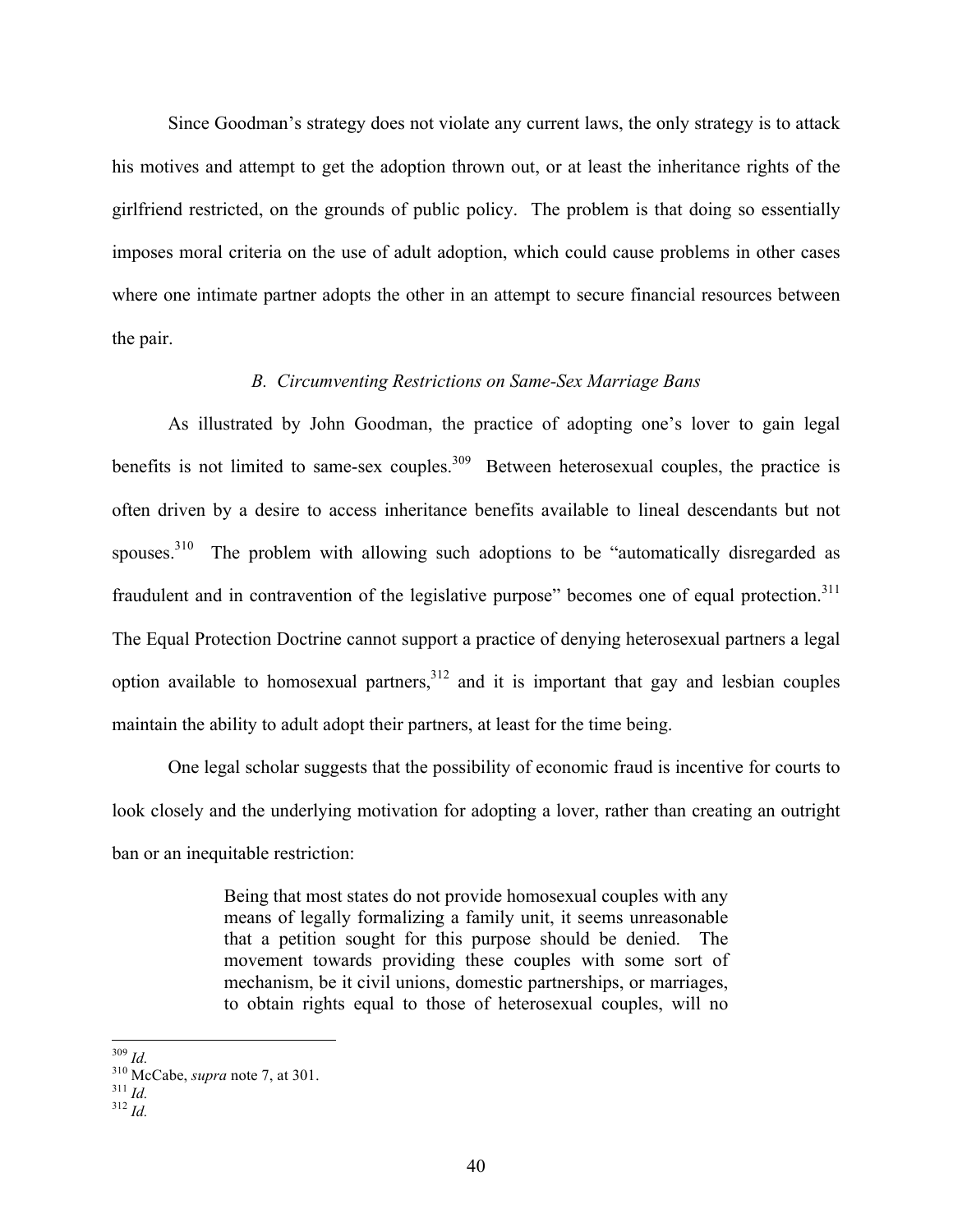doubt assist in making these types of creative skirting techniques unnecessary. Being that this method is being used in these cases only to combat a current deprivation, adoptions sought on these grounds should not be rejected as insincere, fraudulent, or in contravention of public policy.<sup>313</sup>

Courts are correct in restricting those adoptions perpetrated with no other purpose than to circumvent trust or inheritance laws, for such uses border on fraud. However, those genuinely seeking to establish a family unit should have access to adult adoption of intimate partners, until marriage laws open up and become available to all citizens equally.<sup>314</sup> Many of these "abuses" would be cured if all citizens were allowed equal access to marriage, as most of the adoptions of lovers are done in an attempt to create a legal family unit in situations where the government has arbitrarily forbidden marriage. $315$ 

Of course, the obvious problem with allowing such adoptions, regardless of the gender of the parties, is how they will interact with criminal laws against incest.<sup>316</sup> Theoretically incest would not be a concern, as there are no genetic ties between the new parent and child to justify any fear of genetic damage or mutation resulting from a child of the union.<sup>317</sup> With same-sex couples such a concern is actually rather absurd. Yet for some reason, when people hear of a person adopting his or her lover, incest is the first thing on the mind of many.<sup>318</sup> This apparent revulsion is not limited to laymen; in some states the criminal laws mirror their concern.<sup>319</sup> "The definition of incest is broad enough in many states to include not only sex between a parent and

<sup>313</sup> *Id* at 319. <sup>314</sup> *Id.* <sup>315</sup> *Id.* 316 Terry L. Turnipseed, *Scalia's Ship of Revulsion Has Sailed: Will Lawrence Protect Adults Who Adopt Lovers to Help Ensure Their Inheritance From Incest Prosecution?* 32 HAMLINE L. REV. 95 (2009)<br><sup>317</sup>*Id.*<br><sup>318</sup>http://www.slate.com/articles/news\_and\_politics/jurisprudence/2012/02/should\_a\_florida\_millionaire\_be\_prosecu

ted\_for\_incest\_because\_he\_adopted\_his\_girlfriend\_.html. <sup>319</sup> *Id.*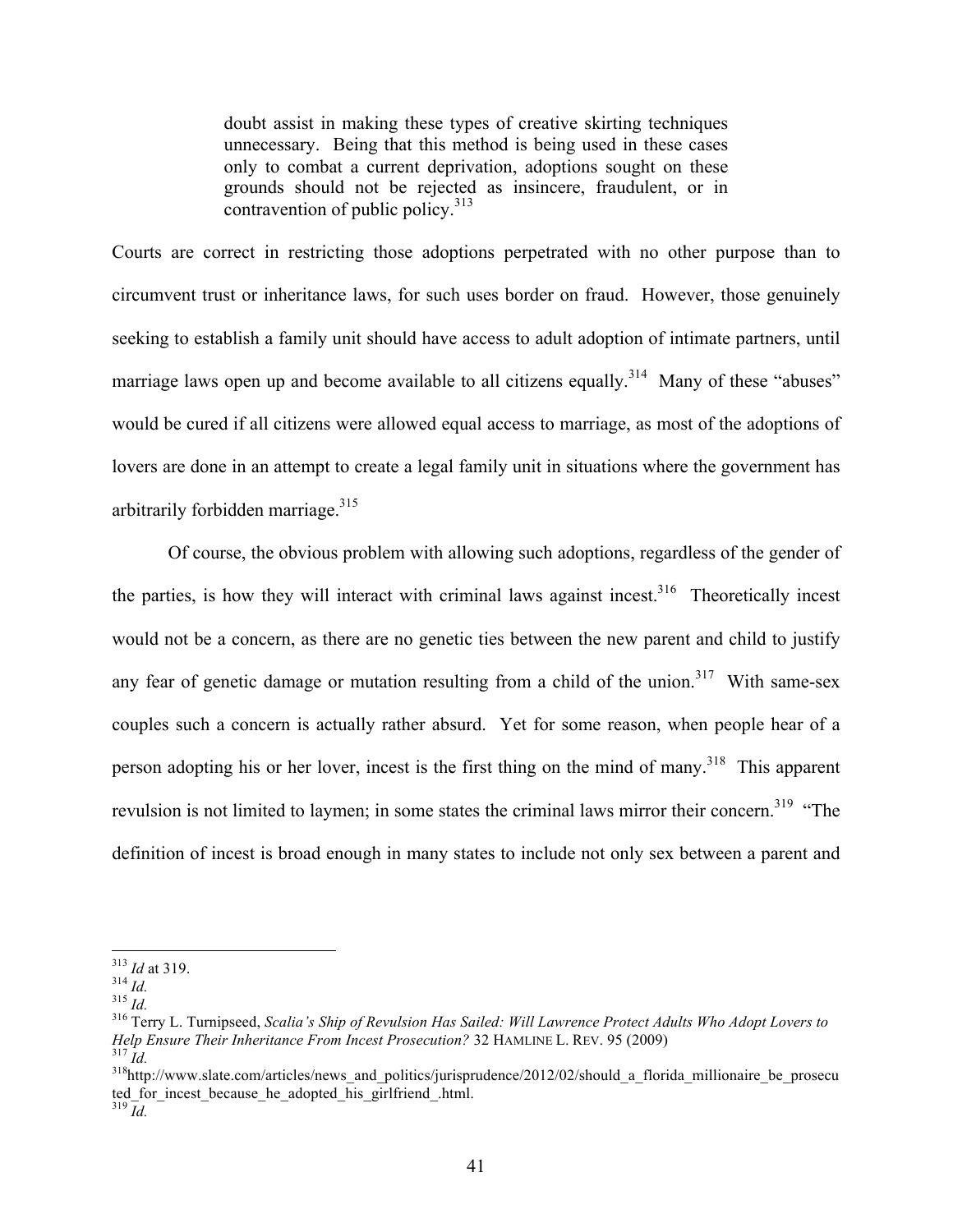his or her adult biological child, but also between a parent and his or her adult adopted child."<sup>320</sup> Leaving aside considerations of whether incest between genetic family members truly does result in genetic mutations and deformities, there is no rational reason for people to be so disgusted by this particular form of "incest." It is almost laughable how a simple legal act conveying a few property rights can move a relationship from "perfectly normal" to "disgusting" in society's perceptions. As one legal scholar put it, "one of the reasons incest has been such a durable and effective player on the slippery slope is because almost everyone is repulsed by it, regardless of political affiliation. Those who are undecided over the issue of same-sex marriage might be easily swayed by the invocation of incest."<sup>321</sup> By that token, perhaps an argument in favor of same-sex marriage is that it will greatly reduce occurrence of "incestuous" adoptions.

The reality of the situation is that even in states where relations between adoptive relatives is considered criminal incest, there are very few, if any, prosecutions for incest resulting from adult adoption.322 Whatever the law on the books, prosecutors have shown little desire for pursuing convictions in such cases.<sup>323</sup> Certainly charging couples that use adult adoption to secure legal rights in lieu of marriage does not fulfill the intent behind the incest laws.<sup>324</sup> Considering the current climate of the law, it is more likely that same-sex marriage will be given legal force before the use of adult adoption is struck down for fear of incest issues.<sup>325</sup>

Although there are some instances of abuse of the laws on adult adoption, said abuses are not so far-reaching as to justify strict limitations on the availability of the law. The favorable

<sup>&</sup>lt;sup>320</sup> *Id.*<br><sup>321</sup> *Id.* at 97 (citing Cahill, Courtney Megan, *Same-Sex Marriage, Slippery Slope Rhetoric, and the Politics of Disgust: A Critical Perspective on Contemporary Family Discourse and the Incest Taboo*, 99 Nw. U. L. Rev. 1543, 1544 (2005)). 322 *Id* at 98. 323 *Id.* 324 *Id.* 325 *Id.*